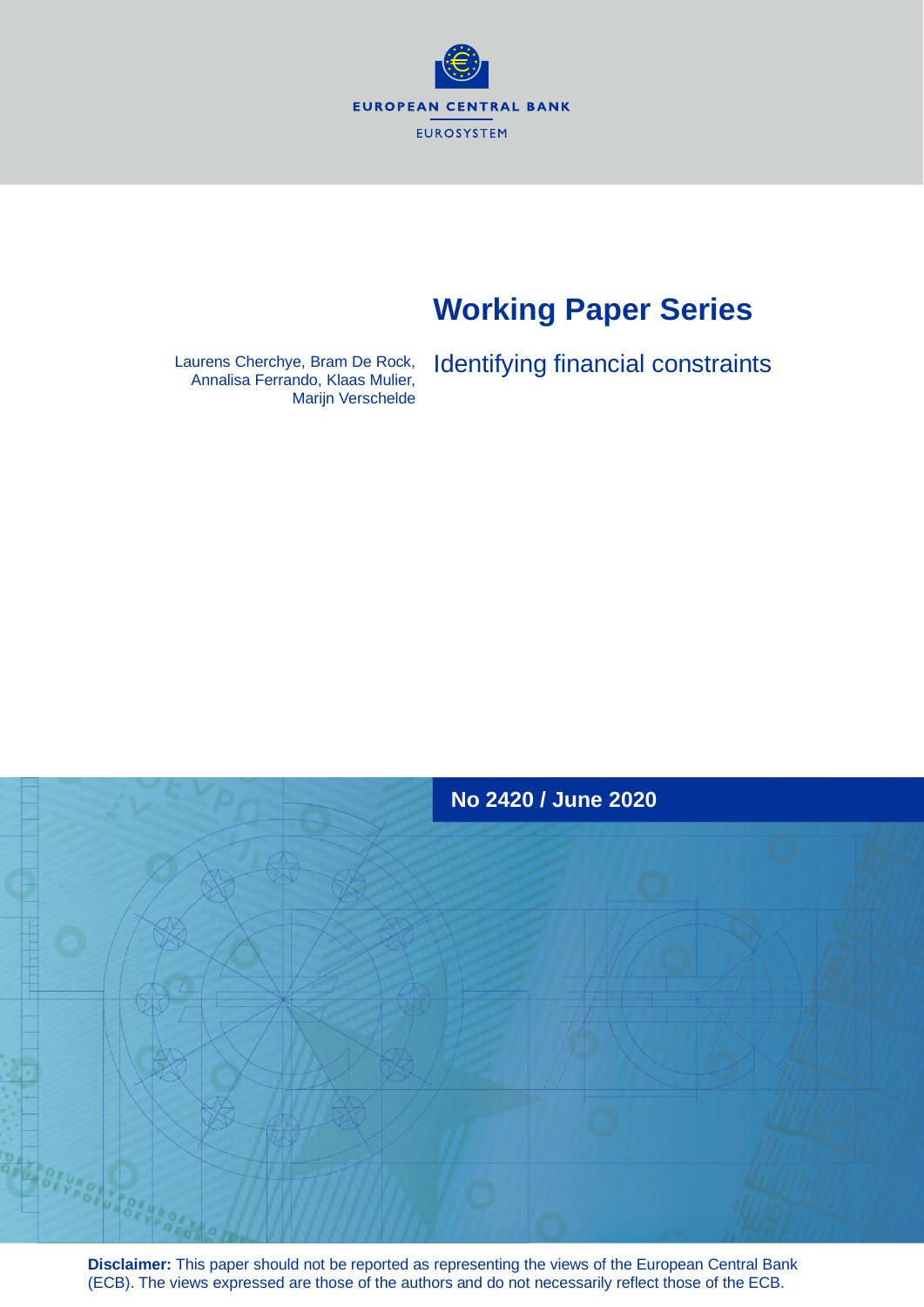#### Abstract

We propose a new methodology to recover firm-time varying financial constraints from firms' production behavior. We model financial constraints as the profitability that firms forgo when budget constraints on production inputs bind, impeding them from using the optimal level of inputs and technology. We estimate and validate our measure using unique data combining firms' balance sheets with survey information on self-reported financial constraints, like loan rejections. In contrast to three popular indices of financial constraints, our measure recovers financial constraints beyond observable firm characteristics, recovers cross-sectional and time-varying stylized facts of financial constraints, and is applicable to both public and private firms.

Keywords: Financial constraints, identification, access to finance, indicators, production function JEL classification: E44, G00, G30, G32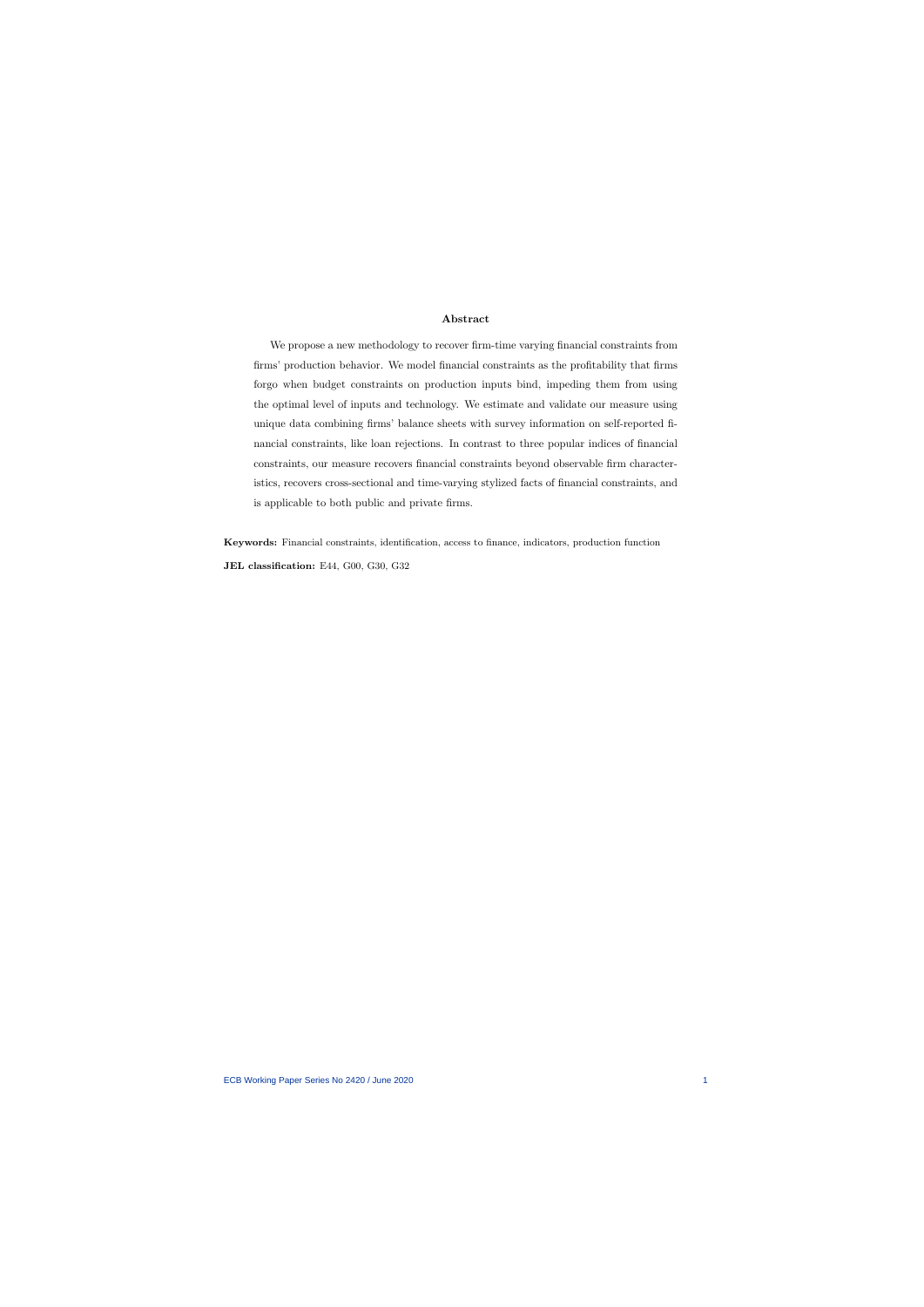## Non-technical summary

Firms that experience difficulties in accessing external finance are often not able to fulfill their growth ambitions in terms of investment or employment and, in many instances, they are also constrained in the conduct of their daily business activity. The presence of financial constraints has therefore clear effects for the overall economy, as seen during the great financial crisis.

For this reason, identifying financial constraints has been a crucial task of researchers to help policy assessment and intervention. In the literature several indices have been developed to measure financial constraints. The most popular ones have in common that they are proxy variable approaches that try to measure financial constraints by a combination of observable characteristics, either derived from investment models or directly related firm size, age, credit worthiness. Recently, several subsequent studies have put doubts on the ability of these indices to recover financial constraints. In this paper, we take an alternative approach by detecting financial constraints from the actual optimizing behavior of profit maximizing firms. In a nutshell, we measure financial constraints as the profitability that firms forgo when budget constraints on input costs bind, impeding them from using the optimal level inputs and technology in the production process. After having discussed the reliability of our measure and tested its robustness, in the paper we put forward its several advantages when compared to previous measures.

First of all, our measure provides a comprehensive picture of financial constraints by capturing them as constraints on the total cost of all observed inputs (and not only tangible fixed assets as in investment-based approaches). Second, our measure focuses on the total access to external finance rather than on a particular type of external finance (e.g. access to bank financing using loan application data from credit registers). Third, our measure is agnostic about the source of the financial constraints that firms face. As such, we do not need to rely on a specific shock/source for identification (e.g. a banking crisis or firms' collateral availability). Fourth, our framework is broadly applicable to all firms (listed/unlisted, small/large), as it solely requires production data.

To demonstrate the empirical usefulness of our approach, in the paper we show that our measure nicely picks up the financial constraints dynamics of a large sample of non-financial corporation across five euro area countries around the '07-'08 crisis and the sovereign debt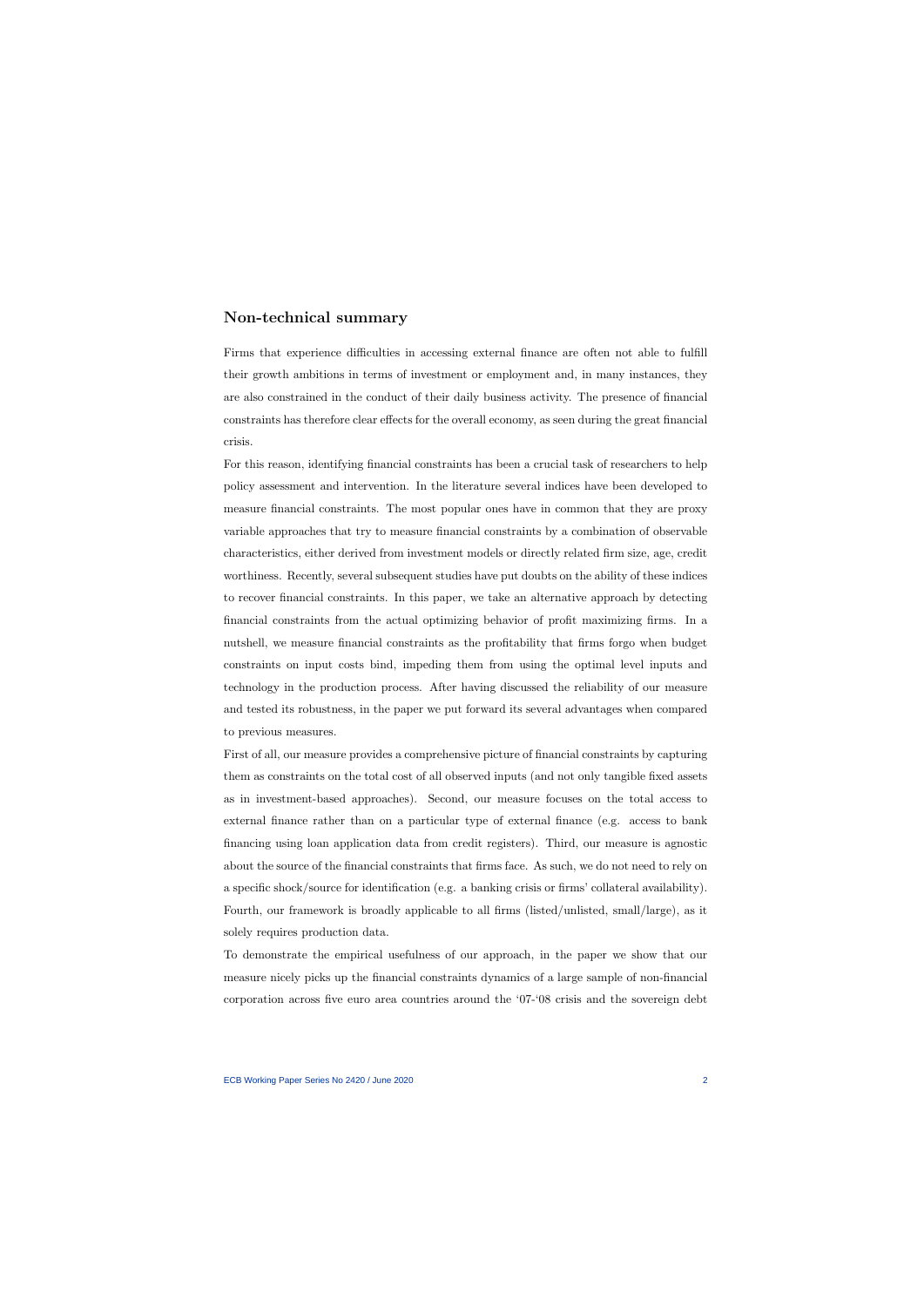crisis. It also relates strongly with direct survey measures of financial obstacles (e.g. loan rejections), even when we control for a wide battery of observable characteristics that are often presumed to relate to financial constraints. Overall, we show that we can recover a substantial part of the heterogeneity between firm-year observations in financial constraints with the sole use of widely available production data.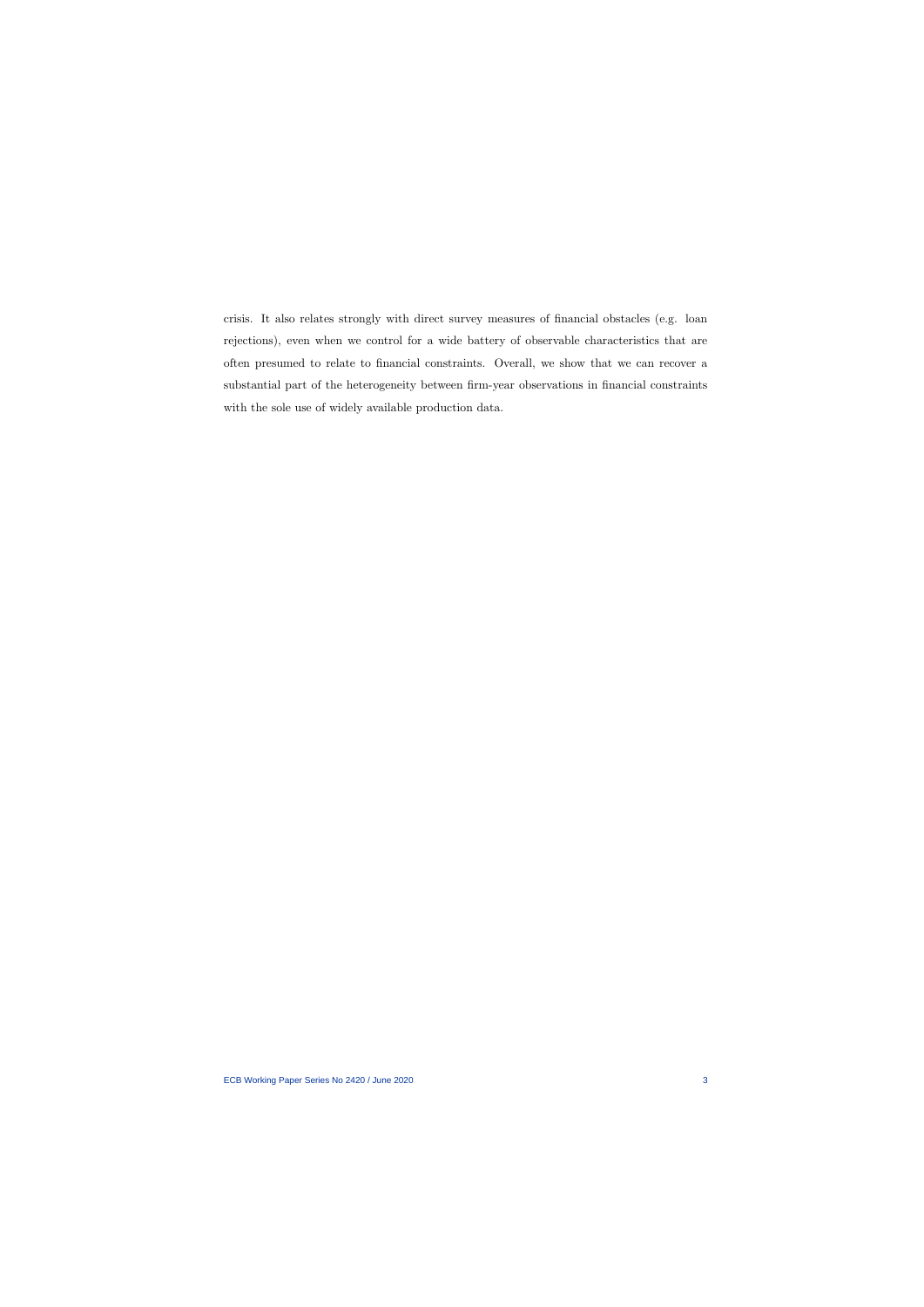# 1 Introduction

Financial constraints are often characterized as an inelastic supply of external finance, implying a constraint on firm decisions whenever internal financing is insufficient. The impact of these constraints is known to be quite significant. [Chodorow-Reich](#page-38-0) [\(2014\)](#page-38-0) and [Amiti and](#page-37-0) [Weinstein](#page-37-0) [\(2018\)](#page-37-0), for instance, showed that credit supply shocks (which essentially make the supply of external finance more inelastic) explain between 30 and 50 percent of changes in aggregate employment and investment. Resolving financial constraints therefore remains a major policy concern. However, for policy interventions to be timely and effective, it is crucial to dispose of a measure that adequately tracks the level and evolution of financial constraints. Having such a measure is also highly relevant for academics as the adequacy of the financial constraints measure used (either as dependent or main independent variable) will have a large influence on the outcome and conclusions of our studies.

Unfortunately, recent research by [Farre-Mensa and Ljungqvist](#page-38-1) [\(2016\)](#page-38-1) shows that the measures of financial constraints that exist up to date in the literature do not adequately recover financial constraints. These measures, including popular indices developed by [Kaplan and](#page-39-0) [Zingales](#page-39-0) [\(1997\)](#page-39-0), [Whited and Wu](#page-40-0) [\(2006\)](#page-40-0), and [Hadlock and Pierce](#page-39-1) [\(2010\)](#page-39-1), have in common that they are proxy variable approaches that try to measure financial constraints by a combination of observable characteristics. However, in practice, many unobservable characteristics (e.g. trust in management, customer dependence, investment opportunities, banks' lending standards, etc.) also play a very important role.

Our new measure. In this paper, we take an alternative approach by recovering financial constraints from the actual optimizing behavior of profit maximizing firms. We build our identification strategy on the findings that for homogeneous sets of firms, firm growth constraints have predominantly a financial nature (see e.g. [Beck et al.](#page-37-1) [\(2005\)](#page-37-1)). In our profit maximizing model, not operating at the optimal input level reveals that a firm faces a highly inelastic supply of external finance causing a binding constraint on input costs. Therefore, we recover financial constraints as the firm's foregone profitability due to binding input cost constraints that prohibit the firm from using the optimal level of inputs.

To construct our measure in a reliable and robust way, we follow a three-step procedure.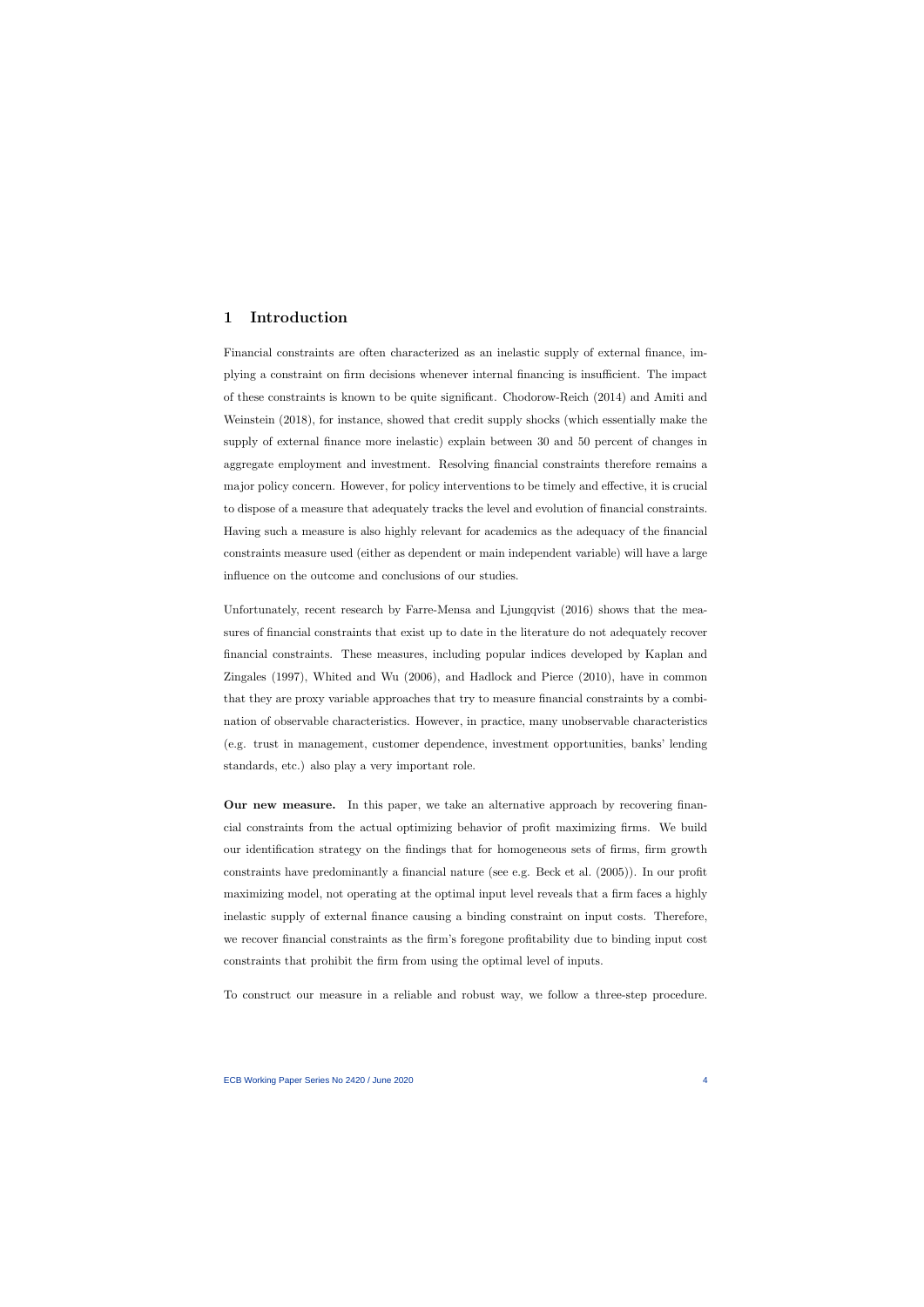In the first step, we estimate firm-year level unobserved productivity as the minimal levels of unobserved technology that are needed to "close-to" rationalize our data with profit maximization (see below for more details). To optimally avoid functional biases, we do this without specifying any parametric structure on the production process (as in [Cherchye et al.](#page-38-2) [\(2018\)](#page-38-2)). In the second step, we include these estimates –which can be seen as unobserved technological inputs in the production function– in the total input costs, together with the cost of tangible capital and the cost of labor. In this way, we control in a natural way for the endogenous choice of both observed inputs and unobserved productivity. This allows us to compute firm-year level profitability as total profit (including unobserved costs related to unobserved productivity) over revenues. In the final step, we then measure the foregone profitability as the difference between the firm's realized profitability and the median achievable profitability revealed by all firms in a narrowly defined comparison set that have a more expensive production process than the specific firm and that show higher profit metrics.[1](#page-5-0)

Our methodology has a number of distinguishing features compared to existing methods and measures. First, our measure provides a comprehensive picture of financial constraints by capturing them as constraints on the total cost of all observed inputs (and not only tangible fixed assets as in investment-based approaches). Financial constraints could imply a reduced availability of long-term financing which will likely affect firms' capital expenditures [\(Campello et al., 2010;](#page-37-2) [Amiti and Weinstein, 2018\)](#page-37-0). However, financial constraints could also imply a reduced availability of short-term financing inducing a lack of working capital for firms. This will affect firms' production decisions especially when cash from sales arrives later than the cash needed to pay the material input goods from suppliers [\(Almeida et al., 2018\)](#page-37-3) or the wages of the employees [\(Greenwald and Stiglitz, 1988\)](#page-39-2). The fact that our measure covers the totality of the firm's production decision is thus important. Indeed, depending on the substitutability or complementarity of the production inputs, one could otherwise get an incomplete or even incorrect picture.

Second, our measure focuses on the total access to external finance rather than on a particular type of external finance (e.g. access to bond financing proxied by having a credit rating, or access to bank financing using loan application data from credit registers). If a firm

<span id="page-5-0"></span><sup>&</sup>lt;sup>1</sup> Our method, based on using production data to reconstruct optimal behavior and comparing optimal to actual behavior, is similar in spirit to the recent work that investigates the impact of for instance misallocation (see e.g. [Lenzu and Manaresi](#page-40-1) [\(2018\)](#page-40-1) and [Collard-Wexler and De Loecker](#page-38-3) [\(2019\)](#page-38-3)).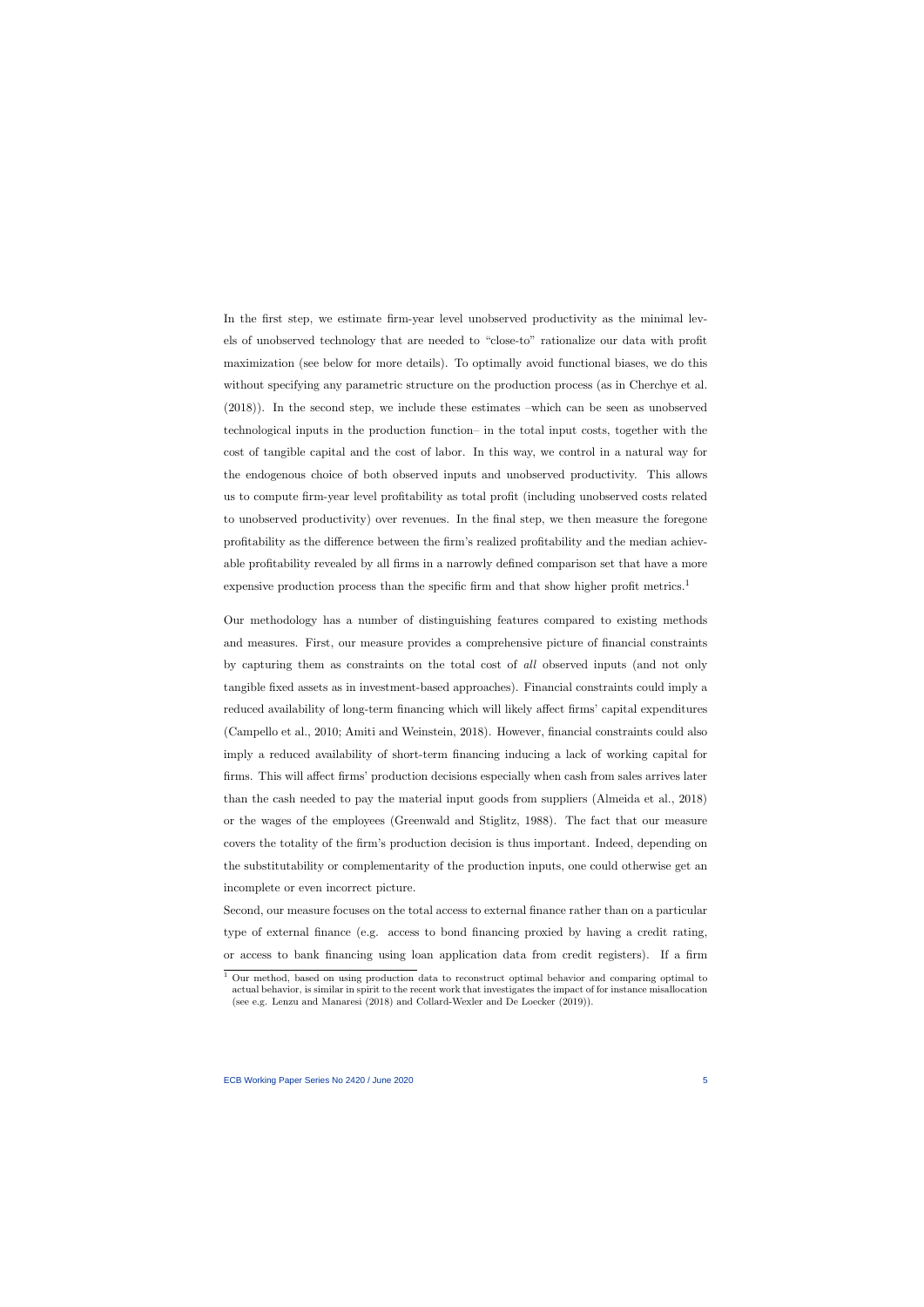faces constraints from one provider of external finance (e.g. banks), but is able to offset this with additional funds from another provider (e.g. suppliers), then the net effect (on production/profitability) will be zero.

Third, our measure is agnostic about the source of the financial constraints that firms face. As such, we do not need to rely on a specific shock/source for identification (e.g. a banking crisis or firms' collateral availability). In fact, the source could even be unobservable to the econometrician (e.g. trust in management).

Fourth, in contrast to certain measures that require stock market information, our framework is broadly applicable to all firms (listed/unlisted, small/large), as it solely requires production data.[2](#page-6-0)

A potential caveat of our nonparametric method to identify financial constraints is that it does not structure potential deviations from exactly profit maximizing behavior resulting from factor adjustment costs, statistical noise, non-optimizing behavior, etc. Therefore, our empirical analysis will focus on "close-to" rationalization instead of "full" rationalization (following [Afriat](#page-37-4) [\(1972\)](#page-37-4); [Varian](#page-40-2) [\(1990\)](#page-40-2)), which robustifies our empirical measure against such confounding factors. Our concept of "close-to" rationalization also mitigates the potential influence of market power heterogeneity. In this respect, our empirical application additionally includes a robustness exercise showing that our method also works well when only considering a subsample of firms with low market power (see also below).

To demonstrate the empirical usefulness of our approach, we measure firm-year level financial constraints for nearly 150,000 manufacturing firms in five Euro Area countries (Belgium, Germany, France, Italy, and Spain). We use detailed balance sheet and profit & loss account information from Orbis Europe and have information from 2005 to 2015, totaling more than 725,000 observations. We match this balance sheet information with the responses of firms that participated in the Survey on Access to Finance of Enterprises (SAFE) conducted by the European Central Bank and the European Commission. The SAFE database includes information on whether firms faced rejections on actual applications for external financing, whether firms were discouraged to apply for external financing, or whether they had no need

<span id="page-6-0"></span><sup>2</sup> Production data has the advantage that it is more readily available than financial data, especially for smaller and unlisted firms, and more frequently available in a common format for different countries and years than survey data.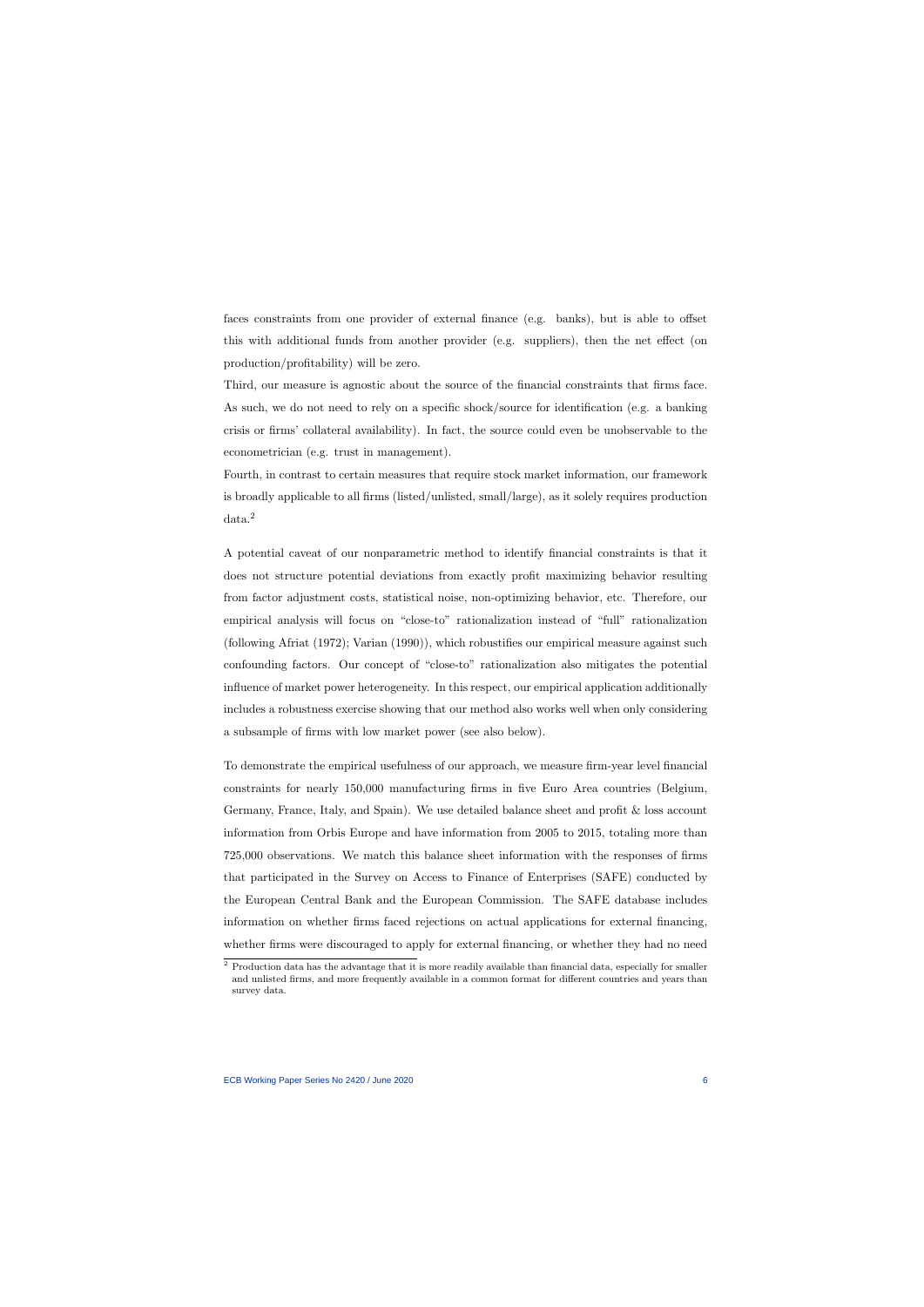at all for external financing.[3](#page-7-0)

Empirical validation. We perform a number of analyses to shed light on the informational content and usefulness of our new financial constraints measure. First of all, we show how our measure relates to observed differences across firms and show the impact of the financial and sovereign debt crisis. When looking across firms, we find that our new financial constraints measure relates positively and significantly (statistically and economically) with the firms' self reported obstacles to access external finance. In our main setup, these obstacles are defined as firms that either applied for a given source and were rejected or firms that were discouraged to apply for that source despite their needs. We find this signficant relation for obstacles in accessing bank loans, credit lines, and trade credit, but not for (quasi-)equity. Interestingly, this positive relation holds even after controlling for a wide battery of observable characteristics known to be important for access to external finance. This indicates that our measure captures more information on financial constraints than merely the characteristics observable to the econometrician.

When looking over time, our measure indicates that, on average, financial constraints declined from 2005 to 2007 and skyrocketed in 2008 and 2009 after the onset of the global financial crisis. After a small decline in 2010, our measure shows that financial constraints increased further during the sovereign debt crisis to a maximum in 2012, after which our measure reveals a downward trend in financial constraints. Decomposing this information down to the country-level, we find that the global financial crisis, and especially the sovereign debt crisis, exacerbated financial constraints in Spain and Italy, compared to Belgium, Germany and France. All this empirical evidence validates our new measure by showing that it picks up the expected patterns across firms and time.

Next, we conduct three additional exercises to further analyze the adequacy of our measure. First, we try to falsify our measure and relate it to a number of non-financial constraints that firms face, such as lack of product demand, regulation and fierce competition. We find that our measure does not pick up any of these other obstacles that firms might face. Second, we test whether our proposed measure of financial constraints is driven by confounding influences from

<span id="page-7-0"></span> $\overline{3}$  While the survey data is property of the ECB, we will make our firm-year specific financial constraints estimates and code publicly available after publication.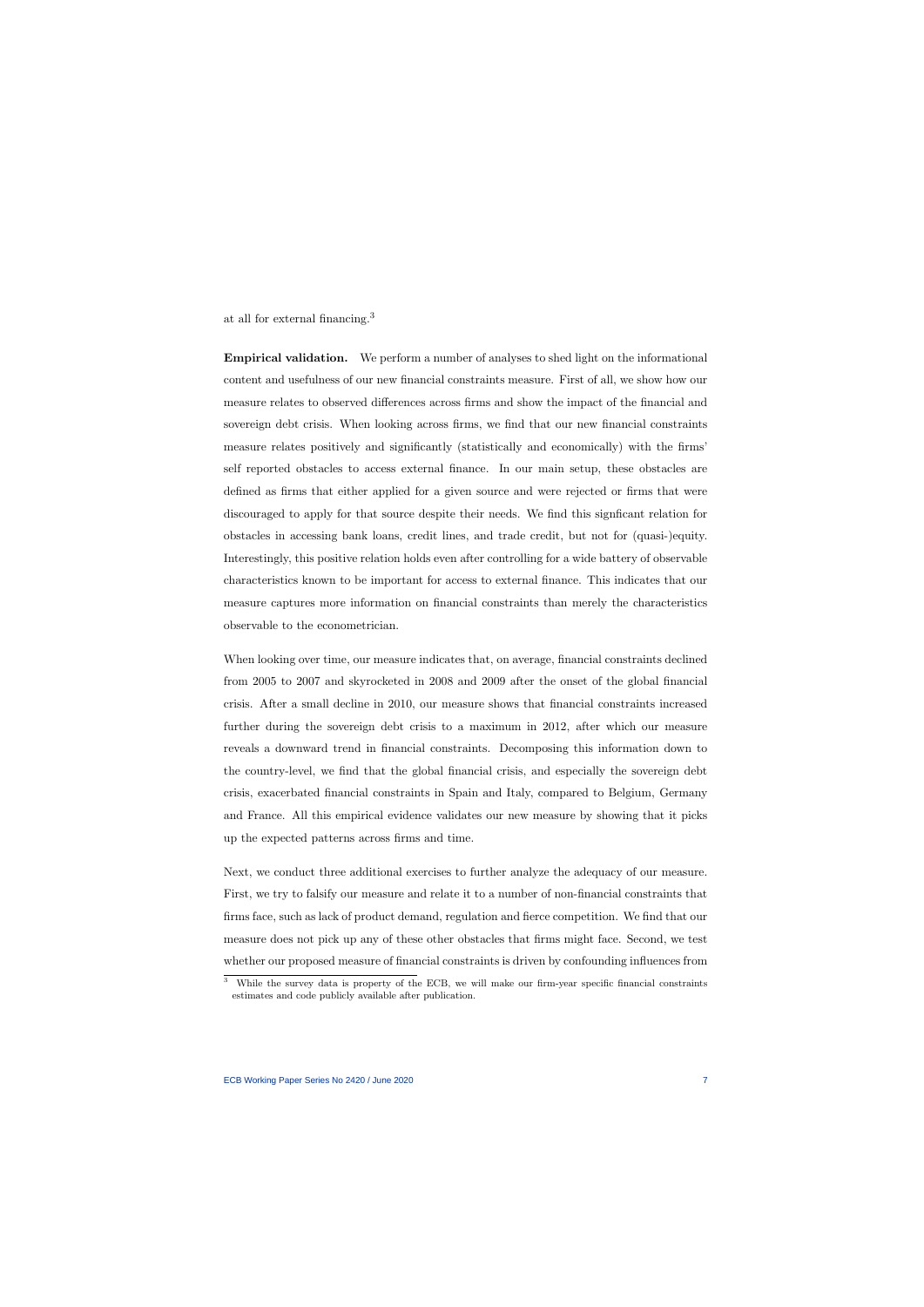market power heterogeneity. In casu, we show the robustness of our results on a subset of firms considered to have negligible price setting power, based either on their own sectoral market share or on the concentration of the sector they operate in. Third, we observe that firms which our measure identifies as being financially constrained do indeed show behavior in the next period that is consistent with being financially constrained. That is, we find that these firms rely more intensively on credit from suppliers and grant less credit to customers, draw from their cash buffers, and invest significantly less in tangible fixed assets and employment. All this seems to indicate that our measure is indeed able to isolate the firms' financial constraints.

Finally, we compare our measure of financial constraints with the three most popular and widely used indices in the literature, that is, the Kaplan-Zingales (KZ), Whited-Wu (WW) and Hadlock-Pierce (HP) indices. The correlation between our measure and the KZ-index is around 7 percent. The correlation with the WW-index is 31 percent and with the HPindex 26 percent. Given that [Farre-Mensa and Ljungqvist](#page-38-1) [\(2016\)](#page-38-1) showed the inadequacy of these measures, this low correlation is not necessarily worrisome for our measure of financial constraints. We then relate both our measure of financial constraints and these three popular measures to the firms' self reported financial constraints. These analyses reveal first of all that our measure remains significantly related to all dimensions of the self-reported measures even when the other three measures are included. Secondly, the popular indices seem to relate positively to some of the self-reported constraints, but none of them seems to capture all dimensions. Moreover, once control variables are included in the regressions, none of the popular indices are significant anymore, while our measure still is.

Related literature. Our paper contributes to the extant literature on financial constraints. One of the earliest approaches to measure financial constraints indirectly was to classify firms according to a characteristic based on information asymmetry (e.g. size, credit rating, or industrial group affiliation) or based on revealed financing needs (e.g. dividend payout). The virtue of these measures was demonstrated by the higher investment-cash flow sensitivity of firms classified as constrained (see for instance [Fazzari et al.](#page-38-4) [\(1988\)](#page-38-4); [Hoshi et al.](#page-39-3) [\(1991\)](#page-39-3) and [Carpenter et al.](#page-37-5) [\(1994,](#page-37-5) [1998\)](#page-37-6)). The validity of this approach was later heavily criticized, starting by [Kaplan and Zingales](#page-39-0) [\(1997\)](#page-39-0). These authors built a text-based measure of financial constraints derived from the CEO's financial statement that accompanies the annual income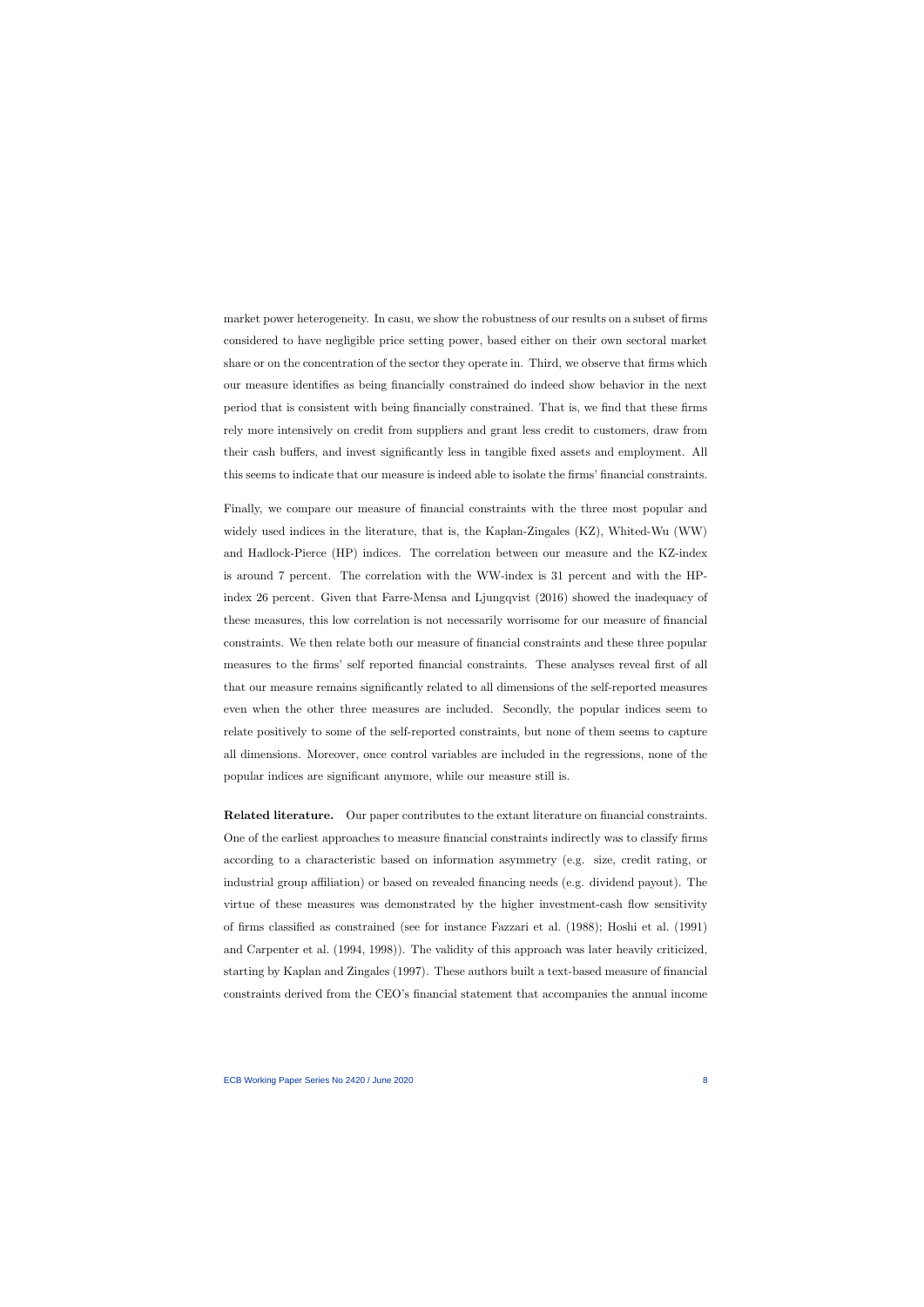statement of 49 quoted firms, known as the KZ-index [\(Kaplan and Zingales, 1997;](#page-39-0) [Lamont](#page-39-4) [et al., 2001\)](#page-39-4). Later, [Whited and Wu](#page-40-0) [\(2006\)](#page-40-0) constructed an index (WW-index) of financial constraints that is derived from an economic investment model. [Hadlock and Pierce](#page-39-1) [\(2010\)](#page-39-1) and [Hoberg and Maksimovic](#page-39-5) [\(2014\)](#page-39-5) have studied the content of these indices using larger and longer samples. Overall, their results suggest that most components of the KZ-index and WW-index do not (or no longer) relate to financial constraints, leading [Hadlock and](#page-39-1) [Pierce](#page-39-1) [\(2010\)](#page-39-1) to propose an index based solely on size and age (HP-index). [Buehlmaier and](#page-37-7) [Whited](#page-37-7) [\(2018\)](#page-37-7) use textual analysis of listed firms' 10-K filings to construct a measure of equity constraints, debt constraints and general external finance constraints.

Recently, [Farre-Mensa and Ljungqvist](#page-38-1) [\(2016\)](#page-38-1) found that none of the above discussed proxy variable approaches accurately measure financial constraints.<sup>[4](#page-9-0)</sup> By proposing a production behavior based methodology as full-fledged alternative for recovering financial constraints, we provide an accurate picture of financial constraints. Our methodology does not only provide a counterfactual framework that does not require a priori parametric assumptions on the production process of firms, but also exhibits explanatory power beyond existing indicators of financial constraints.

Outline. The remainder of the text is structured as follows. In Section 2, we propose the methodology to recover financial constraints from firms' production behavior, while correcting for unobserved heterogeneity in productivity (and the implied simultaneity issue). In Section 3, we describe the data and discuss the empirical set-up. In Section 4, we validate our advocated methodology. In Section 5, we conclude.

# 2 Methodology

Our strategy to recover financial constraints is based on the actual production behavior of profit maximizing firms and therefore requires production function identification. Seminal work of [Marschak and Andrews](#page-40-3) [\(1944\)](#page-40-3) and [Olley and Pakes](#page-40-4) [\(1996\)](#page-40-4) shows that input choices of firms can depend on productivity, implying a simultaneity issue when this dependency is disregarded. [Cherchye et al.](#page-38-2) [\(2018\)](#page-38-2) proposed a full-fledged nonparametric method to identify

<span id="page-9-0"></span><sup>4</sup> The textual measures of [Buehlmaier and Whited](#page-37-7) [\(2018\)](#page-37-7) are not part of the analysis of Farre-Mensa and Ljungqvist as their work precedes that of Buehlmaier and Whited.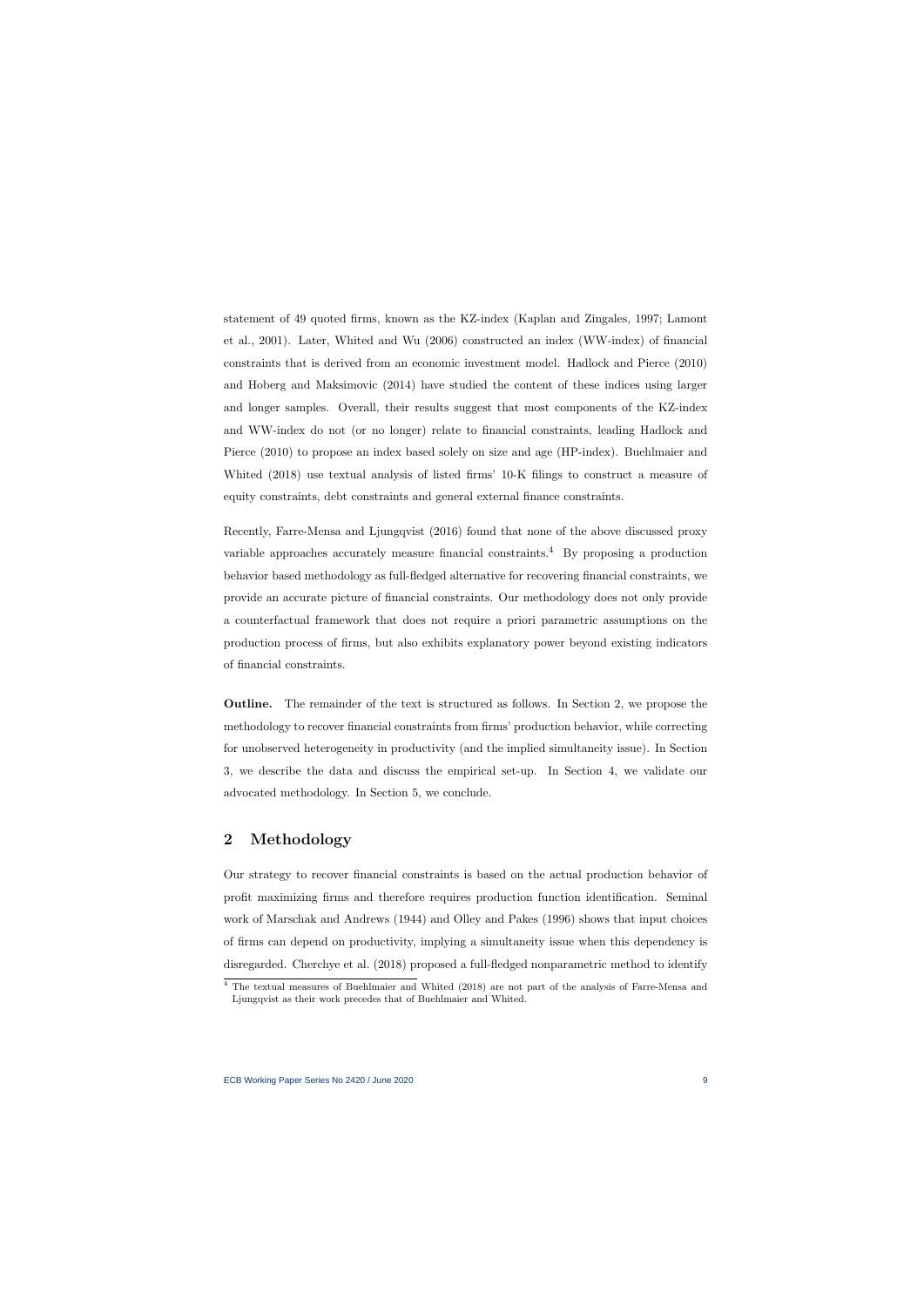production functions of cost minimizing firms that are characterized by unobserved hetero-geneity in productivity.<sup>[5](#page-10-0)</sup> The method avoids functional specification bias by not imposing any nonverifiable parametric structure on the production technology. It also avoids the simultaneity bias in a natural way by including the unobserved productivity input directly in the optimization problem.

We follow [Cherchye et al.](#page-38-2) [\(2018\)](#page-38-2) by considering productivity as latent input costs that may be chosen endogenously and usually have a technological nature (e.g., intangibles,  $R\&D$  expenses). When information on input costs (including latent inputs) is complete, there is no unobserved heterogeneity in productivity. Conversely, incomplete information on input costs implies unobserved heterogeneity that may cause an endogeneity issue. In the current paper, we extend this framework of [Cherchye et al.](#page-38-2) [\(2018\)](#page-38-2) to the case of constrained profit maximization. This will allow us to nonparametrically identify financial constraints from the observed production behavior. In Section 2.1, we introduce our method to recover financial constraints from production data through an illustrative example. In Section 2.2, we formally discuss our structural measure of financial constraints. Section 2.3 discusses in more detail the practical implementation of our proposed measure of foregone profitability due to financial constraints.

#### 2.1 Production behavior and financial constraints

Following the original ideas of [Shephard](#page-40-5) [\(1974\)](#page-40-5), [McFadden](#page-40-6) [\(1978\)](#page-40-6), [Lee and Chambers](#page-39-6) [\(1986\)](#page-39-6) and Färe et al. [\(1990\)](#page-38-5), we model financial constraints as unobserved constraints on profit maximization.[6](#page-10-1) We identify financial constraints from the observed firms' production behavior, using the assumption that these constraints are potentially binding. Loosening these binding constraints is thus expected to raise firm profits.

Three preliminary remarks are in order. First, we follow the abovementioned papers by assuming that financial constraints are exogenous to the production behavior of the firms. This also makes that these constraints do not depend on the firms' unobserved productivity levels.

<sup>5</sup> Essentially, [Cherchye et al.](#page-38-2) [\(2018\)](#page-38-2) extend the methodology for nonparametric production analysis of [Afriat](#page-37-4) [\(1972\)](#page-37-4), [Hanoch and Rothschild](#page-39-7) [\(1972\)](#page-39-7), [Diewert and Parkan](#page-38-6) [\(1983\)](#page-38-6) and [Varian](#page-40-7) [\(1984\)](#page-40-7) by introducing unobserved productivity that is endogenous to observed input choices.

<span id="page-10-1"></span><span id="page-10-0"></span> $6$  More recently, [Blancard et al.](#page-37-8) [\(2006\)](#page-37-8) extended the methodology of Färe et al. [\(1990\)](#page-38-5) to specifically distinguish between short run and long run credit constraints. To focus our discussion, we will not explicitly consider this distinction in the current paper, but a similar extension of our newly proposed method is fairly straightforward.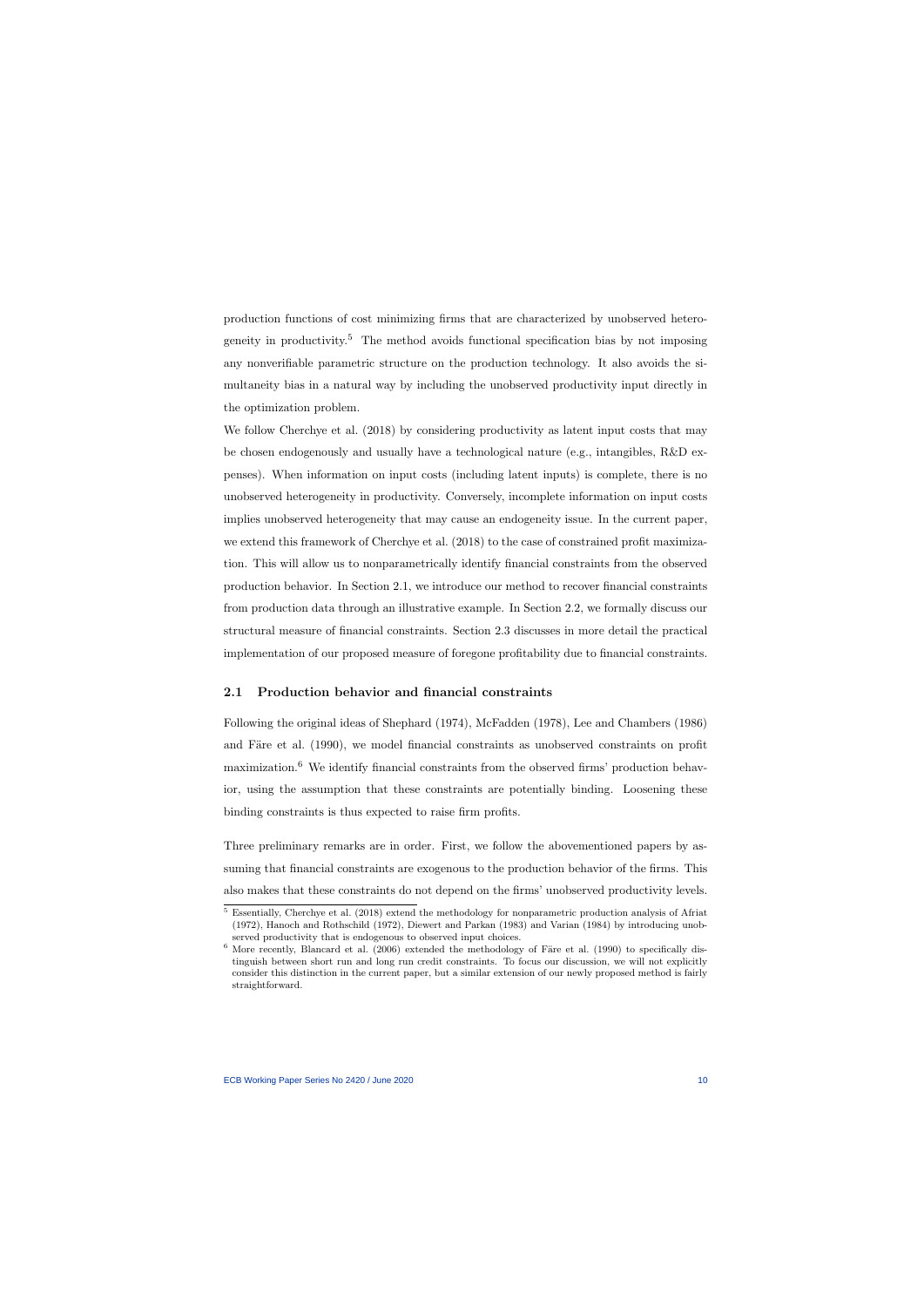Next, we model the firm's optimization problem as static rather than dynamic. Importantly, however, under intertemporal separability of the firm's objective function, static optimization is a necessary condition for dynamic optimization.<sup>[7](#page-11-0)</sup> Last, for the purpose of exposition, we will mainly focus on "full" rationalization (meaning that firms are exactly profit maximizing) when introducing our methodology. In Section 2.3 we discuss how we can include statistical noise, moderate adjustment costs and small deviations from optimizing behavior into our methodology by using the concept of "close-to" rationalization (meaning that firms are approximately profit maximizing).

Profit maximization under financial constraints. We assume a production setting with  $M$  inputs and a single output. The empirical analyst can use the following sample of firm observations  $S = {\mathbf{W}_i, \mathbf{X}_i, P_i, Q_i}_{i \in N}$ , with  $\mathbf{W}_i \in \mathbb{R}_{++}^M$  the observed input prices,  $\mathbf{X}_i \in \mathbb{R}_+^M$  the observed input levels,  $P_i \in \mathbb{R}_{++}$  the observed output price, and  $Q_i \in \mathbb{R}_{++}$  the observed output level for every observation  $i \in N$ .

To sketch the basic intuition of our approach, we start by considering the simple setting in Figure [1\(](#page-41-0)a), in which each firm uses a single observed input (i.e.  $M = 1$ ). The dataset S contains four profit maximizing firm observations: *i*, *i''*, *i*<sup>\*</sup> and *j*. We let  $\Pi_i(\mathbf{X}, Q) =$  $P_iQ - \mathbf{W}_i\mathbf{X}$  represent the profit for input-output combination  $(\mathbf{X}, Q)$  evaluated at the prices of firm observation  $i$ . Finally, we assume that observation  $i$  is constrained in that input costs above C are not achievable, i.e.  $\mathbf{W}_i \mathbf{X}_i \leq C$ .

Clearly, if firm observation i were unconstrained and the production plans  $(X_{i^*}, Q_{i^*})$  and  $(X_j, Q_j)$  were technically feasible at i, then using the input levels  $X_{i^*}$  or  $X_j$  would imply a higher profit at the prices  $(\mathbf{W}_i, P_i)$ , i.e.  $\Pi_i(\mathbf{X}_{i^*}, Q_{i^*})$  and  $\Pi_i(\mathbf{X}_j, Q_j)$  both exceed  $\Pi_i(\mathbf{X}_i, Q_i)$ . To formally capture the possibility of differences in technical feasibility between firm observations, we make the distinction between the input  $X$ , which is observed by the empirical analyst and the firm, and the latent "productivity" input  $\Omega$ , which is observed by the firm but not by the empirical analyst. Stated differently, the dataset S does not contain any information on this productivity term  $\Omega$ , but productivity does affect the firms' observed output and input choices. The production technology depends on both the observed input  $\bf{X}$ 

<span id="page-11-0"></span><sup>7</sup> In the static optimization problem, intertemporal interdependence of input and output decisions can then be accounted for by suitably pricing inputs and outputs over the consecutive time periods.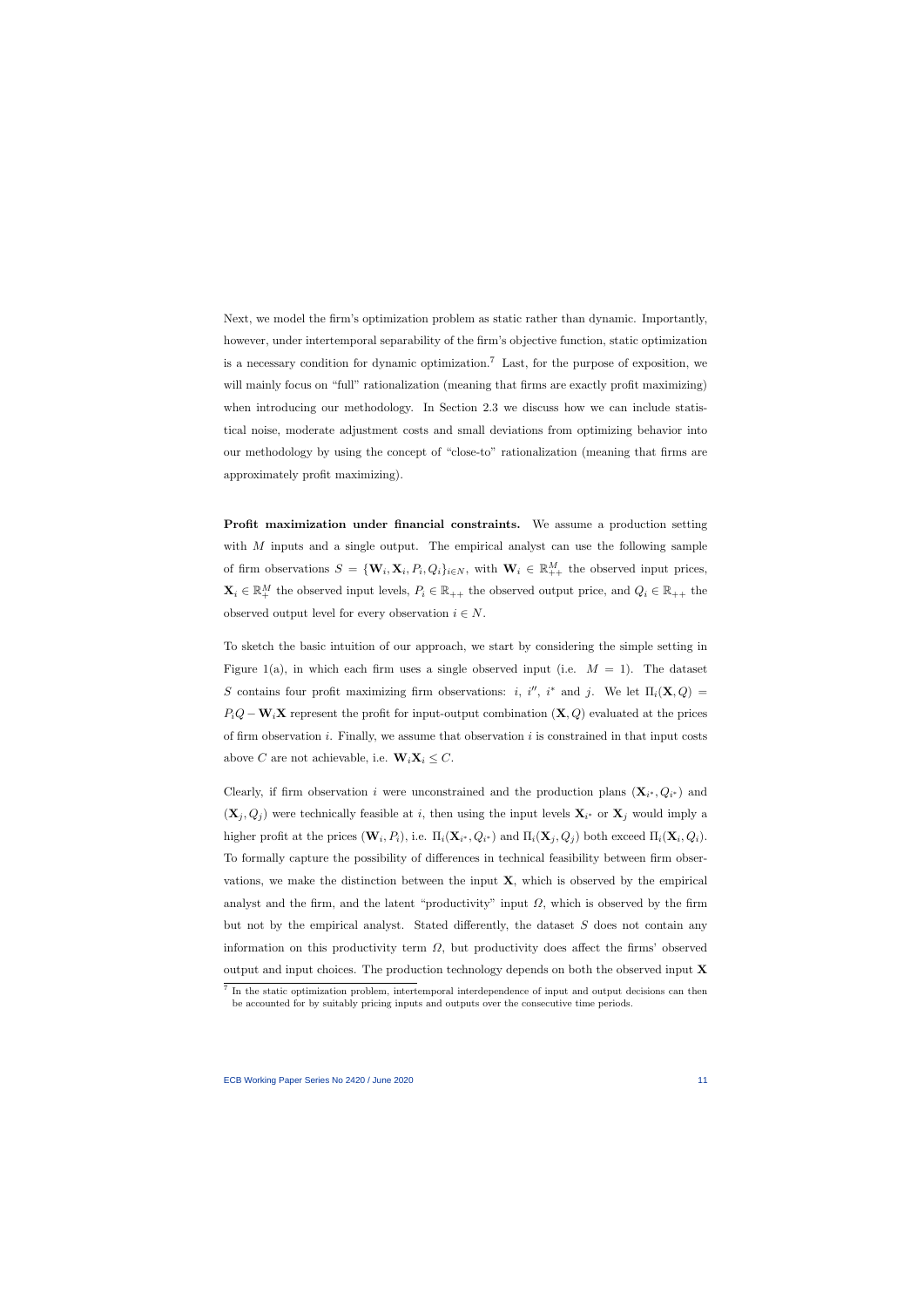and the latent input  $\Omega$ , which implies  $Q = F(\mathbf{X}, \Omega)$ . Figure [1\(](#page-41-0)b) shows that the production plan of firm observation *i* is technically feasible, i.e.  $Q_i = F(\mathbf{X}_i, \Omega_i)$ . We include the notion of productivity into the firm's profit maximization problem by assuming that observation  $i$ maximizes its profits over both the observed input **X** and the latent input  $\Omega$ , which defines the extended profit concept  $\Pi_i^+({\bf X}, \Omega, Q) = P_i Q - {\bf W}_i {\bf X} - \Omega = \Pi_i({\bf X}, Q) - \Omega.$ 

To introduce our strategy to identify financial constraints, let us first assume that the productivity input  $\Omega_i$  of firm observation i is given. For this productivity level, the production plans of observations  $i''$  and  $i^*$  would become feasible for i if the input (cost) constraint C were relaxed. More specifically, the production plan  $(\mathbf{X}_{i^*}, Q_{i^*})$  achieves a maximal profit  $\Pi_i(\mathbf{X}_{i^*}, Q_{i^*})$  for the given production function  $F(\mathbf{X}_i, Q_i)$  and input-output prices  $(\mathbf{W}_i, P_i)$ . In our approach, we take it that firm observation  $i$  reveals its financial constraint by its suboptimal input choice. In particular, as any choice of **X** between  $\mathbf{X}_i$  and  $\mathbf{X}_{i''}$  yields an output level  $F(\mathbf{X}, \Omega_i)$  that corresponds to a higher profit than  $\Pi_i(\mathbf{X}_i, Q_i)$ , we identify that firm observation *i*'s input cost is constrained by the upper bound  $C = W_i X_i$ .

In general  $\Omega_i$  will not be given. We follow [Cherchye et al.](#page-38-2) [\(2018\)](#page-38-2) by modeling unobserved productivity variation in terms of a latent input  $\Omega$  that can be chosen endogenously. By doing so, we can also include firm observation  $j$  into our identification of the financial constraints that apply to firm observation i. More specifically, we use that producing the output  $Q_j$ with the (observed) input  $\mathbf{X}_j$  requires an (unobserved) productivity level  $\Omega_j$  (i.e.  $Q_j =$  $F(\mathbf{X}_j, \Omega_j)$ , with  $\Omega_j > \Omega_i$ . To further explain the intuition of our approach, let us assume that  $\Pi_i^+({\bf X}_j, Q_j) > \Pi_i^+({\bf X}_{i^*}, Q_{i^*}, Q_{i^*}) > \Pi_i^+({\bf X}_i, Q_i, Q_i)$ . Then, as before, we can identify that firm observation is observed input cost cannot exceed  $C$  and, under this restriction, the firm is (constrained) profit maximizing at  $(\mathbf{X}_i, \Omega_i)$  instead of  $(\mathbf{X}_j, \Omega_j)$ . In Section 2.2, the difference between the profit levels  $\Pi_i^+ (\mathbf{X}_j, \Omega_j, Q_j)$  and  $\Pi_i^+ (\mathbf{X}_i, \Omega_i, Q_i)$  will constitute the starting base for our empirical measure  $FC$  that quantifies foregone profits due to financial constraints.

Recovering unobserved productivity. It is clear from the above that to operationalize our empirical measure  $FC$ , we need to identify the level of the latent productivity input  $\Omega$ . To illustrate our nonparametric identification procedure, we add firm observation k to our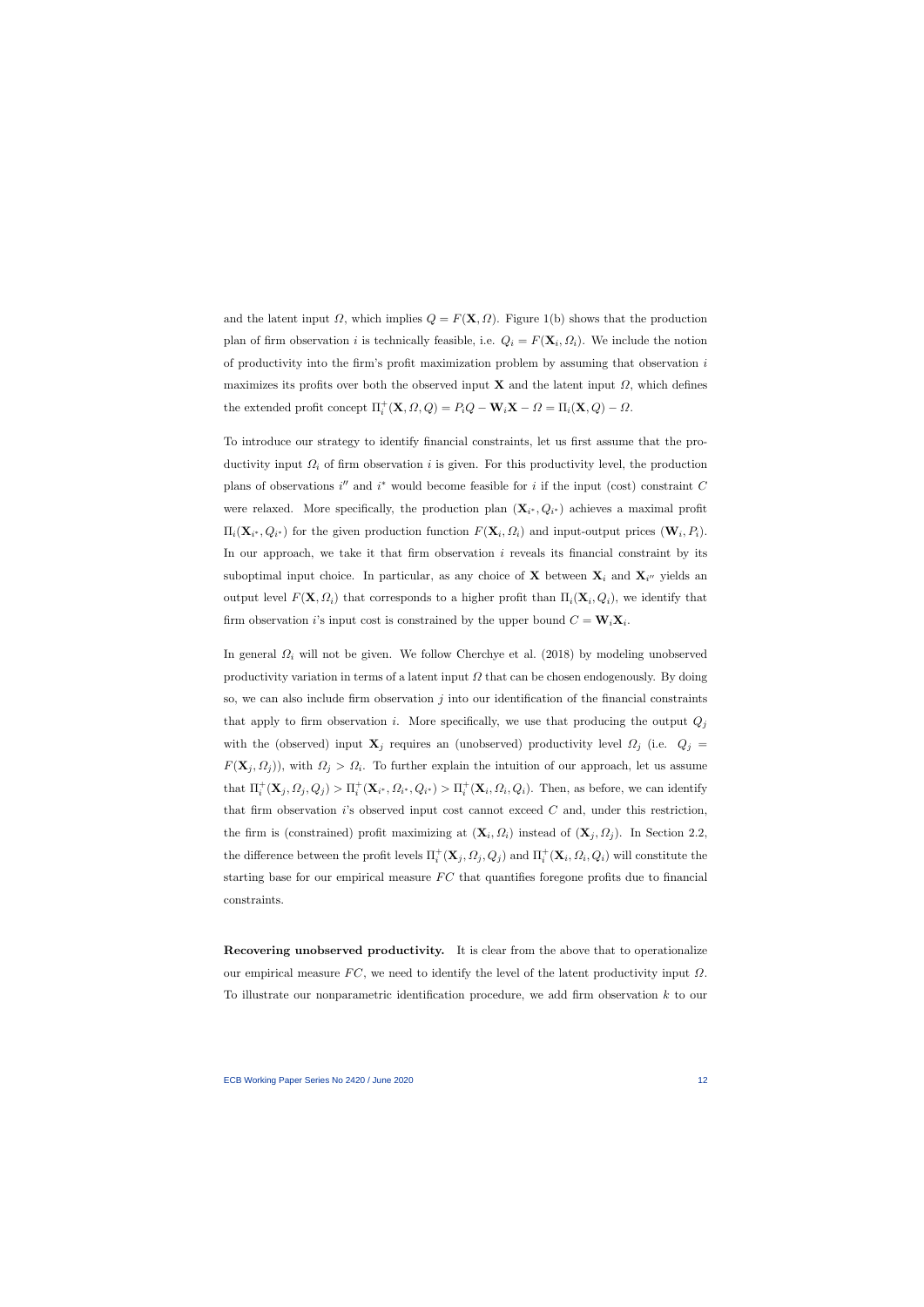exemplary setting in Figure [1\(](#page-41-0)c); for ease of exposition, we set  $\Omega_k = \Omega_j$ . Observation k uses a less costly production process than observation i in terms of observed inputs (i.e.  $\mathbf{X}_k < \mathbf{X}_i$ ). As the financial constraint C does not prevent i from choosing the input  $\mathbf{X}_k$ , we can infer that  $\Pi_i^+({\bf X}_i, \Omega_i, Q_i) \ge \Pi_i^+({\bf X}_k, \Omega_k, Q_k)$ . As we discuss in more formal detail in Section 2.3, we can use this type of arguments to recover the level of the productivity input  $\Omega$  for each firm observation, hereby using profit maximization (under financial constraints) as our core identifying assumption.

#### FIGURE [1](#page-41-0) HERE

Clearly, erroneously omitting latent productivity inputs can bias the estimated profit losses due to financial constraints in unpredictable ways. Moreover, foregone profit estimates that omit latent inputs are subject to a simultaneity issue originating from the dependency of observed input choices on unobserved technological features (see [Marschak and Andrews](#page-40-3) [\(1944\)](#page-40-3) and [Olley and Pakes](#page-40-4) [\(1996\)](#page-40-4)). The literature on the estimation and identification of production functions has paid considerable attention to developing techniques that address this dependency problem. Notable examples include [Olley and Pakes](#page-40-4) [\(1996\)](#page-40-4), [Levinsohn and Petrin](#page-40-8) [\(2003\)](#page-40-8), [Wooldridge](#page-40-9) [\(2009\)](#page-40-9) and, more recently, [Ackerberg et al.](#page-37-9) [\(2015\)](#page-37-9) and [Gandhi et al.](#page-38-7) [\(2016\)](#page-38-7). These existing approaches require a (semi)parametric specification of the production technology, implying a potential functional form misspecification bias. The approach of [Cherchye et al.](#page-38-2) [\(2018\)](#page-38-2) that we use in the current paper avoids imposing parametric structure on the technological production possibilities. It allows us to identify financial constraints in terms of foregone profit while explicitly including latent productivity inputs into the analysis.

Goodness-of-fit parameter. Our procedure assumes that all unobserved heterogeneity in production processes can be considered as (endogenous) productivity. However, a wellestablished literature has shown that moderate adjustment costs prevail and can hinder the firm to produce at their optimal scale size as considered from a static viewpoint (see e.g. [Lucas](#page-40-10) [\(1967\)](#page-40-10) and [Hamermesh and Pfann](#page-39-8) [\(1996\)](#page-39-8)). We do not explicitly structure potentially non-linear adjustment costs in our identification method. Still, our empirical analysis will account for the possible influence of adjustment costs in a non-structural way. As we explain in Section 2.3, we endogenize a goodness-of-fit parameter  $\theta$  into our recovery of  $\Omega$ , and we also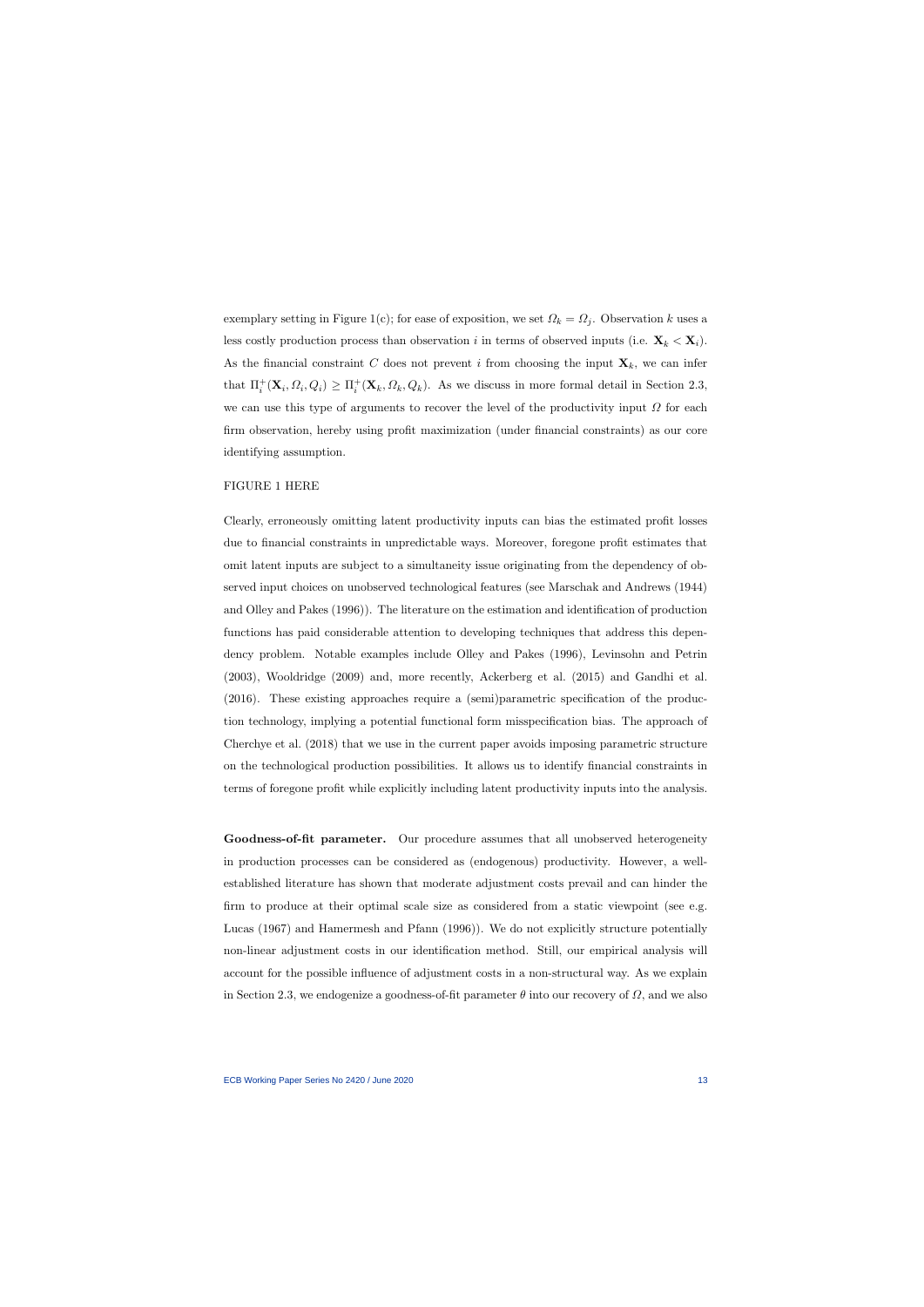include this parameter into our method to identify financial constraints. A value of  $\theta$  equal to one conforms to the assumption of exactly profit maximizing firms, while θ-values above unity accommodate possible deviations from exact profit maximization. In our empirical application we will set  $1.01 \le \theta \le 1.1$ , which corresponds to "approximately" profit maximizing behavior. At this point, it is worth noting that [Hall](#page-39-9) [\(2004\)](#page-39-9) effectively documents that adjustment costs are generally low or moderate.[8](#page-14-0)

Generally, the parameter  $\theta$  captures not only moderate adjustment costs, but also other potential disturbances such as low levels of statistical noise and small deviations from optimizing behavior. Basically, using this goodness-of-fit parameter makes that our identifying restrictions resulting from the profit maximization assumption become less stringent. Stated differently, we focus on "close-to" rationalization by allowing for moderate inconsistencies of the data with exactly optimizing behavior.<sup>[9](#page-14-1)</sup>

#### 2.2 Structural identification of financial constraints

We next formally discuss our structural measure of financial constraints. As explained above, we assume a production function  $Q = F(\mathbf{X}, \Omega)$ , i.e. we consider the latent productivity input  $\Omega$  as an endogenous choice variable for the firm. The firm's problem is to maximize profits by optimally choosing its output and inputs, which comprise both the observed inputs and the latent input. Given our specific research question, we assume profit maximization subject to financial constraints pertaining to the observed inputs. Particularly, we assume that the observed input cost cannot exceed some predefined level C.

Our specific empirical set-up makes that we cannot explicitly model financial constraints related to the unobserved inputs. If we have no information on the unobserved input, as in the current set-up, it is empirically meaningless to impose restrictions on the associated costs. As such, this implies that we implicitly make the assumption that constraints on the unobserved inputs are sufficiently correlated with those on the observed inputs. An alternative

<sup>8</sup> Sensitivity tests available upon request show that our main results hold when we include additional restrictions on capital. In particular, if we model capital as having very high adjustment costs, hindering the firm to use more capital, our measure still significantly correlates with the direct questions on financial constraints as included in the SAFE survey.

<span id="page-14-1"></span><span id="page-14-0"></span><sup>&</sup>lt;sup>9</sup> See, for example, [Afriat](#page-37-4) [\(1972\)](#page-37-4) and [Varian](#page-40-2) [\(1990\)](#page-40-2) for alternative goodness-of-fit measures that have been used in nonparametric production analysis.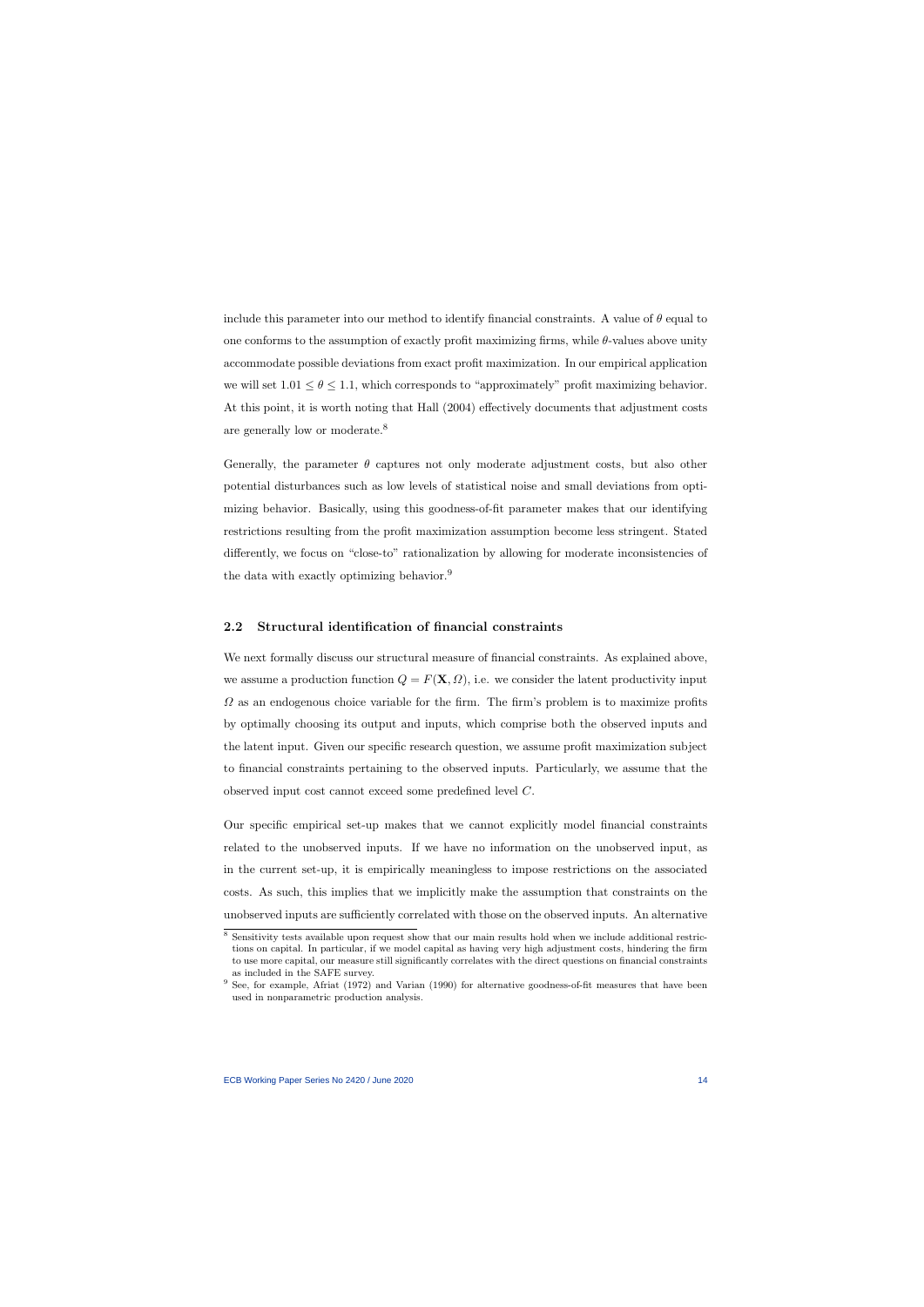approach would be to include extra information (e.g. R&D investments) into the analysis that may be related to productivity differences captured by  $\Omega$ . This in turn would allow for trying to model the relation between financial constraints and productivity. We abstract from this in our current paper.

This gives the following optimization problem:

$$
(OP) \qquad \max_{\mathbf{X}, \Omega} PF(\mathbf{X}, \Omega) - \mathbf{W} \mathbf{X} - \Omega \text{ s.t. } \mathbf{W} \mathbf{X} \le C.
$$

Checking consistency with this optimization problem requires identifying the unknown production technology F of the firm, the latent productivity input  $\Omega$  and the budget constraint C. Throughout, we will assume that all input-output combinations with observed cost below  $C$  (for the given prices  $\bf{W}$ ) are feasible under the prevailing financial constraints. This implies that we abstract from frictions related to downsizing.

Financial constraints as foregone profitability. To facilitate comparison across firms, we use profitability (i.e., profit over revenues) as our metric of firms' profits. A convenient by-product is that profit differences are naturally scaled when computing foregone profits due to financial constraints.[10](#page-15-0)

Assume that a firm observation j achieves a higher profit than the firm observation i at the prices  $(\mathbf{W}_i, P_i)$  that apply to i. When computing the associated foregone profitability due to financial constraints, which we use as our measure of financial constraints  $FC$ , it is important to effectively account for the possibility of unobserved heterogeneity in productivity. Particularly, if there were no unobserved heterogeneity (i.e. complete information on the input costs), our financial constraint measure would be defined as

$$
FC_i^{**} = \frac{P_iQ_j - \mathbf{W}_i\mathbf{X}_j}{P_iQ_j} - \frac{P_iQ_i - \mathbf{W}_i\mathbf{X}_i}{P_iQ_i} = \frac{\Pi_i(\mathbf{X}_j, \mathbf{Q}_j)}{P_iQ_j} - \frac{\Pi_i(\mathbf{X}_i, \mathbf{Q}_i)}{P_iQ_i}.
$$
(1)

By contrast, when inputs are only partially observed, we can account for heterogeneity in productivity by explicitly including latent input in the analysis. This obtains the alternative

<span id="page-15-0"></span><sup>&</sup>lt;sup>10</sup>We remark that our methodology is actually fairly straightforwardly adapted to alternative profit measures if deemed desirable.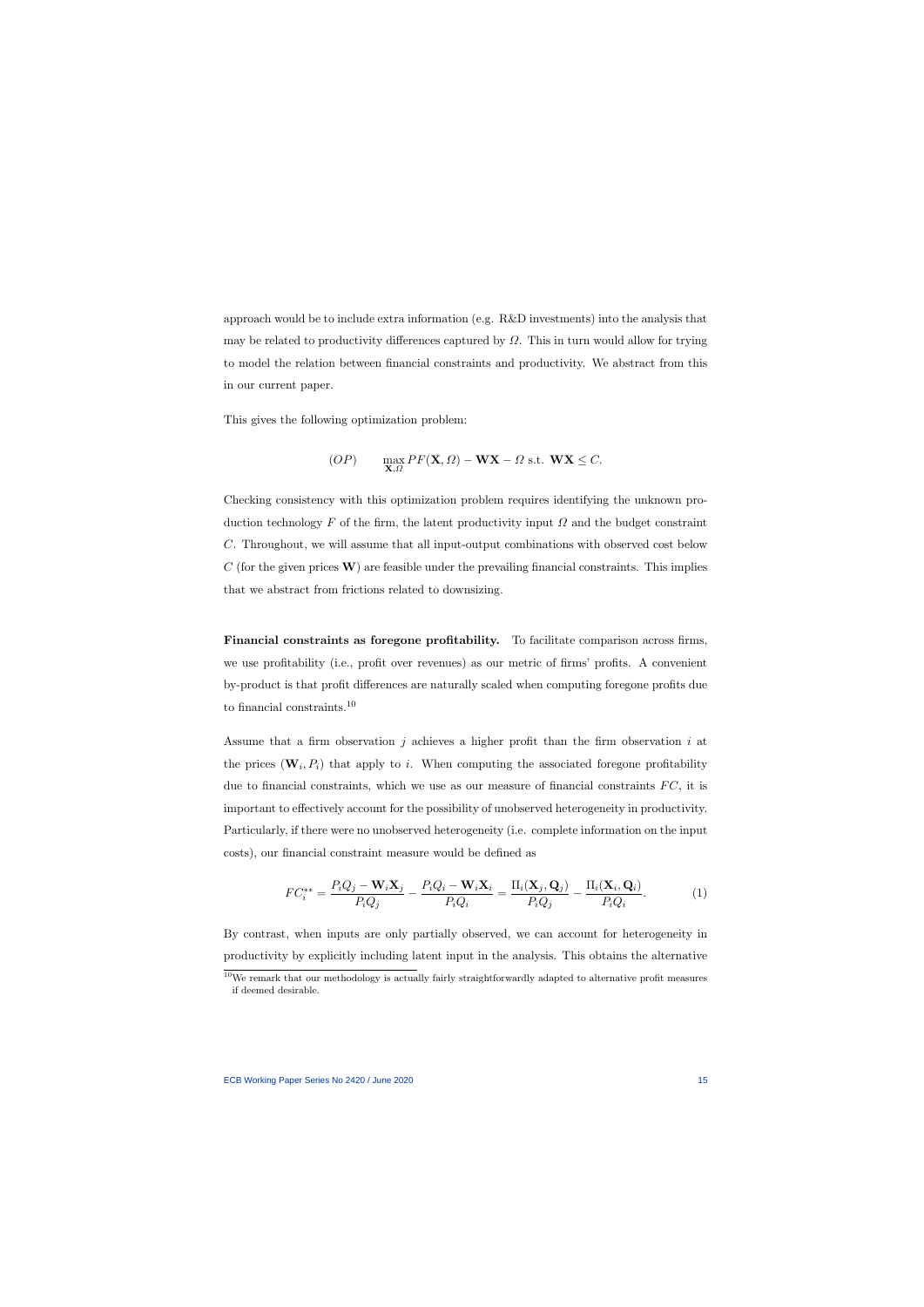financial constraint measure

$$
FC_i^* = \frac{P_iQ_j - \mathbf{W}_i\mathbf{X}_j - \Omega_j}{P_iQ_j} - \frac{P_iQ_i - \mathbf{W}_i\mathbf{X}_i - \Omega_i}{P_iQ_i}
$$
  
= 
$$
\frac{\Pi_i^+(\mathbf{X}_j, \Omega_j, Q_j)}{P_iQ_j} - \frac{\Pi_i^+(\mathbf{X}_i, \Omega_i, Q_i)}{P_iQ_i}.
$$
 (2)

Following our discussion in Section 2.1, there is no reason to suspect that  $FC^{**}_i$  equals  $FC^*_i$ , resulting in an omitted variable bias when unobserved input costs are disregarded. In our practical application, we can compute the measure  $FC_i^*$  by using our nonparametric estimates of the latent productivity inputs  $\Omega$ .

Measuring financial constraints. Relaxing financial constraints opens the door for additional production possibilities, leading to higher profitability. To empirically measure foregone profitability due to prevailing financial constraints, we compare actual profitability with an estimate of achievable profitability under less stringent financial constraints.

For each firm observation  $i$ , we estimate achievable profitability as the median profitability (evaluated at the given prices  $\mathbf{W}_i$  and  $P_i$ ) defined over all firm observations j with observed cost, profitability and profit levels at least as high as those of *i*; we let  $T_i^{beyond}$  $i^{peyona}$  to denote the set of such observations  $j$  (see Section 2.3 for formal details). Intuitively, this provides an outlier-robust measure of expected profitability when loosening firm  $i$ 's financial constraints.<sup>[11](#page-16-0)</sup> Then, we can define the following measure of foregone profit due to financial constraints:

$$
FC_i = Median_{j \in T_i^{beyond}} \left( \frac{P_i Q_j - \mathbf{W}_i \mathbf{X}_j - \Omega_j}{P_i Q_j} \right) - \frac{P_i Q_i - \mathbf{W}_i \mathbf{X}_i - \Omega_i}{P_i Q_i}.
$$
 (3)

Because the set  $T_i^{beyond}$ <sup>ocyona</sup> only contains firm observations j with at least the same profitability level as the evaluated observation i, our  $FC$  measure is bounded from below by zero. Higher values generally reveal more profit loss caused by financial constraints.

<span id="page-16-1"></span><span id="page-16-0"></span> $11$ While we here choose to focus on median profitability to define our outlier-robust metric of foregone profit, we may of course also use other summary statistics when deemed more desirable (such as the mean, maximum or some other quantile of the profitability distribution).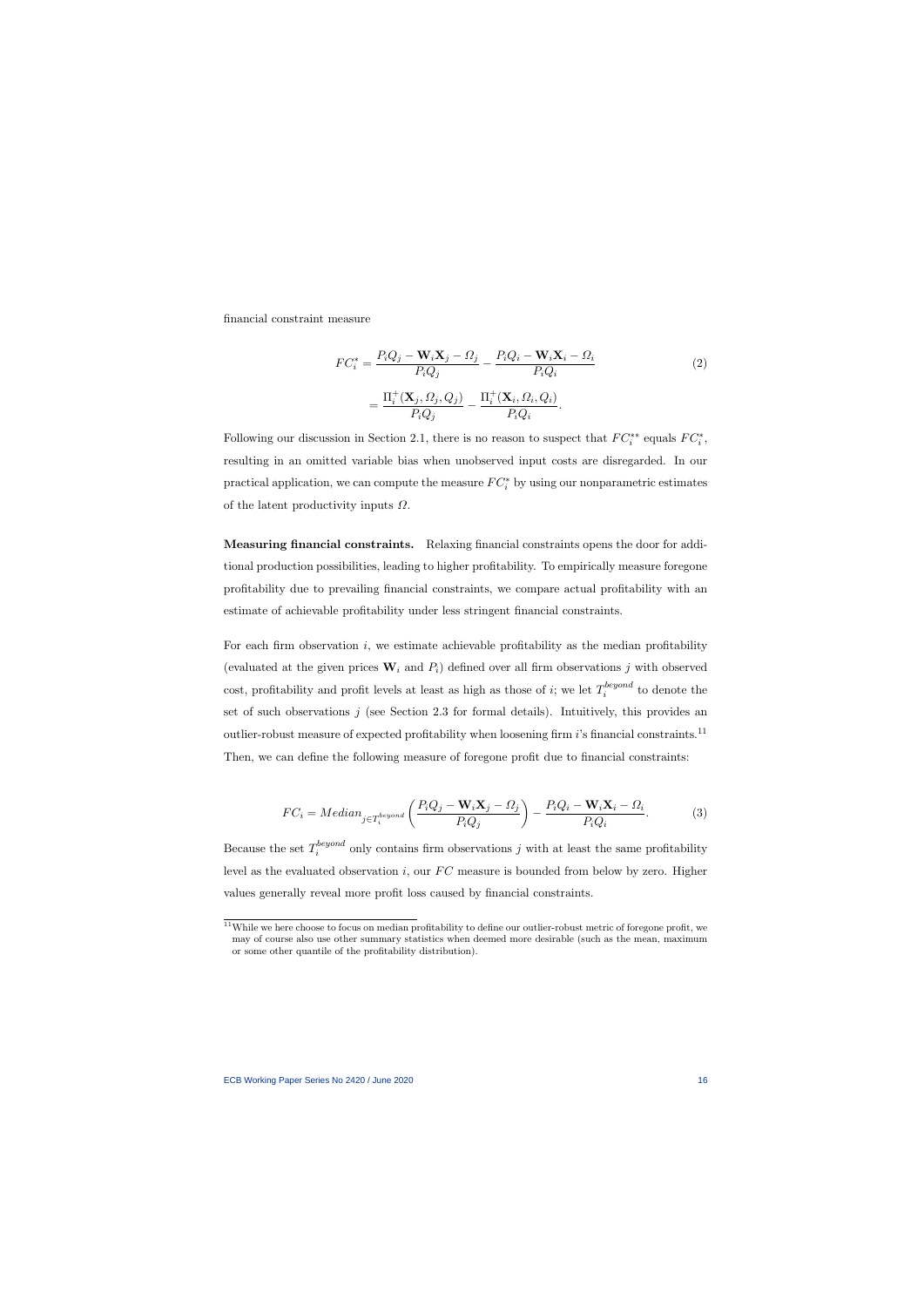# 2.3 Operationalizing the identification of productivity and financial constraints

To conclude this section, we present the testable implications that our data set S needs to satisfy to be consistent with the above structural model. Building on these testable implications, our nonparametric methodology can be operationalized by solving simple linear programming problems. Particularly, we can use linear programming to estimate the latent inputs  $\Omega$  in noisy settings (where using the goodness-of-fit parameter  $\theta$  accounts for adjustment costs, statistical noise and deviations from optimizing behavior, as explained above). The obtained latent input estimates  $\hat{\Omega}$  serve as input for the operationalization of the financial constraints estimation.

Definitions and characterization. We first define (OP)-rationalizability of the dataset S under financial constraints:

**Definition 1.** The dataset  $S = {\mathbf{W}_i, \mathbf{X}_i, P_i, Q_i}_{i \in N}$  is (OP)-rationalizable under financial constraints  $C_i$  if there exist latent input levels  $\Omega_i$  and a production function F such that, for all firm observations  $i \in N$ ,

$$
(\mathbf{X}_i, \Omega_i) \in \arg\max_{\mathbf{X}, \Omega} P_i Q_i - \mathbf{W}_i \mathbf{X}_i - \Omega_i \text{ s.t. } \mathbf{W}_i \mathbf{X} \le C_i.
$$

From Theorem 3 of [Varian](#page-40-7) [\(1984\)](#page-40-7), we can define the following testable implications for (OP) rationalizability of a given dataset  $S^{12}$  $S^{12}$  $S^{12}$ 

**Proposition 1.** Let  $S = {\mathbf{W}_i, \mathbf{X}_i, P_i, Q_i}_{i \in N}$ . The following statements are equivalent:

- (i) The dataset S is (OP)-rationalizable under financial constraints  $C_i$ ;
- (ii) There exist latent input numbers  $\{\Omega_i\}_{i\in N} > 0$  that satisfy, for all  $i \in N$  and j in  $\boldsymbol{T}_i^{FC} = \{j | C_i \geq \mathbf{W}_i \mathbf{X}_j\},\;the\; inequalities$

$$
P_iQ_i - \mathbf{W}_i\mathbf{X}_i - \Omega_i \ge P_iQ_j - \mathbf{W}_i\mathbf{X}_j - \Omega_j.
$$

<span id="page-17-1"></span><span id="page-17-0"></span><sup>&</sup>lt;sup>12</sup>Theorem 3 of [Varian](#page-40-7) [\(1984\)](#page-40-7) did not explicitly consider financial constraints or latent input. However, these extensions of Varian's original result are fairly straightforward and, therefore, we do not include an explicit proof.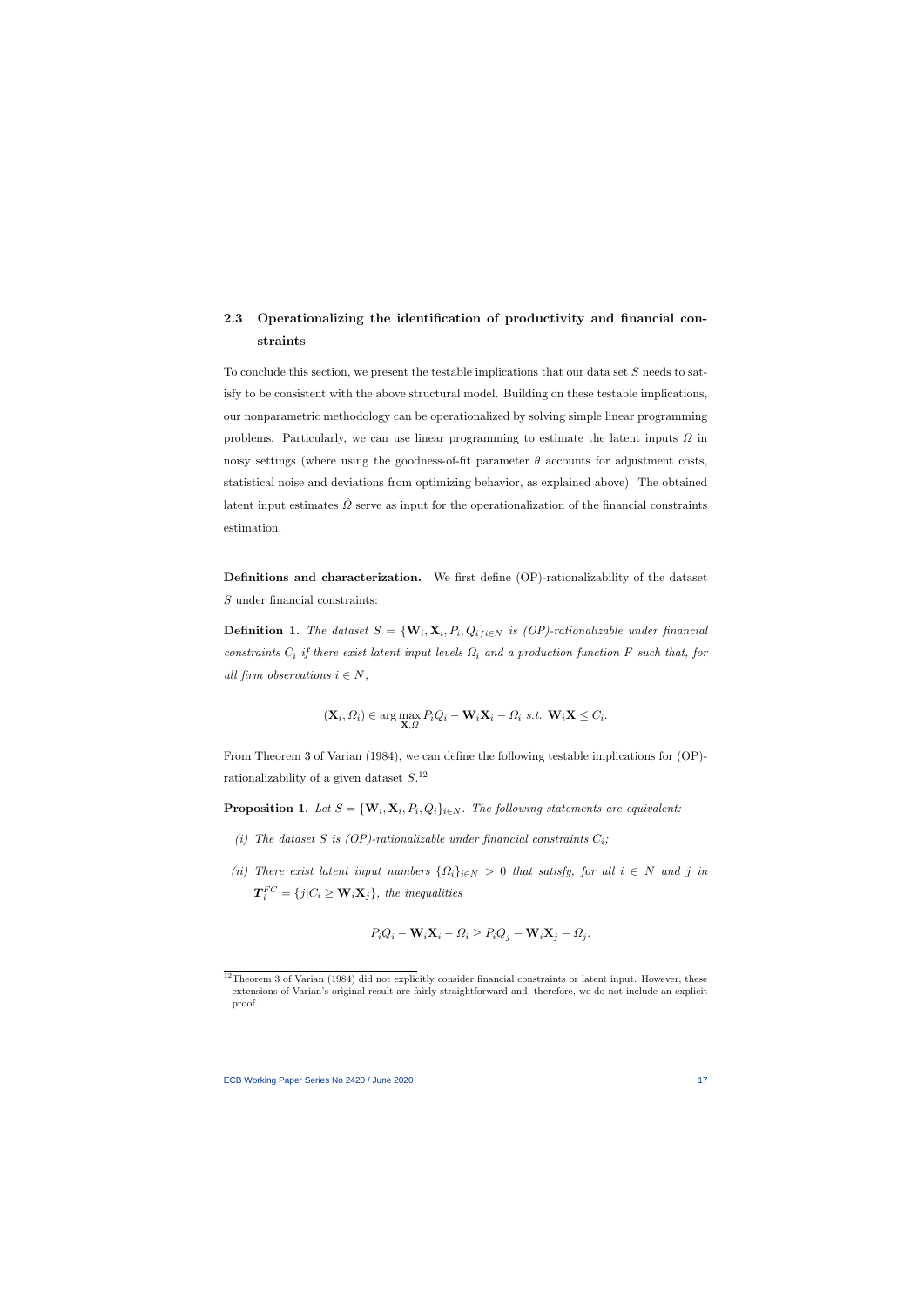Operationalization. We can use linear programming to check our testable conditions for (OP)-rationalization under financial constraints. Particularly, our linear programming problem below minimizes the share of unobserved costs in total costs subject to the rationalizability constraints in condition (ii) of Proposition [1.](#page-17-1)

To operationalize these conditions for each firm observation  $i \in N$ , we need to empirically approximate the set  $T_i^{FC}$ . Here, we use that firm i's observed cost  $\mathbf{W}_i \mathbf{X}_i \leq C_i$ . Then, we can define the set  $\hat{T}_i^{FC} = \{j | \mathbf{W}_i \mathbf{X}_i \geq \mathbf{W}_i \mathbf{X}_j\}$ , which contains all firm observations j with associated cost  $\mathbf{W}_i \mathbf{X}_j \leq \mathbf{W}_i \mathbf{X}_i$ . By construction we have that  $\hat{\boldsymbol{T}}_i^{FC} \subseteq \boldsymbol{T}_i^{FC}$  and thus by setting  $C_i$  equal to  $\mathbf{W}_i \mathbf{X}_i$  we obtain an inner bound approximation.

To control for heterogeneity that cannot be considered as latent productivity input (e.g., due to adjustment costs, statistical noise or non-optimizing behavior; see our discussion in Section 2.1), we account for (small) deviations from "exactly" optimizing behavior in practice by using a goodness-of-fit parameter  $\theta$ .<sup>[13](#page-18-0)</sup> Basically, it weakens the original rationalizability requirement in Proposition [1](#page-17-1) by increasing the left hand sides of the inequality constraints in condition (ii). Using this goodness-of-fit parameter considers "close-to" (instead of "exactly") (OP)-rationalizable firm behavior.

Taken together, we obtain the following linear program:

$$
\min_{\Omega_i \in \mathbb{R}_+} \sum_i \frac{\Omega_i}{\mathbf{W}_i \mathbf{X}_i + \Omega_i}
$$
\ns.t.  
\n
$$
\forall i \in \{1, ..., N\} : \theta P_i Q_i - \mathbf{W}_i \mathbf{X}_i - \Omega_i \ge P_i Q_j - \mathbf{W}_i \mathbf{X}_j - \Omega_j \text{ for all } j \in \hat{\mathbf{T}}_i^{FC},
$$
\nwith  $\hat{\mathbf{T}}_i^{FC} = \{j | \mathbf{W}_i \mathbf{X}_i \ge \mathbf{W}_i \mathbf{X}_j\}.$ 

<span id="page-18-0"></span><sup>&</sup>lt;sup>13</sup>We may need to account for such deviations in practice as observed firm behavior may effectively fail the "exact" rationalizability condition in Proposition [1.](#page-17-1) Specifically, assume that, for some j and i,  $P_iQ_i \mathbf{W}_i \mathbf{X}_i < P_i Q_j - \mathbf{W}_i \mathbf{X}_j$  and  $P_j Q_j - \mathbf{W}_j \mathbf{X}_j < P_j Q_i - \mathbf{W}_j \mathbf{X}_i$ . Then, we must have  $\Omega_j > \Omega_i$  (because of the first inequality) and  $\Omega_i > \Omega_j$  (because of the second inequality), which is infeasible. Actually, we can give this infeasibility an intuitive interpretation. The two inequalities above imply that both firm observation j and firm observation i turn out to be profit inefficient when compared to each other (under their respective prices). Clearly, we cannot rationalize such behavior as profit efficient with a single dimension of heterogeneity in production (i.e. a single latent input). From all this, it is clear that infeasibilities will occur only for severe violations of profit maximization (when ignoring heterogeneity in productivity).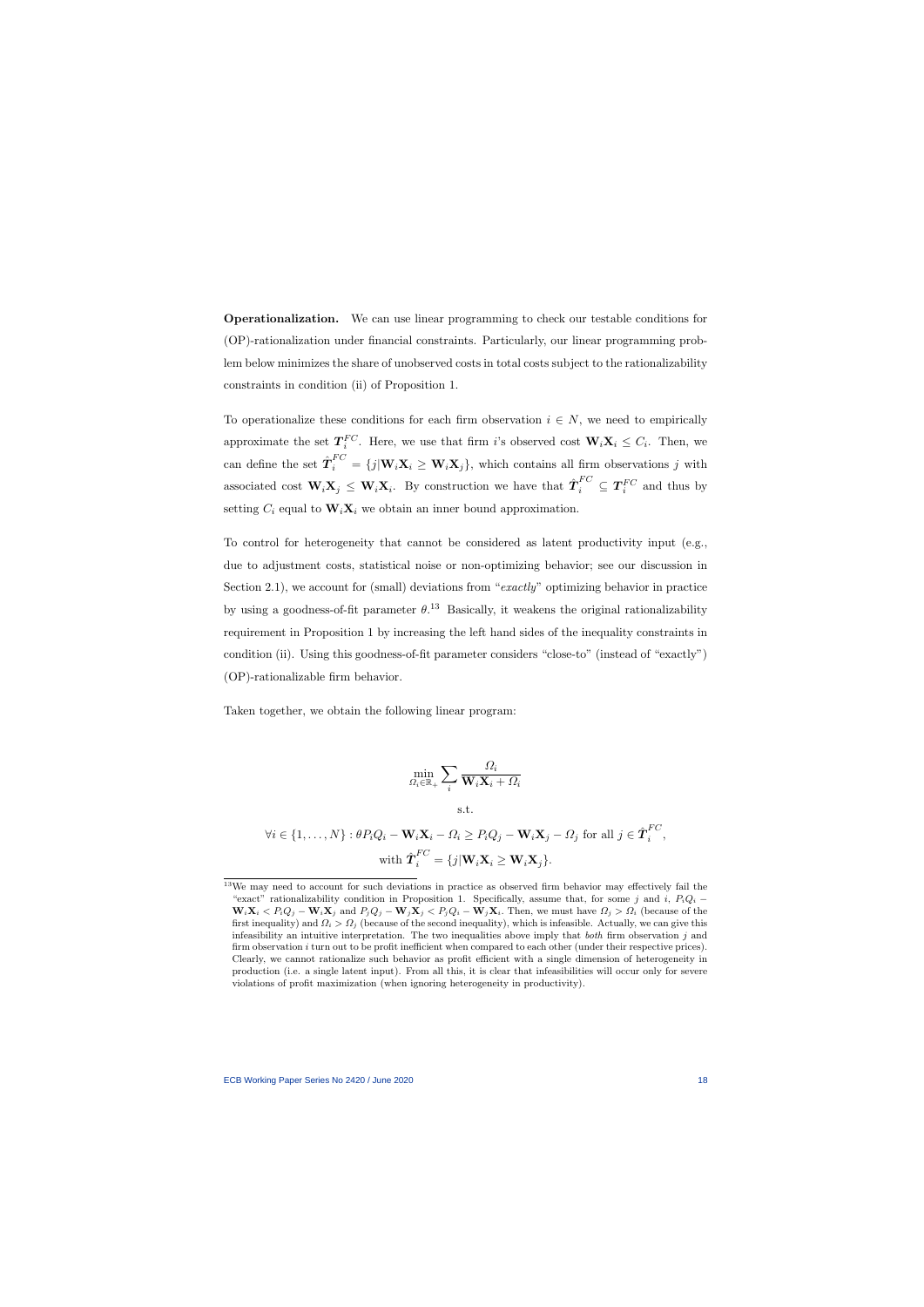This program obtains estimates of the unobserved  $\Omega_i$  that we will use in our practical implementation. We use the minimal value of  $\theta$  within the interval [1.01, 1.1] that makes the problem feasible. To do so, we apply a binary search routine to minimize the non-linear objective given the linear constraints. See [Cherchye et al.](#page-38-2) [\(2018\)](#page-38-2) for details.

Next, to operationalize the financial constraints estimation, we use the estimated  $\hat{\Omega}_i$  in [\(3\)](#page-16-1) and define the set of observations  $T_i^{beyond}$  $\frac{beyona}{i}$  as:

$$
\boldsymbol{T}_{i}^{beyond} = \{j | \mathbf{W}_{i} \mathbf{X}_{i} \leq \mathbf{W}_{i} \mathbf{X}_{j}
$$
\n
$$
\text{and } \frac{P_{i} Q_{j} - \mathbf{W}_{i} \mathbf{X}_{j} - \hat{\Omega}_{j}}{P_{i} Q_{j}} > \frac{\theta P_{i} Q_{i} - \mathbf{W}_{i} \mathbf{X}_{i} - \hat{\Omega}_{i}}{P_{i} Q_{i}}
$$
\n
$$
\text{and } P_{i} Q_{j} - \mathbf{W}_{i} \mathbf{X}_{j} - \hat{\Omega}_{j} > \theta P_{i} Q_{i} - \mathbf{W}_{i} \mathbf{X}_{i} - \hat{\Omega}_{i} \}.
$$

We thus consider the set of comparison partners with more observed costs that would violate the linear constraints as implemented in the linear program. As indicated above, we restrict the set of comparison partners to the subset of firm observations  $j$  with at least the same profitability and profit levels as observation  $i$ , which makes that our  $FC$  measure is bounded from below by zero.

### 3 Application set-up and data construction

The dataset is compiled by the European Central Bank and Bureau van Dijk. It augments detailed balance sheet and profit & loss information available in Orbis Europe between 2005- 2015 with the responses of firms that participated in the Survey on the Access to Finance of Enterprises (SAFE). The survey data is available from the 3rd wave of the survey (Q2-Q3 2010) until the 14th wave (Q4 2015-Q1 2016) for on average 6,500 firms in each wave, of which 90 percent are SMEs. Bureau van Dijk is not able to match every firm in SAFE with their balance sheet, but the matching is quite high (on average around 80%, with variation across countries and sectors).

From this dataset, we exclude all non-manufacturing firms and further limit our sample to firms operating in the five largest Euro area economies: Germany, France, Italy, Spain,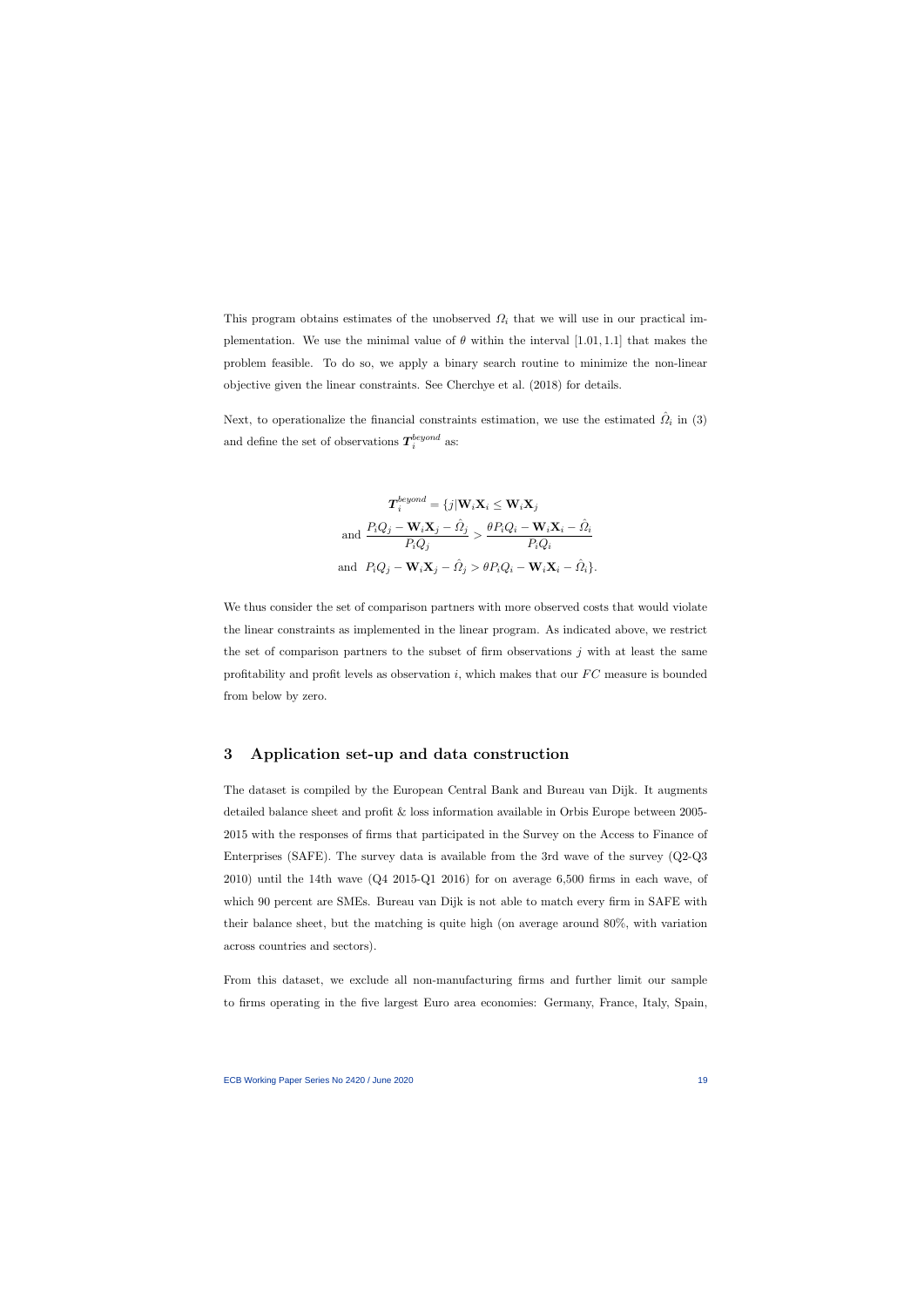and Belgium.<sup>[14](#page-20-0),[15](#page-20-1)</sup> This combined dataset has the advantage that it allows us to construct our new financial constraints measure  $(FC)$  from the production data included in Orbis Europe and subsequently validate its content with direct questions on financial constraints such as loan application outcomes included in the SAFE survey. [Merlevede et al.](#page-40-11) [\(2015\)](#page-40-11) show that production data originating from Orbis (using multiple version as we do) adequately approximates the entire economic activity of manufacturing firms in the selected countries as covered by the Structural Business Statistics database (SBS) provided by Eurostat. This greatly supports the external validity of our results.

#### TABLES [1](#page-45-0) and [2](#page-46-0) HERE

Table [1](#page-45-0) shows how we define inputs, outputs and their prices. We include as output the deflated value added from sales.<sup>[16](#page-20-2)</sup> As inputs, we include the number of employees in full time equivalents (FTE) and deflated tangible fixed assets. Value added from sales differs from sales revenues in the sense that other operational costs and material input costs are already subtracted from sales revenues. Therefore we do not include material costs separately as input cost.<sup>[17](#page-20-3)</sup> For the output price, we use the country-industry (nace 2-digit) level producer price deflator. We obtain the price of labor by dividing total labor cost by the number of employees in FTE. The price of capital is based on a country-industry (nace 2-digit) definition of the user cost of capital in line with [Gilchrist and Zakrajsek](#page-39-10)  $(2007).<sup>18</sup>$  $(2007).<sup>18</sup>$  $(2007).<sup>18</sup>$  $(2007).<sup>18</sup>$  Our country-industry (nace 2-digit) level deflators are based on EU KLEMS and Eurostat. To obtain homogeneous sets of firm observations as a basis of the  $FC$  estimation, we only compare observations within countries in narrowly defined industry and firm size classes. We consider nace 4-digit industries (from the nace rev. 2 classification) and 7 firm size groups (roughly based on the

<sup>&</sup>lt;sup>14</sup>The Netherlands is actually the fifth largest Euro area economy, but the coverage of firms in Orbis Europe is poor in the Netherlands. We replace the Netherlands by Belgium, which is the sixth largest Euro economy.  ${}^{15}$ See Appendix A for a detailed description of all data cleaning and estimation choices.

<sup>&</sup>lt;sup>16</sup>We take value added from sales rather than sales revenue itself because there are no reporting requirements regarding the latter in Belgium and Germany, especially among smaller firms.

<sup>&</sup>lt;sup>17</sup>However, in a robustness check excluding Belgium and Germany, we construct our measure using deflated sales revenue as output measure and included deflated materials use in the observed costs. Baseline results using this measure are reported in Table [14](#page-60-0) in Appendix B.

<span id="page-20-4"></span><span id="page-20-3"></span><span id="page-20-2"></span><span id="page-20-1"></span><span id="page-20-0"></span><sup>&</sup>lt;sup>18</sup>Due to data limitations, we simplify the measure of user cost of capital as proposed in [Gilchrist and Zakrajsek](#page-39-10) [\(2007\)](#page-39-10) to 0.15 times the ratio of the country-industry (nace 2-digit) gross fixed capital formation deflator and the country-industry (nace 2-digit) producer price deflator. The value of 0.15 corresponds to the average user cost of capital as found in [Gilchrist and Zakrajsek](#page-39-10) [\(2007\)](#page-39-10). The ratio of deflators is used to correct for the different evolution of investment and output prices. Sensitivity tests available upon request show that our main findings are robust for altering the definition of the user cost of capital.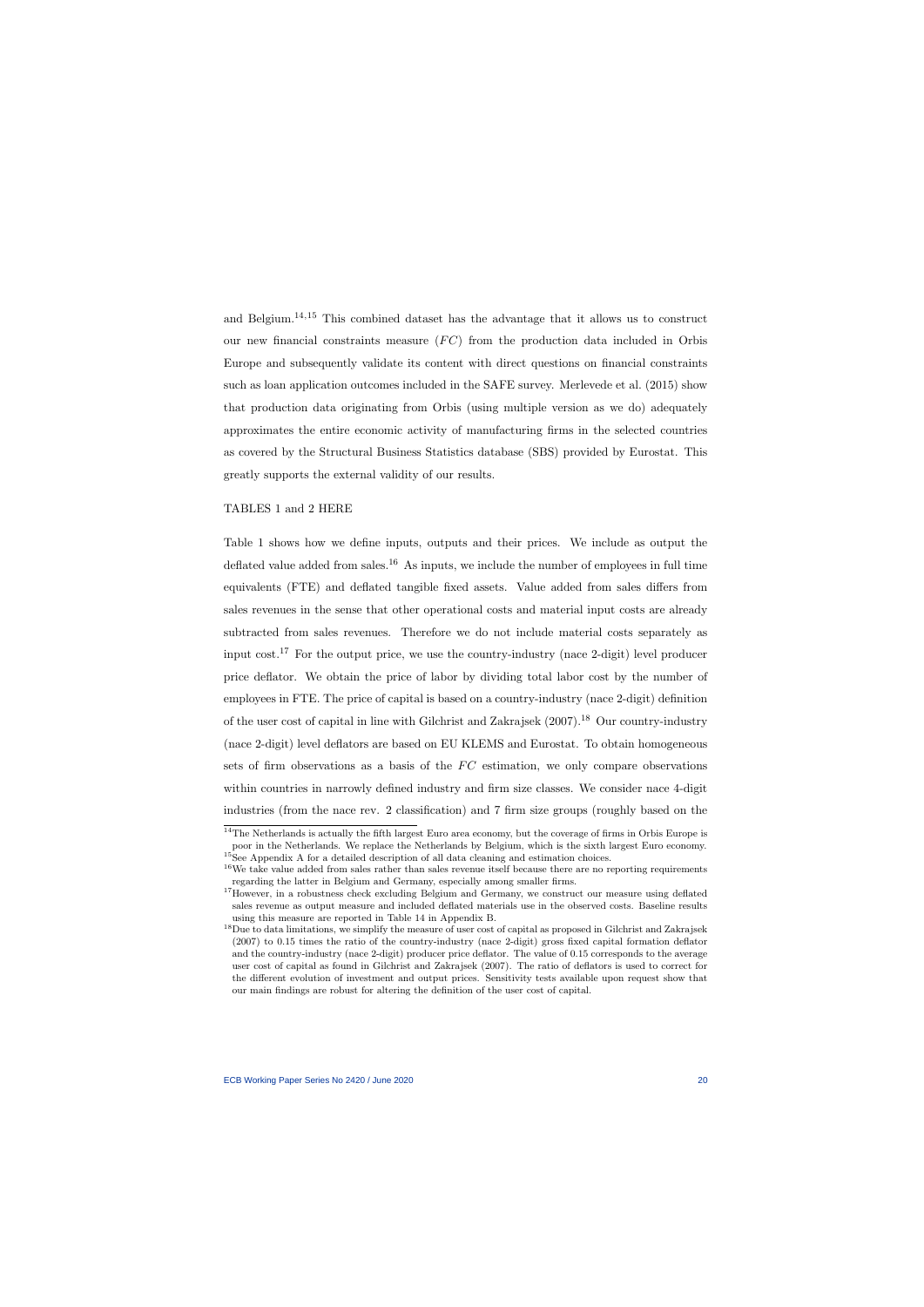European Commission firm size classification).

Furthermore, we only estimate  $FC_{it}$  (i.e. foregone profitability for firm i in year t) when the number of observations in a country-sector-firm size group is equal to or more than 50. This selection criterion yields 3,143 country-sector-firm size groups with on average 986 comparison observations. We ran separate linear programs for all groups. As explained in Section 2.3, we further robustify our measure to influences from moderate adjustment costs, random noise and deviations from profit maximizing behavior by focusing on testable conditions for close-to rationalization. We do so by using a goodness-of-fit parameter  $\theta$  that satisfies  $1.01 \le \theta \le 1.1$ . [Cherchye et al.](#page-38-2) [\(2018\)](#page-38-2) show in a Monte Carlo analysis that this value for the goodness-of-fit parameter ensures reliable nonparametric recovery of production function parameters and heterogeneity in productivity in settings with considerable noise. The average  $\theta$  for our 3,143 linear programs is 1.04.

In the final sample, we have all required balance sheet information for 149,391 firms that are observed on average 4,9 times between 2005 and 2015, implying a total number of 728,642 observations. 3,205 of these firms participated on average 2.1 times in the SAFE survey, implying a total number of 6,582 observations. The panel component in the SAFE survey is thus rather weak, which limits the application of any analysis based on popular panel estimation techniques, such as (firm) fixed effects estimators.

#### TABLE [3](#page-47-0) HERE

While the most popular measures of financial constraints are tailored towards listed firms, our measure uses production data which is in large-scale available for both listed and (usually smaller) non-listed firms. The vast majority of our sample is unlisted  $(99,7\%)$ , including micro firms  $(22\%)$ , small firms  $(46\%)$ , medium sized firms  $(20\%)$  and large firms  $(12\%)$ . On average, the number of employees in FTE is 76.32, ranging from 5 to more than 100,000. In addition, our dataset covers both starting and well-established firms, with firm age covering the range between 1 and 176. The sample is composed of 24.8 percent young firms (age lower or equal than 10), 42.7 percent mature firms (age higher than 10 and lower or equal than 25) and 32.5 percent old firms (age higher than 25).

We find that financial constraints -measured as foregone profitability- is on average 0.552,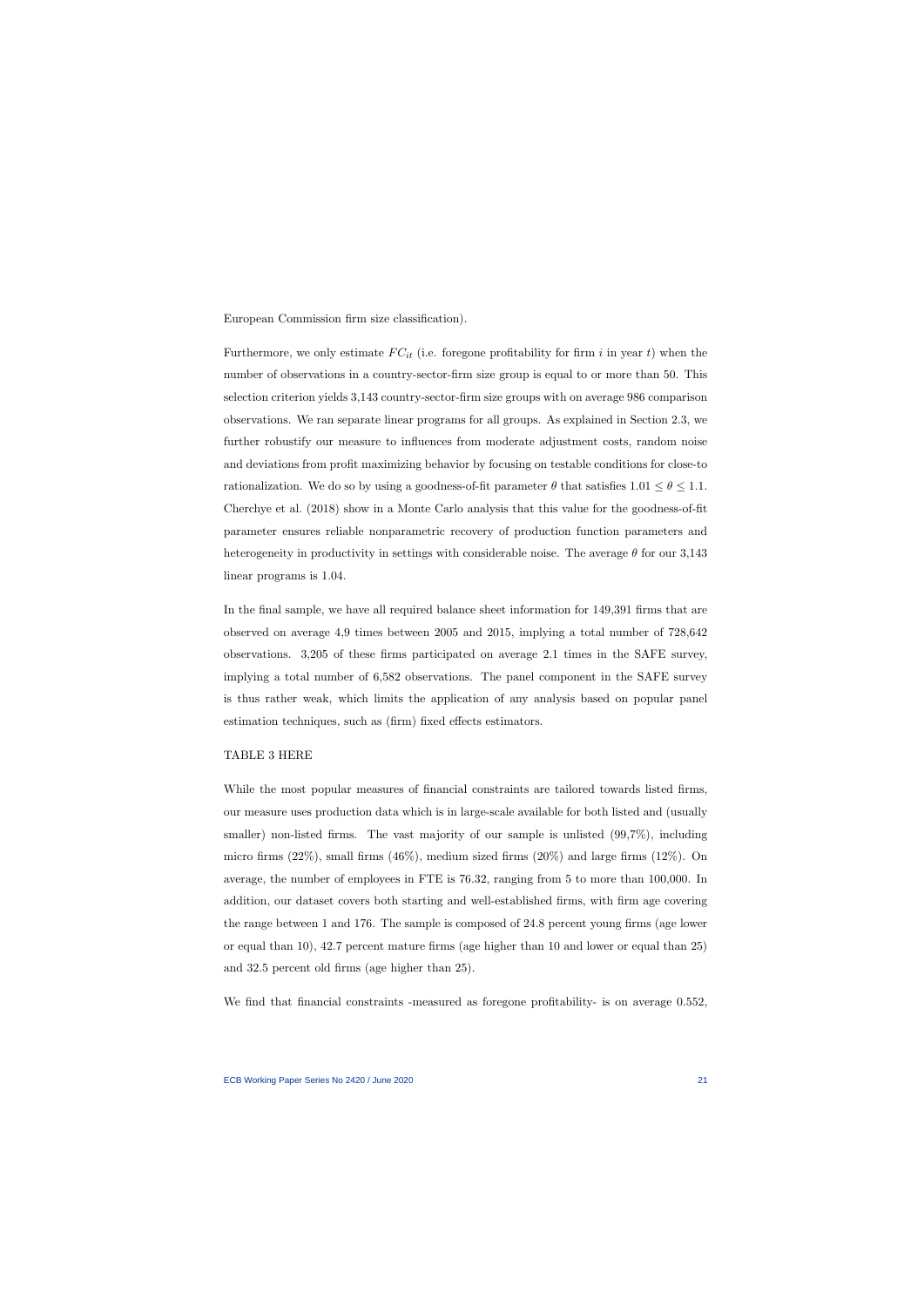meaning that we estimate firms to have a profitability loss due to financial constraints of 55.2 percentage points of their value added. For half of the observations, profitability losses are estimated to exceed 39.7 percentage points. While this value may seem large at first sight, it is actually fairly moderate. Firstly, value added (as we define it) typically corresponds to about one third of total sales in terms of magnitude. This implies that one needs to scale our numbers by a factor of three to interpret it as a foregone profit margin. Secondly, our sample predominantly covers the global financial and sovereign debt crisis – a period known for high financial constraints– and many observations come from firms in countries that were hit severely by these events. For 10.6 percent of observations, our estimates show no foregone profitability due to binding financial constraints, indicating that moving towards more costly production processes is not expected to increase profitability for these firm observations. Financial constraints, furthermore, seem to be quite persistent. The Spearman correlation with a one-year lag is 0.74.

Our  $FC$  estimates, as summarized in Table [4,](#page-48-0) confirm the stylized fact that financial constraints are heterogeneous across firms and that this heterogeneity is related to firm characteristics. In particular, we confirm that smaller and younger firms are more likely to face financial constraints. The average  $FC$  for micro firms amounts to 59.6, which is 20 percentage points higher than the average  $FC$  of medium sized and 12 percentage points higher than the average  $FC$  of large firms. In line with [Hadlock and Pierce](#page-39-1) [\(2010\)](#page-39-1), the relationship between firm size and our measure of financial constraints thus seems to be U-shaped. Young firms face on average 9 percentage points higher  $FC$  than mature firms and 17 percentage points higher FC than old firms. Comparison across countries should be considered with care due to differences in sample composition. Still, we can conclude that financial constraints are overall higher in Spain and Italy (and remarkably also France). In these countries, they also exhibit a stronger relation with firm size and age.<sup>[19](#page-22-0)</sup> Last, our results (available upon request) show that financial constraints of private firms are on average 19.6 percent higher than the financial constraints of publicly listed companies.

<span id="page-22-0"></span><sup>&</sup>lt;sup>19</sup>Note that a comparison of the average levels of financial constraints *across* countries is difficult, as the sample composition is different. Further, our advocated measure of foregone profitability due to financial constraints relates to the influence of financial obstacles on both technology choice and profitability. This implies that our measure takes into account the severity of the missed opportunities in a natural way. As such, for France, the high average level of  $FC$  may be the result of both higher levels and more heterogeneity in latent input. As sample composition within a country remains quite stable, analyzing the trend within countries does not require this caution.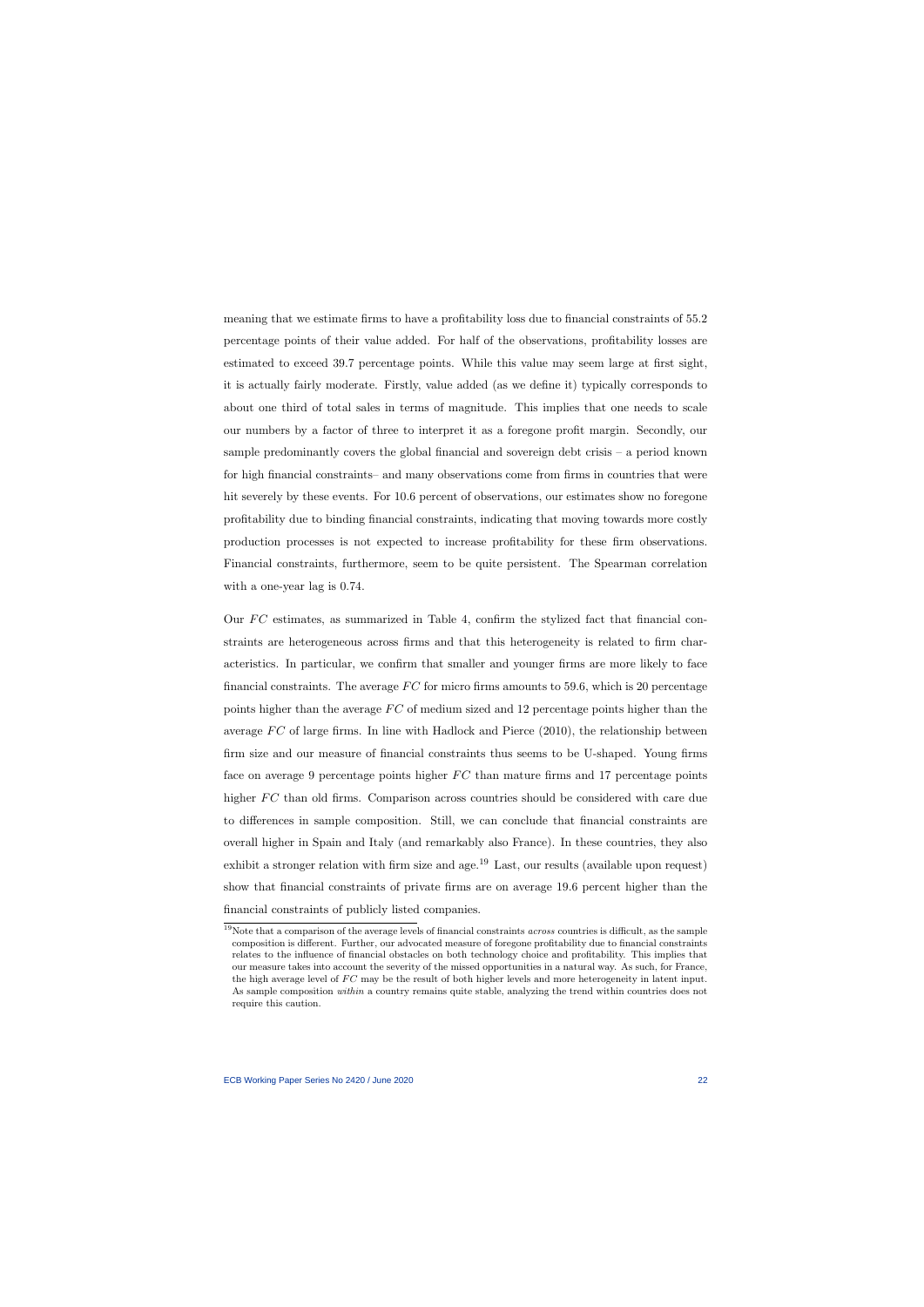#### TABLE [4](#page-48-0) HERE

Next to the characteristics of financial constraints, we also find a robust relation between firm size and firm age on the one hand and the log of latent input on the other hand. Summary statistics show that large firms overall have higher levels of the latent input. As discussed above, latent inputs can be interpreted as unobserved productivity. Our fully nonparametric estimates thus confirm the well-established positive correlation between measured productivity and firm size (see for instance [Haltiwanger et al.](#page-39-11) [\(1999\)](#page-39-11); [Van Biesebroeck](#page-40-12) [\(2005\)](#page-40-12); [Forlani](#page-38-8) [et al.](#page-38-8) [\(2016\)](#page-38-8)).

# 4 Empirical validation

We next investigate to what extent our new measure indeed captures the degree of financial constraints of firms by designing exercises that look at several dimensions of our measure of financial constraints. First, we use our data to show that our measure correlates in the expected way with direct indicators of financial constraints, such as loan application outcomes, and with variables that are believed to be determinants of financial constraints, such as size and age. Somewhat related to this, we also use our measure to recover the influences of macro-economic events such as the '07-'08 crisis and the sovereign debt crisis. Again this will demonstrate that our measure recovers intuitive patterns.

To further validate our measure, we subsequently show that it does not pick up other nonfinancial constraints (e.g. slacking product demand or regulation). We also verify that the firms that we identify as being financially constrained are indeed behaving as financially constrained firms (e.g draw from cash buffers, use more supplier credit/grant less customer credit, etc.). Finally, we show that our measure is only moderately correlated with the main existing alternative measures of financial constraints. This shows that our measure can potentially be used to address the concerns raised by [Farre-Mensa and Ljungqvist](#page-38-1) [\(2016\)](#page-38-1) that we discussed above.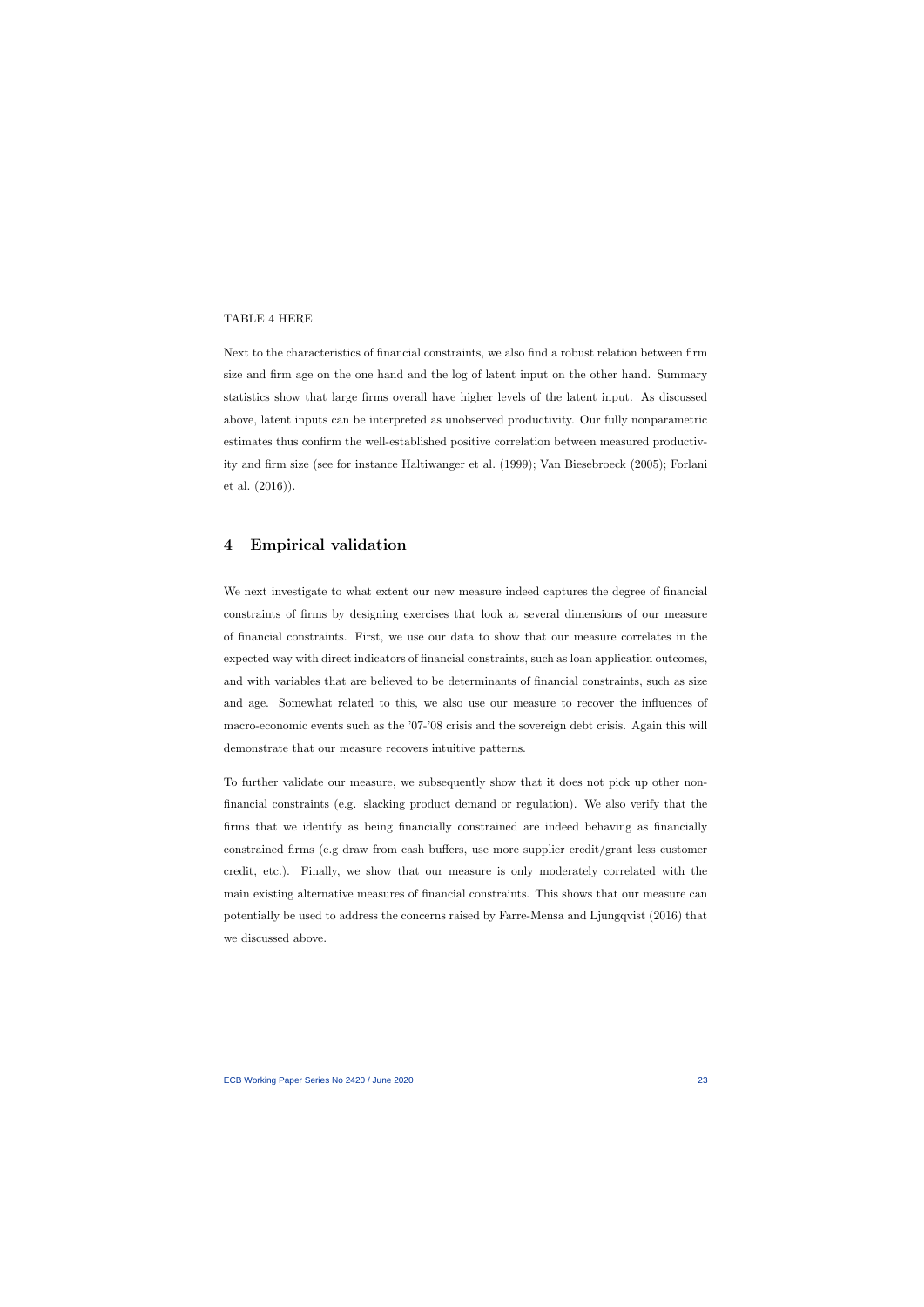#### 4.1 Self-reported measures of financial constraints

We begin by testing whether our measure correlates with five direct measures of financial constraints as reported by firms in the SAFE survey. To shed light on this, we run a logit regression to correlate the different survey based measures of financial constraints to our measure of financial constraints  $(FC)$ , with and without control variables and various fixed effects:

$$
Y_{i,c,s,t} = g(\alpha F C_{i,c,s,t}, \beta X_{i,c,s,t-1}, \mu_c, \lambda_s, \nu_t, u_{i,c,s,t}),
$$
\n(4)

where  $Y_{i,c,s,t}$  represents five different survey-based measures of financial constraints, with subscript  $i$  indicating firm,  $c$  indicating country,  $s$  indicating sector at the nace 4-digit level, and t indicating year.  $g(\cdot)$  represents a logit function with components included in an additive manner. The first indicator concerns a dummy equal to 1 when a firm perceives Access to Finance to be its most pressing problem and 0 otherwise. The other four dummies concern Rejection or Discouragement, related to (a) Bank Loans, (b) Credit Lines, (c) Trade Credit, (d) Other Financing. These indicators take the value 1 when a firm was either (i) discouraged to apply for this source of external financing out of fear of rejection, (ii) when a firm applied for it but was rejected, or (iii) when a firm applied for it but had to refuse the offer because the borrowing costs were too high; and 0 when a firm applied for this source of external financing and got approved (see Table [1](#page-45-0) for a detailed explanation of the dummies and Table [3](#page-47-0) for summary statistics).  $FC_{i,c,s,t}$  is our new financial constraints measure.  $X_{i,c,s,t-1}$  is a vector containing lagged variables that are typically believed to be determinants of financial constraints, such as the firms' financial pressure (i.e. the inverse of the interest coverage ratio), leverage, size, and age. The model further includes country fixed effects  $\mu_c$ , nace 4-digit sector fixed effects  $\lambda_s$  and year fixed effects  $\nu_t$ .  $u_{i,c,s,t}$  captures random noise.

#### TABLE [5:](#page-49-0) HERE

The results of the logit regressions are shown in Table [5](#page-49-0) (marginal effects reported). All five survey based indicators show a statistically significant and strongly positive relation with our proposed  $FC$  measure. The first column sheds light on the relation between our  $FC$  measure and the probability that firms indicate that access to finance is their most pressing problem.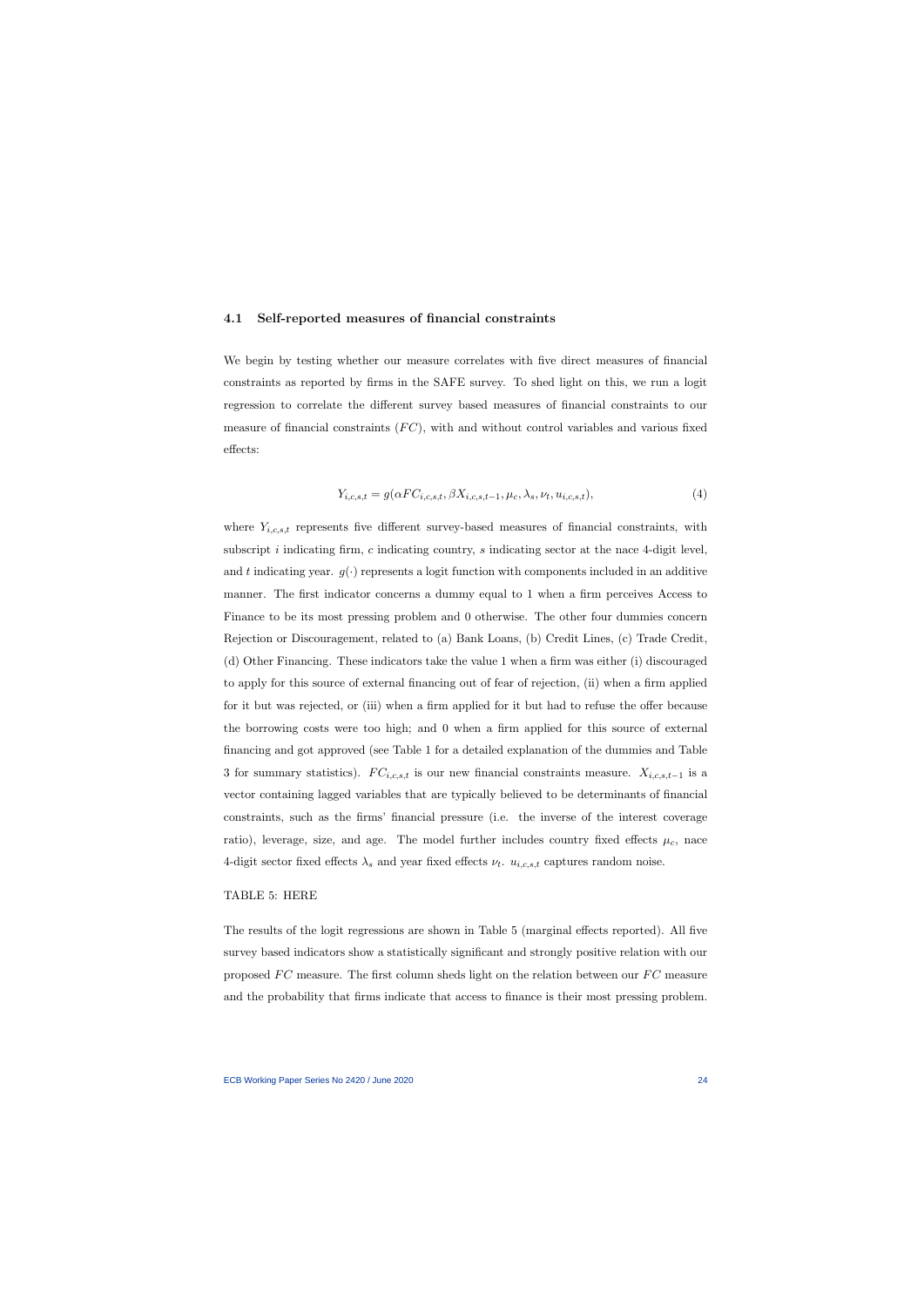Panel A indicates that a one standard deviation higher  $FC$  relates to a 1.9 percentage point higher probability of perceiving access to finance as the most pressing problem, which is an increase of 15.1 percent relative to the average. After the inclusion of country, sector and year fixed effects in panel B, the estimates show a 1.7 percentage point higher probability of perceiving access to finance as most pressing problem, equaling a 13 percent increase. Panel C shows that this association remains statistically significant when we include observed characteristics that determine financial constraints, but the size of the effect reduces to a 6.3 percent increase in the unconditional probability of perceiving access to finance as most pressing problem for a 1 standard deviation increase in our financial constraints measure.

Columns 2 to [5](#page-49-0) of Table 5 show the relation between  $FC$  and four indicators on external financing rejection or discouragement. All four indicators show a positive relation with FC, and all are significant except 'other financing' in column 5. This other financing refers, for instance, to equity, quasi equity, or crowdfunding. The relations in Columns 2 to 4 remain economically and statistically significant when we control for fixed effects at the country, sector and year level (Panel B) and when we further include observables that relate to financial constraints (Panel C). The results in Panel C indicate that our new measure captures more information on financial constraints than merely the observable characteristics.

In particular, the second column shows that our  $FC$  measure relates positively to the firm's bank loan rejection or discouragement probability. One standard deviation higher financial constraints  $(FC)$  is associated with a 6.5 percentage points higher probability of bank loan rejection or discouragement, which is a 26.4 percent increase (relative to the unconditional mean of 24.6 percent). After controlling for fixed effects and control variables, we still find a 6 percentage point higher probability, equaling to a 24 percent increase. Similar patterns arise for rejection or discouragement related to credit lines and trade credit. We respectively find that a one standard deviation higher  $FC$  corresponds to respectively a 5.1 (credit line) and 5.2 (trade credit) percentage point higher probability of rejection or discouragement (after controlling for fixed effects and control variables), equaling to changes of over 15 percent relative to the unconditional average. In Table [13](#page-59-0) in Appendix B, we show that these results hold when one drops the discouraged firms from the previous measures, hence only considering the rejection or approval of applications for external finance (columns 1 to 4), or when one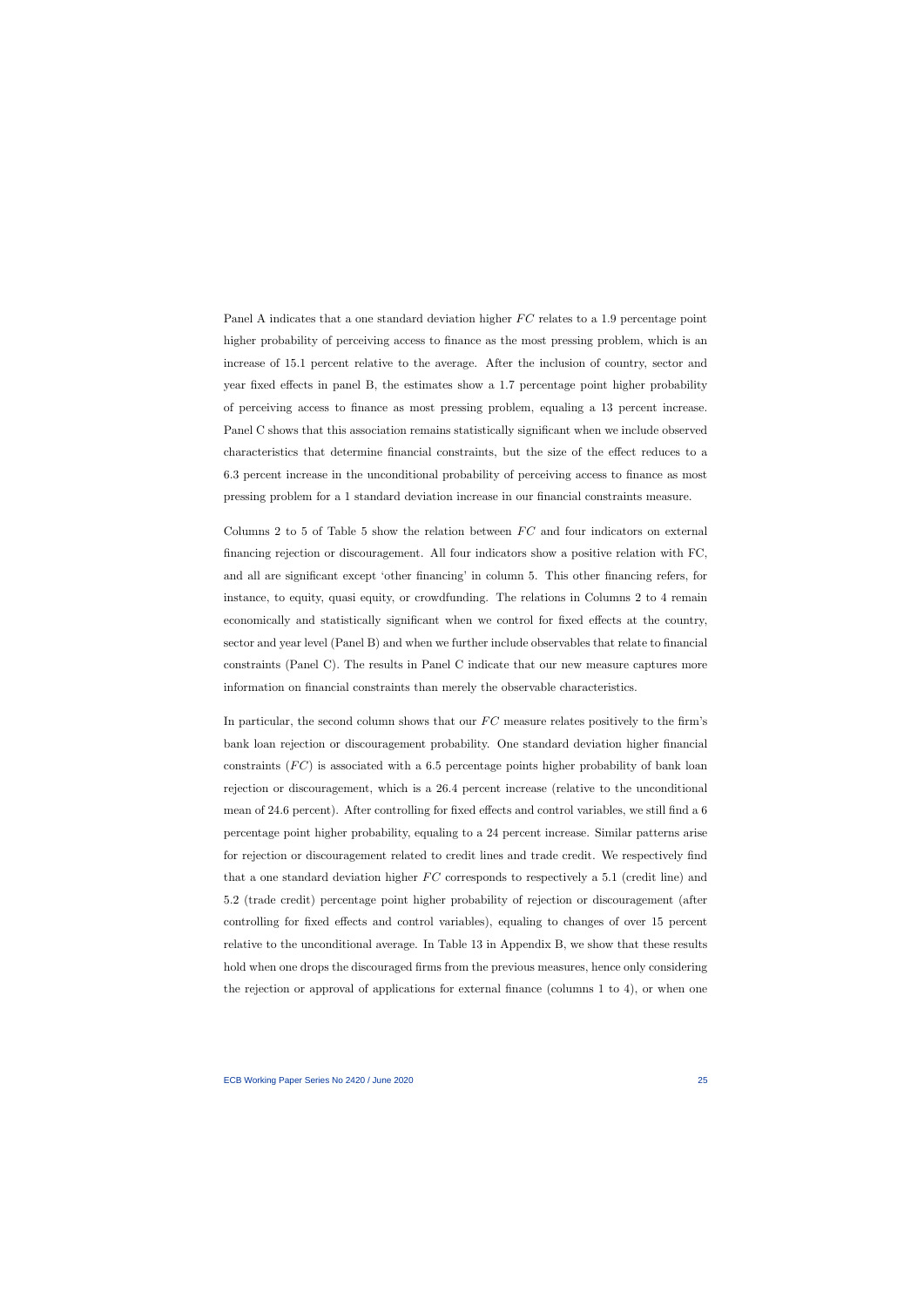adds to the previous measures also firms with no need for external financing due to sufficient internal financing available (columns 5 to 8). All in all, these results thus strongly support the idea that our  $FC$  measure – which solely requires production data – recovers a substantial part of the heterogeneity in financial constraints across observations at the firm-year level.

#### 4.2 Determinants of financial constraints

A second test is whether our measure of financial constraints correlates with variables that are typically believed to be determinants of financial constraints. To this end, we run regressions on  $Y_{i,c,s,t}$ , representing six different measures of financial constraints.  $X_{i,c,s,t-1}$  is a vector containing the same lagged variables that are typically considered to be determinants of financial constraints and we also include the same fixed effects.

$$
Y_{i,c,s,t} = g(\beta X_{i,c,s,t-1}, \mu_c, \lambda_s, \nu_t, u_{i,c,s,t}).
$$
\n(5)

In the first column, we use OLS to study how our new measure of financial constraints relates with the selected variables. In the last five columns of Table [6](#page-50-0) we transform model [\(5\)](#page-26-0) into a logistic regression model and look at how the five direct measures of financial constraints as reported by firms in the survey relate to the selected variables.  $g(\cdot)$  then represents a logit function with additive components. Table [6](#page-50-0) shows that our new measure of financial constraints  $(FC)$  relates in the same way to observable (financial) characteristics that are typically believed to be determinants of financial constraints as the direct survey based indicators of financial constraints.

<span id="page-26-0"></span>Our FC measure and the survey based measures show that firms that face higher financial pressure and have a higher leverage are overall more financially constrained. This is in line with what we expected since higher financial pressure implies that firms already need a large part of their earnings before interest and taxes to service their current financial debt, and thus have limited spare debt capacity. Firms with higher leverage are also more likely to face constraints on access to finance. First, a high leverage implies a low equity buffer, which could safeguard a firm from an unexpected negative shock. Second, a high leverage may also exacerbate agency conflicts between debt holders and shareholders. Further, Table [6](#page-50-0) shows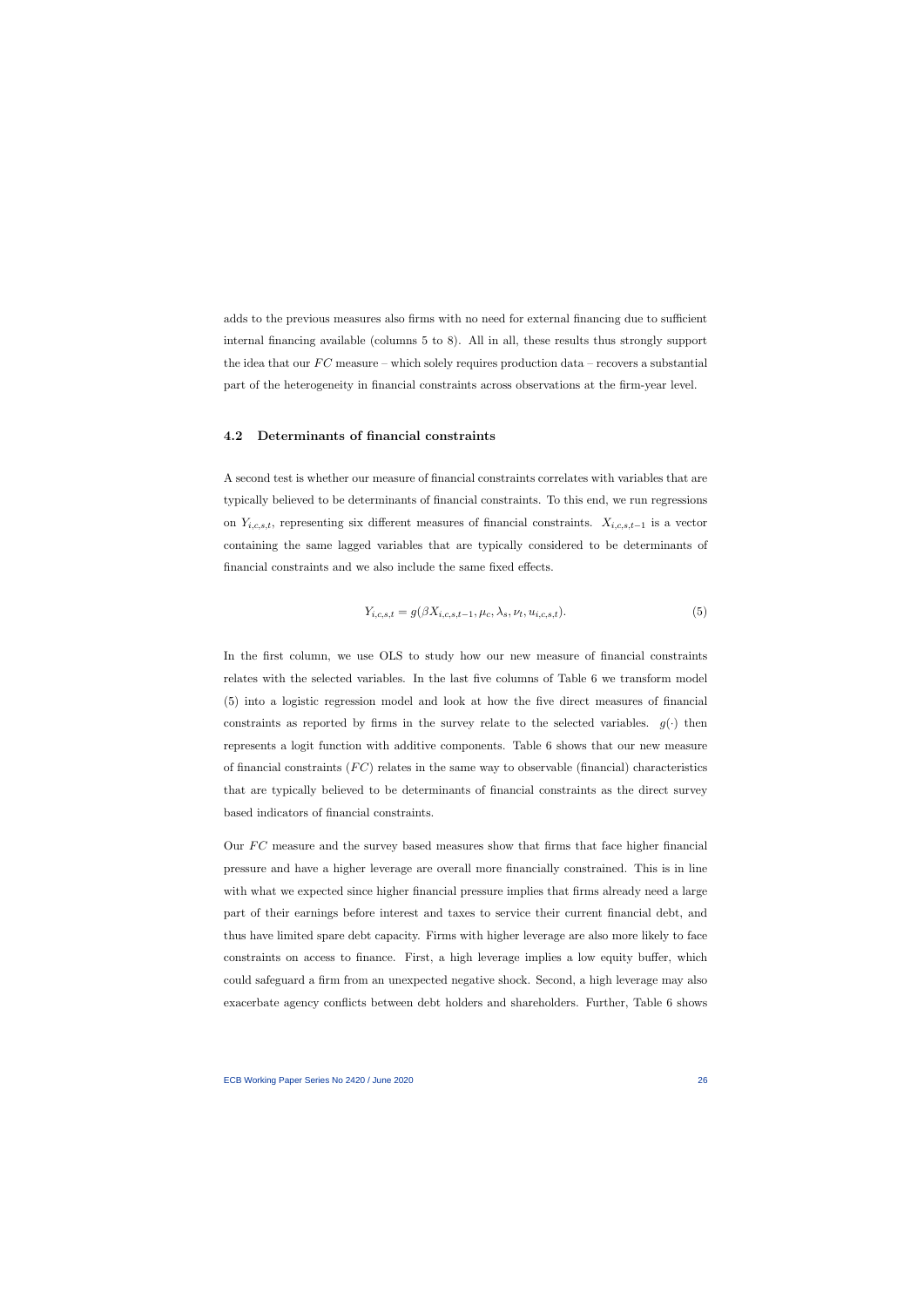a negative relation between financial constraints and respectively firm age and firm size. As mentioned before, our  $FC$  measure provides a holistic picture of financial constraints. Indeed, we look at binding input cost constraints which can come from different frictions for different funding sources. Table [6](#page-50-0) shows that the effect on size that we are picking up comes mainly from frictions in accessing bank loans and credit lines, while the effect on age comes mainly from frictions in accessing supplier credit.

TABLE [6:](#page-50-0) HERE

#### 4.3 Macro-economic events

Financial constraints might originate at the firm level (due to for instance insufficient equity or an underdeveloped business plan), but they might also originate at the macro-level. It has been shown for instance that firms report more financing obstacles in countries where the institutional development and the development of the banking sector is lower [\(Beck et al.,](#page-37-10) [2006,](#page-37-10) [2007\)](#page-37-11). Another example is the occurrence of a financial or a banking crisis, which both tend to amplify the financial constraints that firms face in an economy.

The global financial crisis of '07-'08 led to the insolvency of many (large) banks throughout Europe. To avoid a dramatic increase in the financial constraints of the firms in their country (i.e. to avoid a spill-over from the financial to the real sector), governments bailed out the failing banks. As these failing banks were often very large, bailing them out led to a huge increase in the outstanding government debt of many countries. In Spain and Italy, this led the financial markets to question the solvency of the sovereign. Unfortunately, as banks tend to hold significant amounts of sovereign debt, in particular of the domestic sovereign, the stress in the Spanish and Italian banking sector was not relieved after the bail-out of the failing banks as it kicked right back in once their respective sovereign became under stress. In this section we study whether our measure is able to pick up the impact of a macro-economic event on the average level of financial constraints in an economy. The events that we consider are the financial crisis of '07-'08 and the sovereign debt crisis. As these events were exogenous to the non-financial firms in the countries in our sample, this is good validity test for our  $FC$ measure.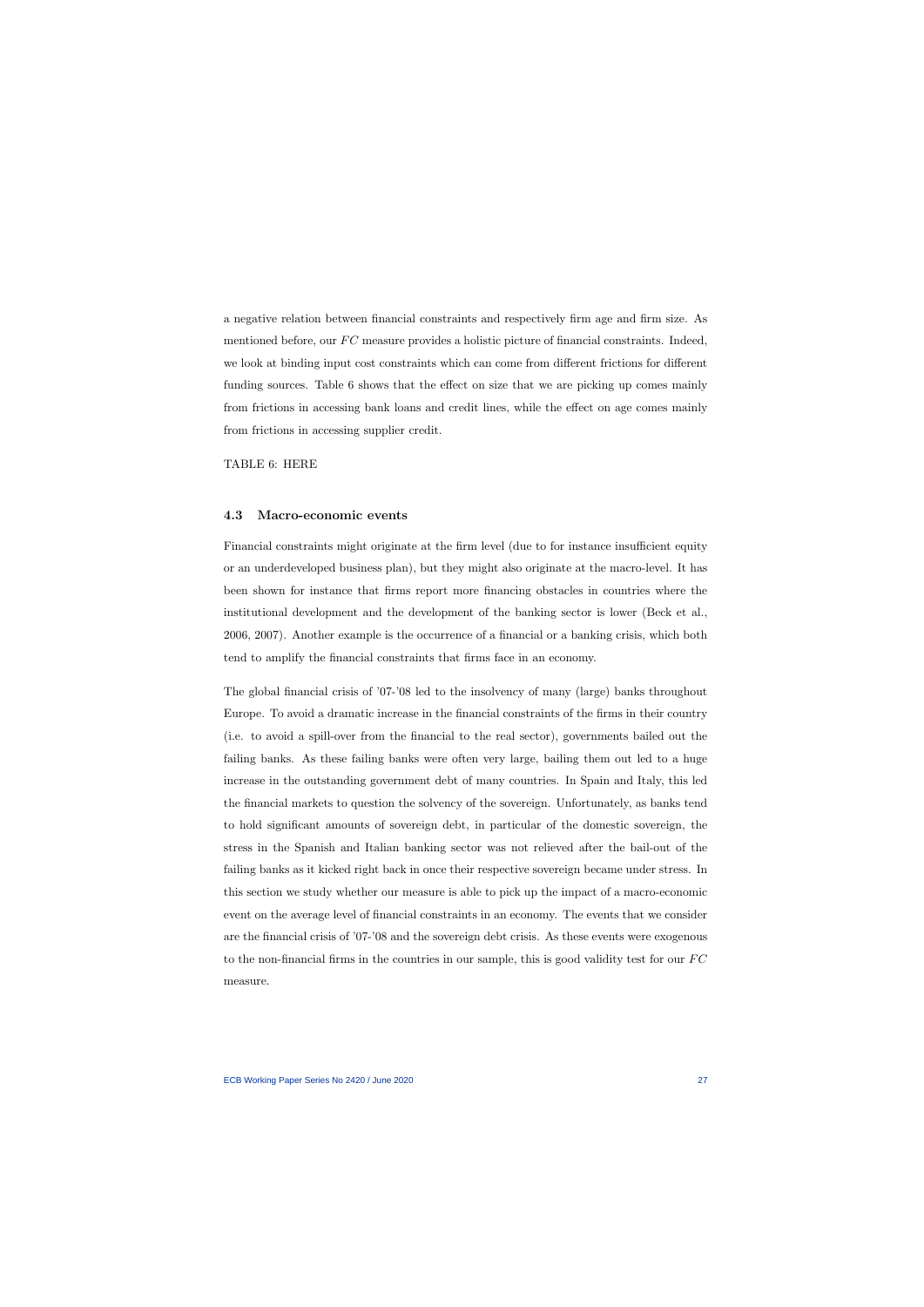Figure [2](#page-42-0) shows the evolution of  $FC$  over the considered time period for all countries together. The figure shows the percentage differences with the average level in 2007 after filtering away influences from time-varying sample composition. These time-varying sample characteristics are filtered out by including the control variables in Panel C of Table [3](#page-47-0) as well as firm fixed effects in a regression where our  $FC$  measure is the dependent variable. This way, our variables of interest (i.e. the year fixed effects with 2007 as reference year) only pick up the part of  $FC$  that is exogenous to the firms in the economy. We then scale them by the average level of  $FC$  in 2007 for interpretational purposes.

Both the influence of the '07-'08 financial crisis and the sovereign debt crisis, which started in  $2010$  are well captured by our  $FC$  measure. Both our measure and the direct survey measure on Loan Rejection or Discouragement as documented in the SAFE survey show an inverse U shape pattern of financial constraints in the period 2010-2015 with as peak 2012.[20](#page-28-0) The moderation of financial constraints from 2013 onward is in line with a calming of the credit markets after ECB president Mario Draghi's announcement of the "whatever-it-takes" policy to preserve the euro on July 26th, 2012.

#### FIGURE [2:](#page-42-0) HERE

In Figure [3](#page-43-0) we show the country-by-country equivalent of Figure [2.](#page-42-0) As one can see, the financial constraints increased after the onset of the global financial crisis by about 10 percent in Belgium, Germany and France, and about 20 percent in Italy and Spain. Furthermore, the previously documented increase of financial constraints during the sovereign debt crisis is entirely driven by Italy and Spain, consistent with the narrative that these countries were under scrutiny of the financial markets during the period 2011-2013, which was not the case for Belgium, Germany and France. Moreover, according to our measure, during the sovereign debt crisis, financial constraints increased more in Spain than in Italy. This is consistent with MFI data from the ECB on interest rates on new business loans. There, one can see that the reduced monetary policy rates after the onset of the financial crisis were well transmitted to the economy in Belgium, Germany, and France, but only poorly so in Italy, and even not at all in Spain.

<span id="page-28-0"></span> $^{20}\text{As}$  the sample size for SAFE survey measures is small, we can only compare general trends over all firms.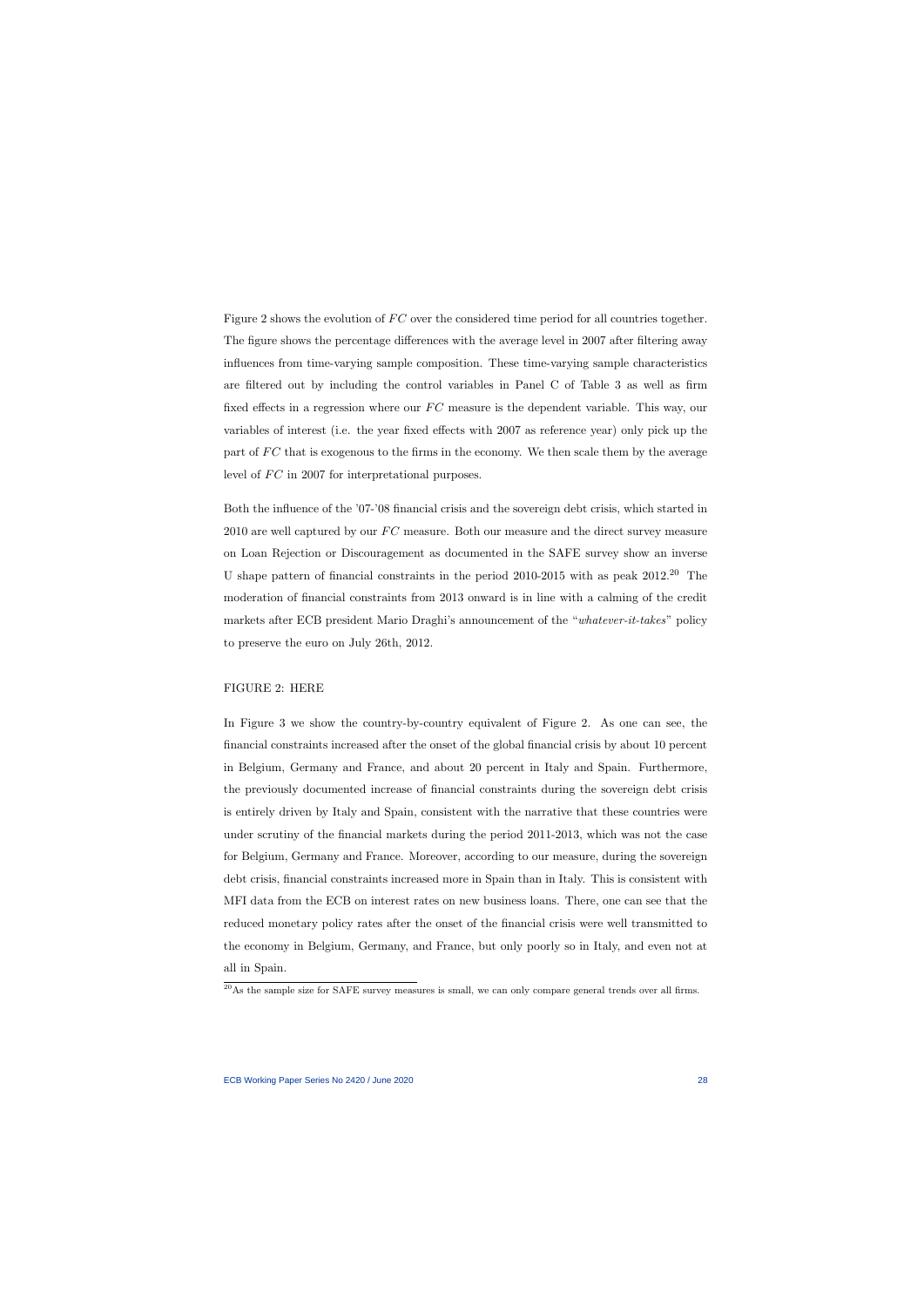FIGURE [3:](#page-43-0) HERE

#### 4.4 Non-financial constraints and price setting behavior

One valid concern one might have about our new measure of financial constraints is whether we are not picking up other constraints firms might face (such as a drop in product demand for instance), rather than purely constraints of a financial nature. Indeed, our theoretical approach does not rule out this possibility. Note, though, that our identification strategy tries to mitigate this by estimating the foregone profitability through comparing firms within the same country, within the same nace 4-digit industry and within the same size group. As such, we ensure that comparison firms face, for instance, the same employment protection legislation and face similar product demand. [Degryse et al.](#page-38-9) [\(2019\)](#page-38-9) show that firms operating in the same industry, in the same location and that are of comparable size, also have a similar credit demand. The differences in the firms' chosen inputs (and associated profitability) are thus likely to pertain to the differences in the degree to which firms' credit needs have been met.

That being said, we try nevertheless to falsify the content of our measure empirically by verifying whether it correlates positively with a number of non-financial constraints that firms might face. We test whether our measure correlates positively with lack of product demand, fierce competition, too high costs of production or labor, insufficient availability of skilled employees, and too rigid regulation. The results of these tests (which are performed in a similar way as the tests in Table [5\)](#page-49-0) are shown in Table [7](#page-52-0) below. As can be seen, we find that our measure does not pick up any of these other obstacles that firms might face in a consistent and meaningful way, which strengthens our believe that our measure is indeed able to isolate the firms' financial constraints.

#### TABLE [7:](#page-52-0) HERE

A weakness of our current empirical set-up and analysis is that we use revenues (value added) –deflated using an industry-country-year specific deflator– as measure of the firm's output. As such, we cannot decompose revenues (value added) into (i) output price, (ii) output quality, (iii) output quantity, (iv) material input price, and (v) material input quantity. A well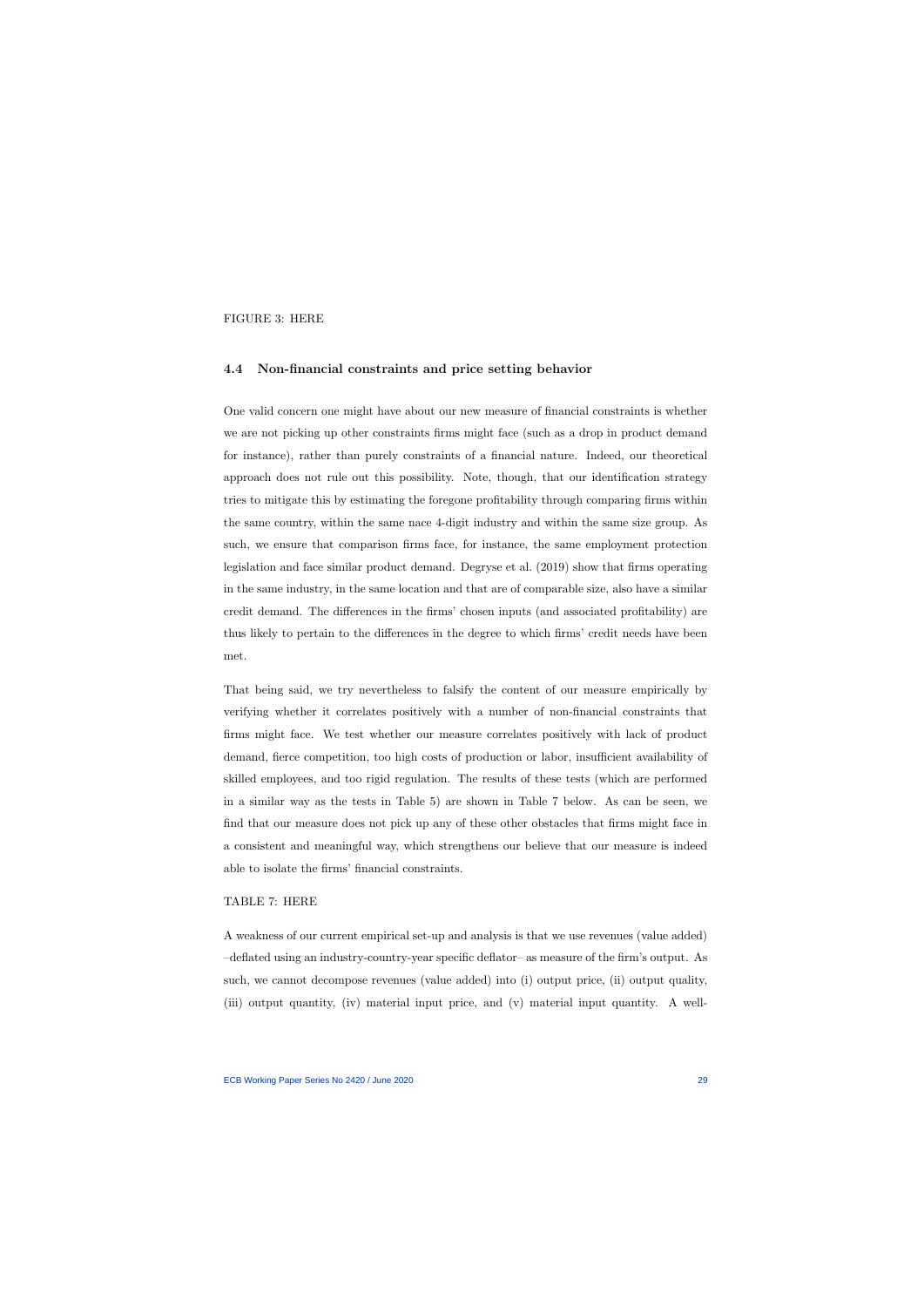established literature in industrial organization and international trade shows that all these aspects of revenues relate to firm size. As discussed in [Syverson](#page-40-13) [\(2011\)](#page-40-13), revenue based output measurement is desirable in the absence of quality or quantity information when quality differences are fully reflected in prices. When prices reflect market power differences, revenue based estimates of firm performance include influences of the competitive state of the local sector, making the concept of a.o. productivity less clear-cut and potentially biasing the empirical results. Our focus on close-to rationalization accommodates –at least to some extent– the potential impact of market power effects that yield deviations from exactly profit maximizing behavior as modeled above. To further test whether our proposed measure of financial constraints is driven by confounding influences from market power heterogeneity, we study the robustness of our results on a subset of firms considered to have negligible price setting power. For these firms, our output measure can be considered as a quality-adjusted quantity indicator.

To this end, we compute four measures of pricing power: the firm's domestic market share (nace 4-digit level), the firm's market share (nace 4-digit level, all 5 countries), the Herfindahl-Hirschman Index (HHI) for each domestic nace 4-digit sector, the HHI for each nace 4-digit sector (all 5 countries). We then re-run the analyses reported in Column 2 of Table [5,](#page-49-0) but exclude the top-quartile observations according to each of the four pricing power measures. The results are shown in Columns 2 to 5 of Table [8,](#page-51-0) whereas Column 1 reproduces the full sample results of Column 2 in Table [5.](#page-49-0) As can be seen, the results for the subsamples where we believe the firms to have negligible pricing power are very similar to the full sample results. A Wald test confirms that the coefficients in Columns 2 to 5 are not statistically different from the ones in Column 1 in each of the panels. It is thus unlikely that our results would be biased or solely driven by pricing power.

TABLE [8:](#page-51-0) HERE

#### 4.5 The real effects of financial constraints

In this section we aim to test whether we observe behavior of financially constrained firms that is consistent with being constrained. This may seem straightforward and too simplistic,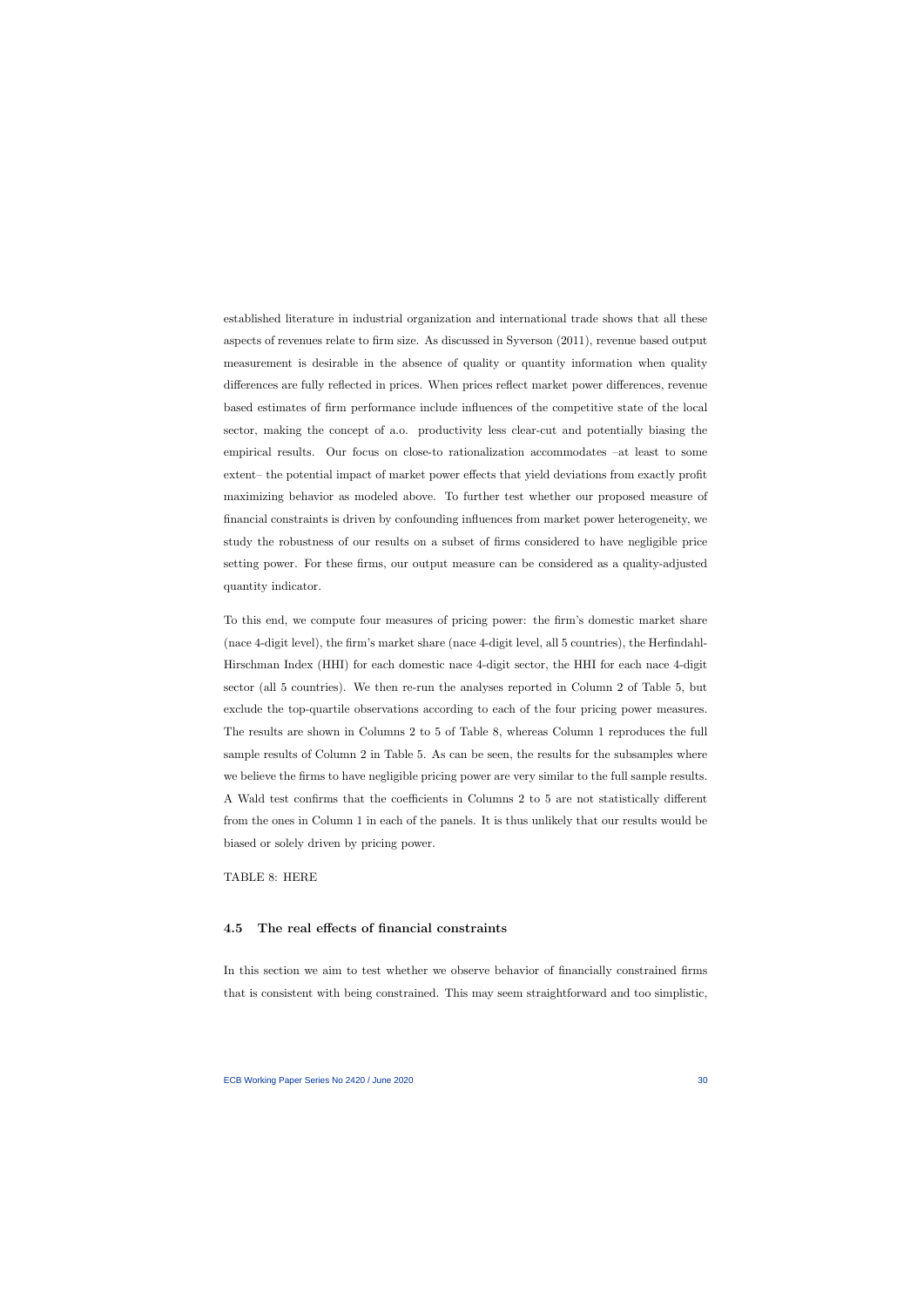but as Farre-Mensa [and Ljungqvist](#page-38-1) [\(2016\)](#page-38-1) show, this is not necessarily the case.

In contrast to [Farre-Mensa and Ljungqvist](#page-38-1) [\(2016\)](#page-38-1), we do not have an instrument at hand that exogenously changed the need for debt financing. We therefore resort to testing the relation of financial constraints with (a) firms' net trade credit position proxied either by days sales outstanding minus days payable outstanding (DSO - DPO) or by the (accounts receivable accounts payable)/total assets ratio, (b) firms' cash management proxied by the growth of cash and cash equivalent or by the cash/total assets ratio, (c) firms' investment behavior proxied by growth of deflated tangible fixed assets (see [Amiti and Weinstein](#page-37-0) [\(2018\)](#page-37-0)), (d) firms' employment growth (see [Chodorow-Reich](#page-38-0) [\(2014\)](#page-38-0)). [Ferrando and Mulier](#page-38-10) [\(2013\)](#page-38-10) show that trade credit is used to manage firm growth by companies that face financial market imperfections. We expect firms that are more financially constrained to grant less credit to customers and to rely as much as possible on credit from suppliers (implying lower DSO minus DPO). [Campello et al.](#page-37-2) [\(2010\)](#page-37-2) show that financially constrained firms plan to draw more from their cash buffers than financially unconstrained firms during the financial crisis. The relation between financial constraints and input dynamics (c-d) is a direct consequence of input cost constraints, which we model in terms of foregone profitability.

We test the real effects of financial constraints, using the following empirical model:

$$
Y_{i,c,s,t} = \alpha F C_{i,c,s,t-1} + \beta X_{i,c,s,t-1} + \gamma_i + \mu_c + \lambda_s + \nu_t + u_{i,c,s,t}.
$$
 (6)

Where  $Y_{i,c,s,t}$  represents real effects (a)-(d) as discussed above.  $FC_{i,c,s,t-s}$  is our lagged financial constraints measure.  $X_{i,c,s,t-1}$  is a vector containing the respective lag of indicator (a)-(d) and lagged variables that are typically believed to be determinants of financial constraints, such as the firms' financial pressure, leverage, size, and age. The model further includes firm fixed effects  $\gamma_i$ , country fixed effects  $\mu_c$ , nace 4-digit sector fixed effects  $\lambda_s$  and year fixed effects  $\nu_t$ .  $u_{i,c,s,t}$  captures random noise.

In line with the idea that our advocated financial constraints measure  $FC$  provides an accurate picture of financial constraints, Table [9](#page-53-0) shows that higher financial constraints are related to lower net trade credit, a reduction in cash buffers, lower investment in fixed assets, and lower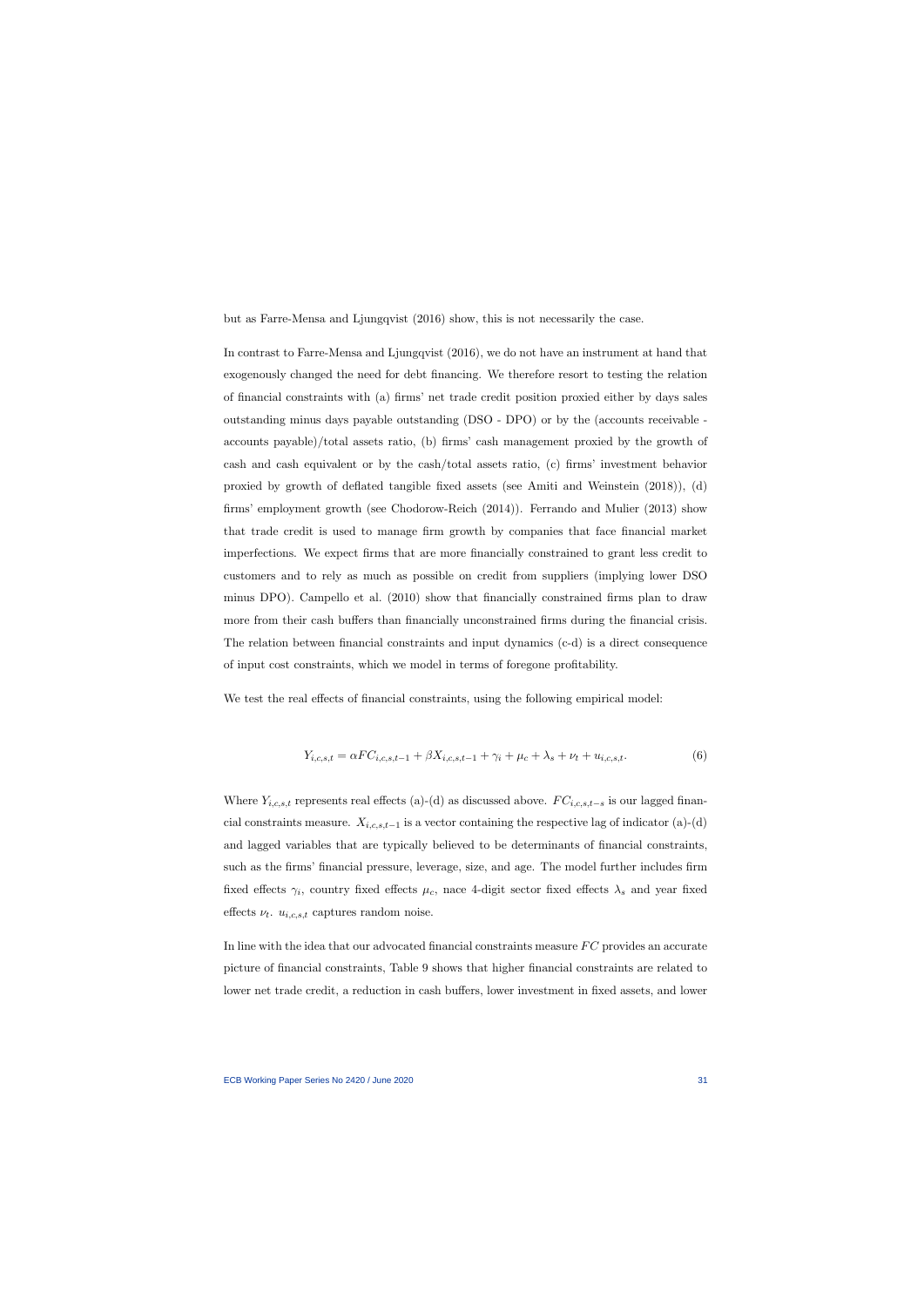employment growth. These real effects of  $FC$  are robust for the inclusion of firm fixed effects. Economically, we find a moderate, yet non-negligible effect. A one standard deviation increase in financial constraints is estimated to reduce the difference between days of credit granted to customers and credit taken from suppliers by 2.1 to 4.1 days, and decrease the size of accounts receivable on the balance sheet relative to the accounts payable on the balance sheet by 0.2 to 0.3 percent of total assets. Furthermore, a one standard deviation increase in financial constraints is estimated to reduce the firm's cash balances by 0.5 to 6.7 percent, and decrease the cash to asset ratio by 0.2 to 0.3 percent of total assets. Finally, a one standard deviation increase in financial constraints is estimated to decrease the log growth of tangible fixed assets by 1 to 1.5 percent and decrease employment growth with 0.5 to 1.5 percent.

TABLE [9:](#page-53-0) HERE

#### 4.6 Comparison with existing financial constraints indices

In this final section we compare our measure of financial constraints with three existing and widely used measures of financial constraints: the Kaplan-Zingales (KZ) index, the Whited-Wu (WW) index, and the Hadlock-Pierce (HP) index. As these indices were built for publicly listed firms using stock market information, we cannot completely construct the indices for the private firms in our dataset (i.e. the majority). For these firms we will compute the indices based on the index components for which we do have the information available. However, we will also separately look at 1,902 firm-year observations from the 362 listed companies that are included in our dataset and for which we can completely construct the indices.

#### TABLE [10:](#page-54-0) HERE

We first look at the Spearman rank correlations between our measure of financial constraints and the three indices, which are reported in Panel A (private firms) and Panel B (public firms) of Table [10.](#page-54-0) As can be seen, the correlations are rather low. The correlation between F C and the KZ-index is around 7 percent for private firms and even less for public firms. The correlation for private (public) firms with the WW-index is 31 (27) percent and with the HP-index is 26 (13) percent. Given that [Farre-Mensa and Ljungqvist](#page-38-1) [\(2016\)](#page-38-1) showed the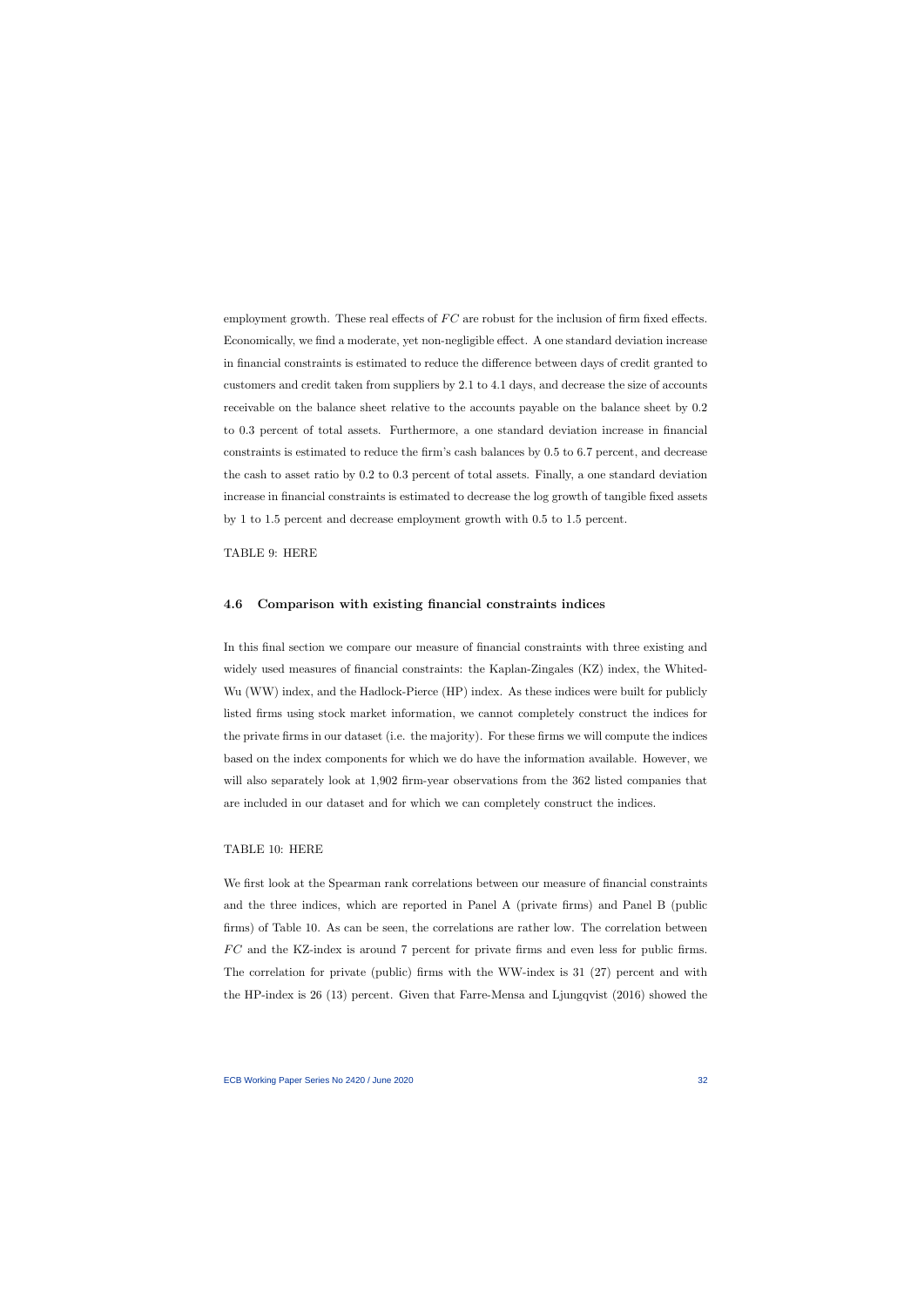inadequacy of these existing measures, this low correlation is not necessarily worrisome for our measure of financial constraints, perhaps on the contrary. Although we are aware that a low correlation does not prove the adequacy of  $FC$  as a measure of financial constraints, a high correlation would likely indicate it has the same flaws as the existing measures.

To improve our understanding of how our measure and the existing measures relate to each other and to the firms' self-reported financial constraints, we run the following regression analyses:

$$
Y_{i,c,s,t} = g(\alpha_1 F C_{i,c,s,t}, \alpha_2 K Z_{i,c,s,t}, \alpha_3 WW_{i,c,s,t}, \alpha_4 HP_{i,c,s,t}, \beta X_{i,c,s,t-1}, \mu_c, \lambda_s, \nu_t, u_{i,c,s,t}).
$$
(7)

Where  $Y_{i,c,s,t}$  represents again the five different survey-based measures of financial constraints as in Table [5.](#page-49-0) The first indicator concerns a dummy equal to 1 when a firm perceives Access to Finance to be its most pressing problem and 0 otherwise. The other four dummies concern Rejection or Discouragement, related to (a) Bank Loans, (b) Credit Lines, (c) Trade Credit, (d) Other Financing. We include the same determinants of financial constraints and fixed effects as before.

The results of these analyses are reported in Table [11](#page-55-0) and reveal first of all that our  $FC$  measure remains significantly related to all the same self-reported financial constraints dimensions as in the baseline analysis in Table [5,](#page-49-0) even when the other three measures are included as explanatory variables. Secondly, the popular indices seem to relate positively to some of the self-reported constraints. For instance, the KZ-index relates positively to the firms' perception that access to finance is the most pressing problem. The WW-index relates positively to firms perception that access to finance is the most pressing problem and to credit line rejections or discouragement. And the HP-index relates positively to both bank loan and trade credit rejections or discouragement. However, this implies that these indices fail to capture the other dimensions. Moreover, once control variables are included in the regressions, the popular indices no longer relate significantly to any of the self-reported financial constraints dimensions. The latter should not be surprising. Given that the three widely used indices are built solely using observables, their informational content becomes obsolete once we control for these observables. It is noteworthy to stress again that our  $FC$  measure captures both observable and unobservable drivers of financial constraints. The implication is that it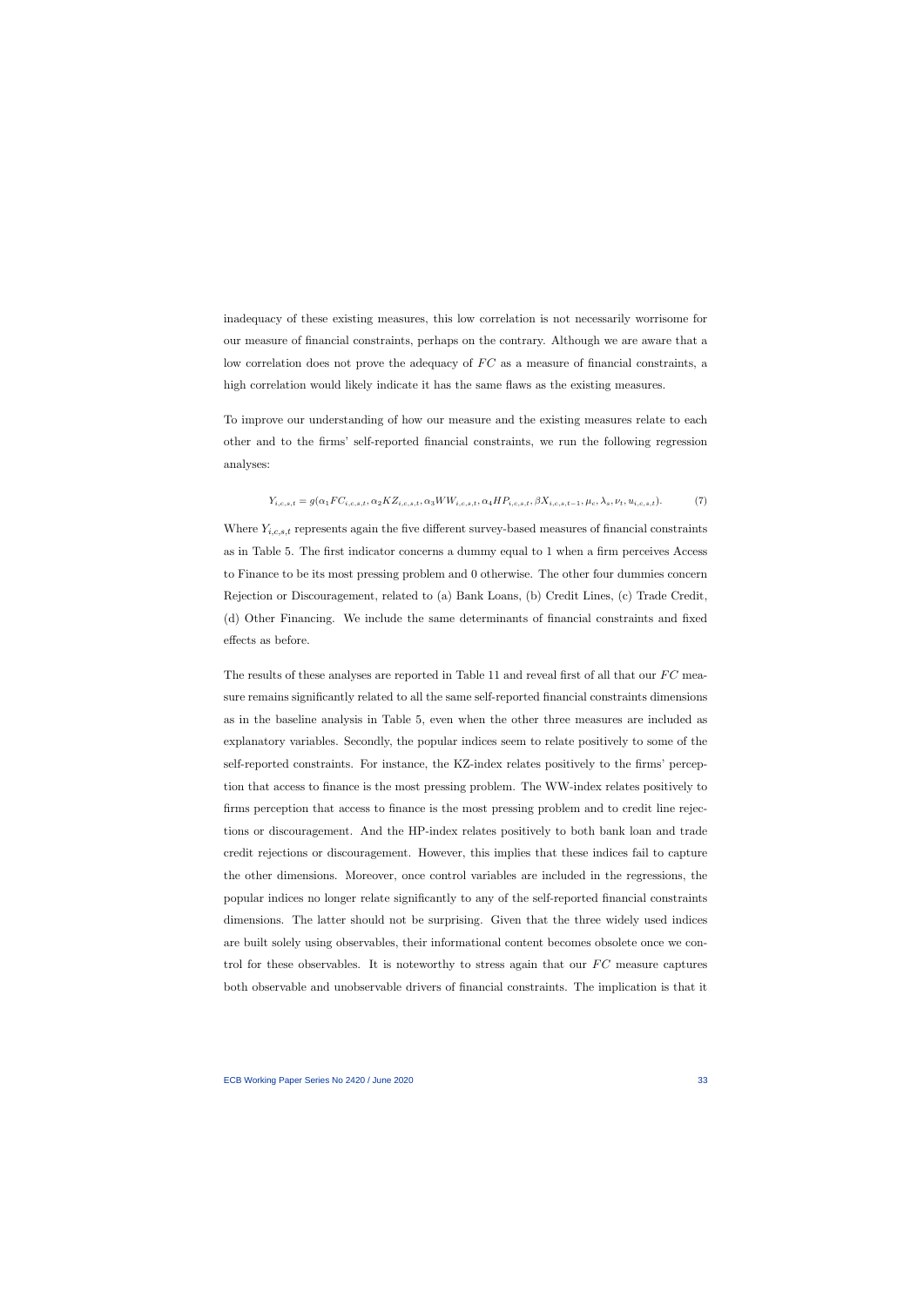indeed remains significantly related to self-reported financial constraints after controlling for observables, as can be seen in Panel C of Table [11.](#page-55-0)

A different way of showing the importance of capturing the unobservable determinants, is to look at the time-variation of the measures. Figure [4](#page-44-0) shows the evolution of  $FC$  over the considered time period for all countries together, for each of the three widely used indices. The figure shows the percentage differences with the average level in 2007 after filtering away influences from time-invariant sample composition. Note that here we only filter out time-invariant sample characteristics (i.e. firm fixed effects), as for the three indices the information over time can only come from the time-variation in the observables. We also add our  $FC$  plot from Figure [2](#page-42-0) to facilitate the comparison in the informational content of each of the measures. As can be seen, none of the three popular indices is capable of picking up the increase in financial constraints after the onset of the financial crisis or during the sovereign debt crisis. In fact, there is very little movement in the KZ-index over time, while the WW-index suggests that financial constraints decreased during the financial crisis, and the HP-index predicts a monotonic decrease in financial constraints over time, mainly because the average firm becomes larger and older over time (not due to inflation, as we use deflated total assets, or survivorship bias, as we have both exit and entry in the sample).

Finally, the low correlation between  $FC$  and the popular measures that we report in Table [10](#page-54-0) may mask offsetting high correlations with separate index components. To test for these potentially offsetting relations, we regress  $FC$  on the index components for each index in Table [12.](#page-56-0) Panel A reports the impact of the five components of the Kaplan-Zingales index (Tobin's Q, long term book leverage (TLTD), cash flow (CF), dividends (Div), cash holdings (Cash)). Panel B reports the impact of the six components of the Whited-Wu index (industry sales growth (ISG), sales growth (SG), long term book leverage, cash flow, dividends, size (in terms of total assets)). Panel C reports the impact of the three components of the Hadlock-Pierce index (size, size squared, age). In each of the panels, Columns 1 and 2 report results using the private firms in our sample and Columns 3 and 4 report results using the public firms in our sample.

First, there are two index components that relate to our  $FC$  measure in the way predicted by the indices and do so for both private and public firms, namely cash flow and firm size (when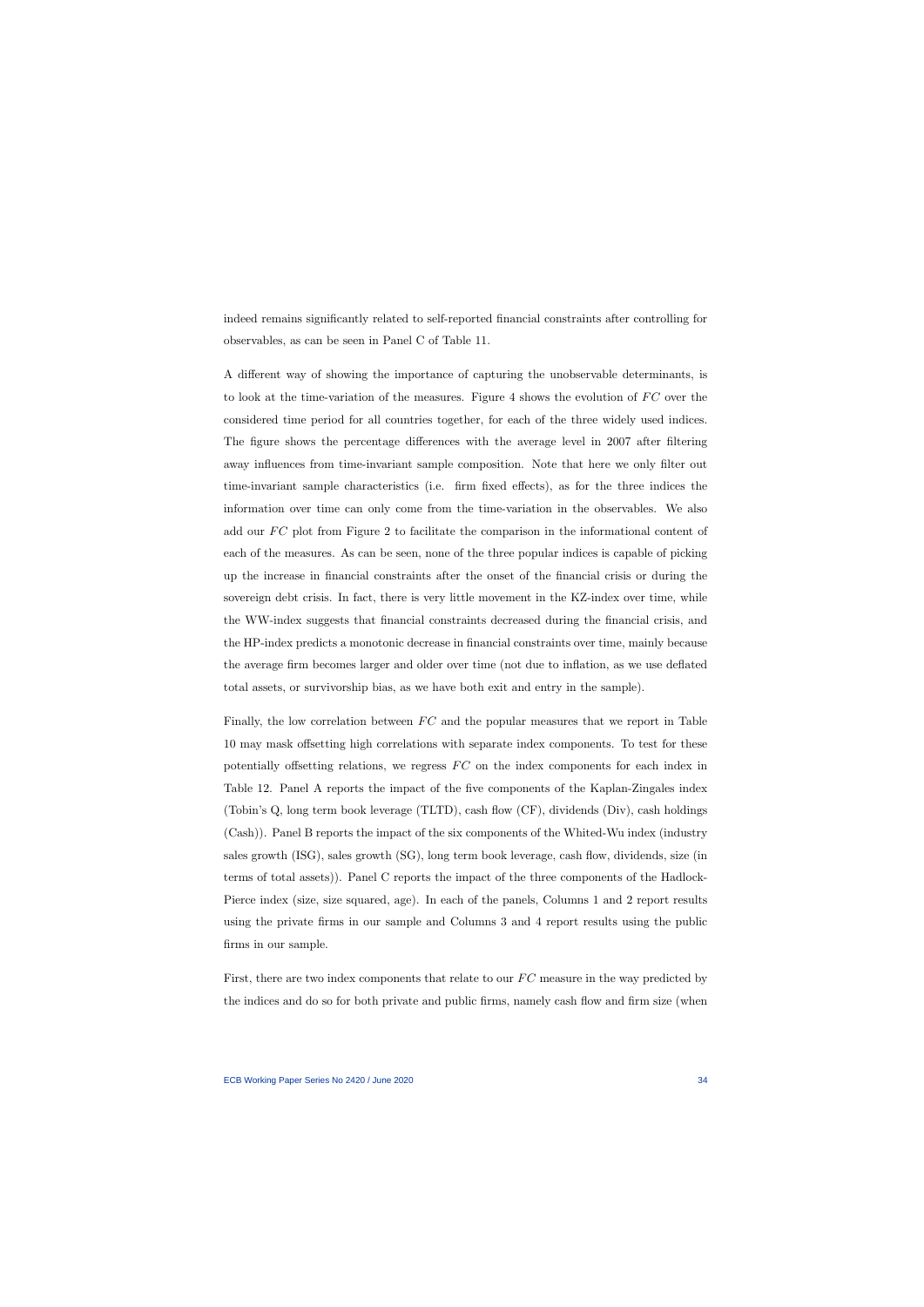linear). Second, some index components appear to relate significantly to our  $FC$  measure in the way predicted by the indices for private firms, but not for public firms. For instance, long term book leverage is positively and significantly related to our  $FC$  measure for private firms, while the opposite holds for public firms. Sales growth relates negatively and significantly to our  $FC$  measure for private firms, but not for public firms. Dividends (which we can only compute for the public firms) and firm size (when non-linear) also belong in this list. The former is negatively related to our  $FC$  measure, but is not significant. HP predicts a U-shaped effect of firm size. While this is indeed what we find for the private firms in our sample, we find an inverse U-shaped relation for the public firms. Third, some index components relate to our  $FC$  measure in a way opposite to the one predicted by the indices. Cash is positively related to our  $FC$  measure, particularly for the private firms in our sample. Tobin's  $Q$  (which we can only compute for the public firms) relates negatively to our  $FC$  measure. Finally, industry sales growth is negatively instead of positively related with  $FC$ .

In sum, we find that the low correlations between our advocated financial constraints measure and popularly used measures go together with weak relations between our measure and sub-indicators of the alternative measures, especially for public firms. Our index – with as distinguishing feature that it is not based on proxy variables – provides substantially different estimates of financial constraints in comparison to measures which were found to be inadequate. Stated differently, the use of a proper estimation methodology is essential for giving an adequate picture on the micro-dynamics of financial constraints.

## 5 Conclusion

Recently, [Farre-Mensa and Ljungqvist](#page-38-1) [\(2016\)](#page-38-1) argued for the need of new financial constraint measures as none of the five most popular measures (KZ-index, WW-index, HP-index, dividend payout and credit rating) accurately measure financial constraints. In this paper, we propose to recover financial constraints from production behavior. The basis of our identification strategy is the difference between the actual production behavior of profit maximizing firms and the optimal behavior derived from their comparison partners. In a fully nonparametric fashion, we detect foregone profitability as the difference between actual profitability and the profitability level we estimate to be achievable when financial constraints were less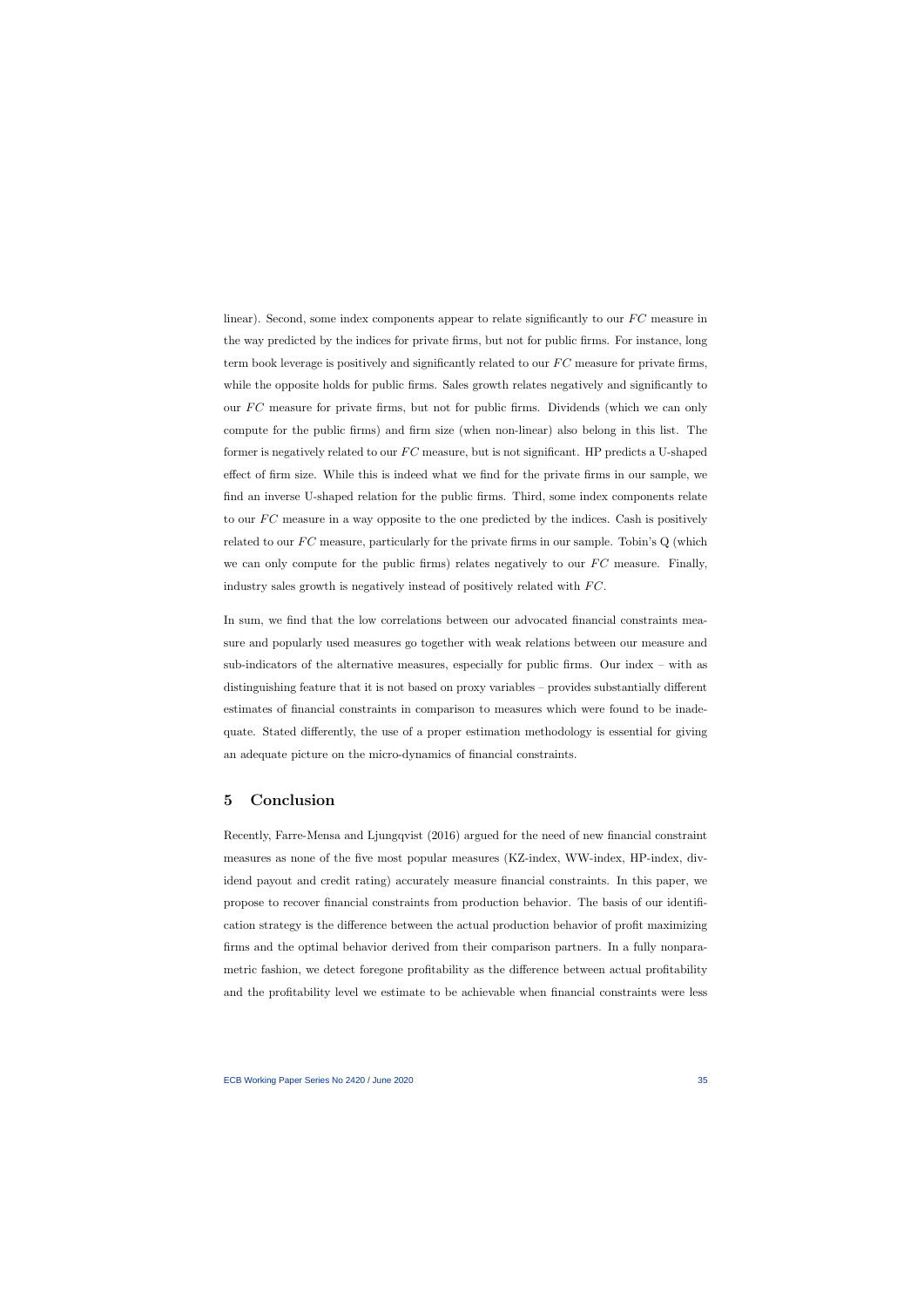stringent. For this, we first solve a simultaneity issue that arises due to the dependency of observed input choices on usually unobserved heterogeneity in productivity.

We apply our methodology to detailed firm-year level balance sheet and profit & loss information from Bureau van Dijk's Orbis Europe dataset for the period 2005-2015, which we linked with the Survey on Access to Finance of Enterprises (SAFE) as collected by the ECB at the firm level for the period 2010-2015. We cover five Euro area countries, which differ in terms of macro-events. An empirical validation of our advocated financial constraints measure shows that our indicator indeed has intriguing empirical bite. Our measure nicely picks up the financial constraints dynamics around the '07-'08 crisis and the sovereign debt crisis and relates strongly with direct survey measures of financial obstacles (e.g. loan rejections), even when we control for a wide battery of observable characteristics that are often presumed to relate to financial constraints. Further, our measure correlates as expected with well-recognized determinants of financial constraints and shows to correlate with dynamics related to firm growth and use of the trade credit channel. Overall, we show that we can recover a substantial part of the heterogeneity between firm-year observations in financial constraints with the sole use of widely available production data.

Our methodology has micro-economic foundations and provides an accurate picture of financial constraints. Still, further research is needed to obtain deeper insight into the heterogeneity across firms in how they are hindered by financial obstacles. We consider this paper as a starting ground for research on financial constraints that goes beyond partial indicators and makes direct use of the optimizing production behavior of firms. For instance, by adding (e.g. dynamic) structure to the methodology or by adding financial information, estimation can be tailored to the particular situation at hand and empirical identification of financial constraints could potentially be sharpened.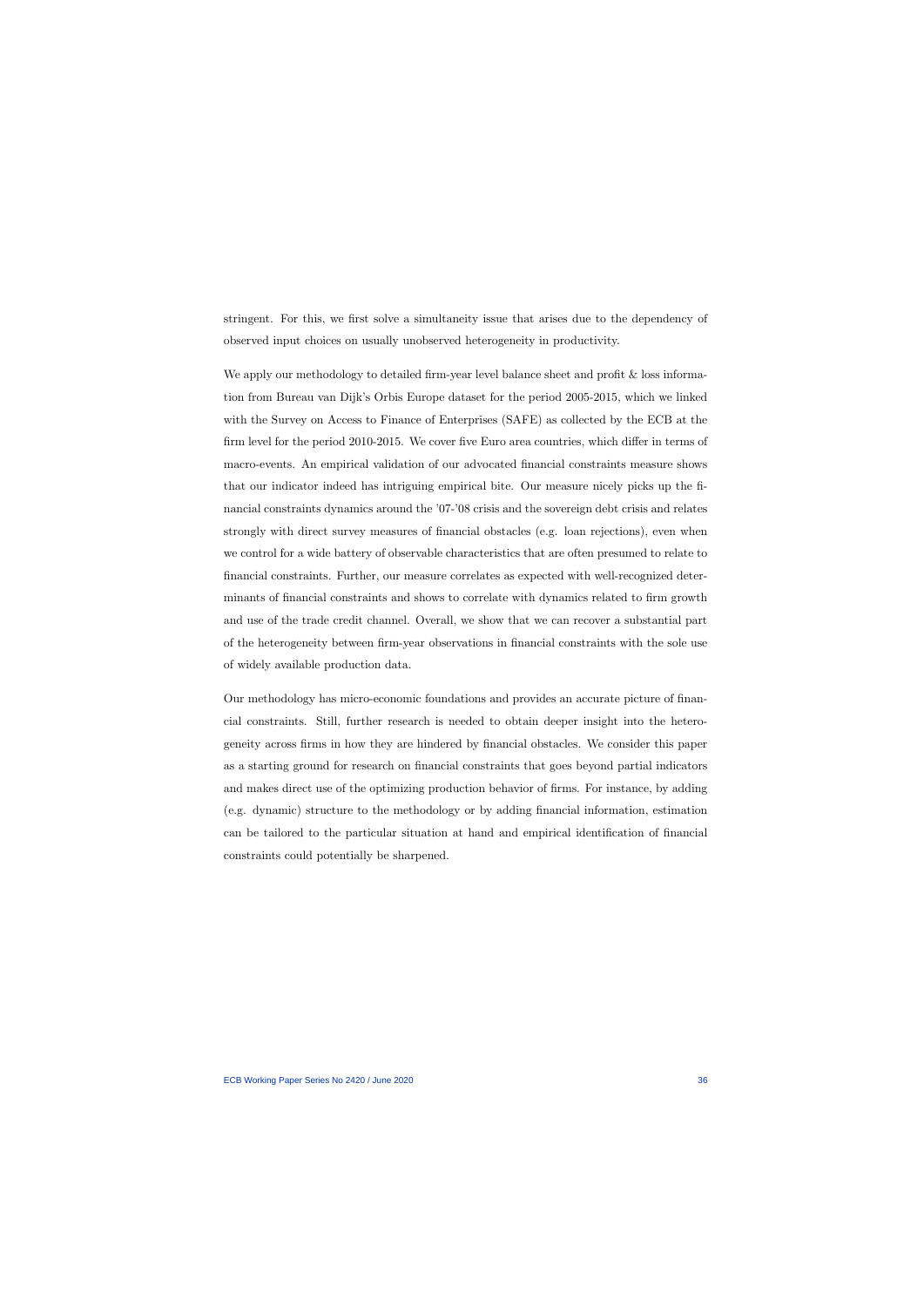# References

- Ackerberg, D., Caves, K., Frazer, G., 2015. Identification properties of recent production function estimators. Econometrica 83, 2411–2451.
- Afriat, S., 1972. Efficiency estimation of production functions. International Economic Review 13, 568–598.
- Almeida, H., Carvalho, D., Kim, T., 2018. Understanding the credit multiplier: The working capital channel .
- <span id="page-37-9"></span>Amiti, M., Weinstein, D., 2018. How much do bank shocks affect investment? Evidence from matched bank-firm loan data. Journal of Political Economy 126, 525–587.
- <span id="page-37-4"></span>Beck, T., Demirgi $\frac{1}{2}$ i $\frac{1}{2}$ -Kunt, A., Maksimovic, V., 2005. Financial and legal constraints to growth: Does firm size matter? The Journal of Finance 60, 137–177.
- <span id="page-37-3"></span>Beck, T., Demirguc-Kunt, A., Laeven, L., Maksimovic, V., 2006. The determinants of financing obstacles. Journal of International Money and Finance 25, 932–952.
- <span id="page-37-0"></span>Beck, T., Demirguc-Kunt, A., Martinez Peria, M.S., 2007. Reaching out: Access to and use of banking services across countries. Journal of Financial Economics 85, 234–266.
- <span id="page-37-1"></span>Blancard, S., Boussemart, J.P., Briec, W., Kerstens, K., 2006. Short- and long-run credit constraints in french agriculture: A directional distance function framework using expenditureconstrained profit functions. American Journal of Agricultural Economics 88, 351–364.
- <span id="page-37-10"></span>Buehlmaier, M., Whited, T., 2018. Are financial constraints priced? evidence from textual analysis. Review of Financial Studies .
- <span id="page-37-11"></span>Campello, M., Graham, J.R., Harvey, C.R., 2010. The real effects of financial constraints: Evidence from a financial crisis. Journal of Financial Economics 97, 470–487.
- <span id="page-37-8"></span>Carpenter, R.E., Fazzari, S.M., Petersen, B.C., 1994. Inventory investment, internal-finance fluctuations, and the business-cycle. Brookings Papers on Economic Activity , 75–138.
- <span id="page-37-7"></span><span id="page-37-6"></span><span id="page-37-5"></span><span id="page-37-2"></span>Carpenter, R.E., Fazzari, S.M., Petersen, B.C., 1998. Financing constraints and inventory investment: A comparative study with high-frequency panel data. Review of Economics and Statistics 80, 513–519.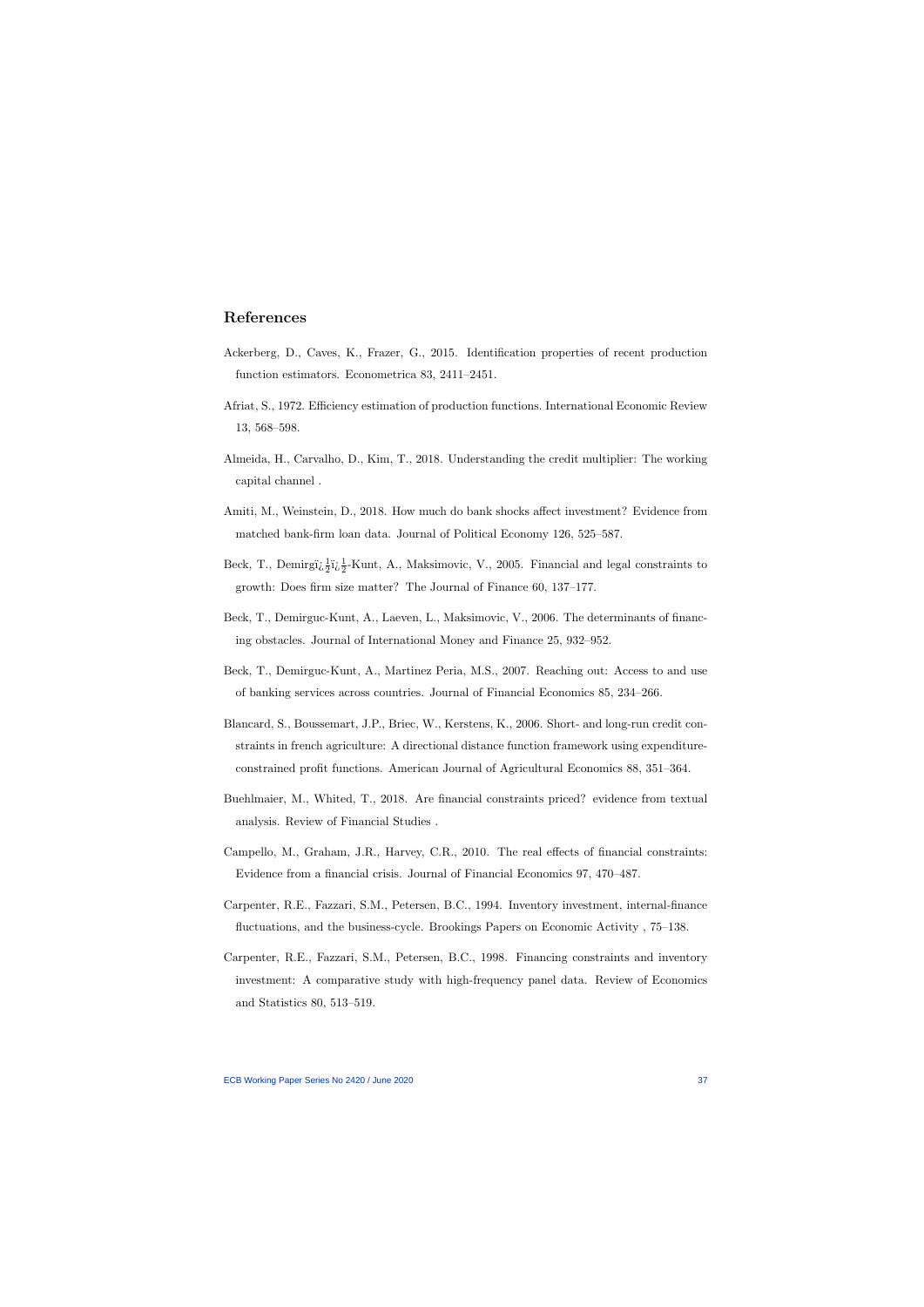- Cherchye, L., Demuynck, T., De Rock, B., Verschelde, M., 2018. Nonparametric production analysis with unobserved heterogeneity in productivity. KU Leuven, Department of Economics Discussion Paper Series 18.11.
- Chodorow-Reich, G., 2014. The employment effects of credit market disruptions: Firm-level evidence from the 2008-09 financial crisis. Quarterly Journal of Economics 129, 1–59.
- Collard-Wexler, A., De Loecker, J., 2019. (mis)allocation, market power, and global oil extraction. American Economic Review 104, 1568–1615.
- <span id="page-38-2"></span>Degryse, H., De Jonghe, O., Jakovljevic, S., Mulier, K., Schepens, G., 2019. Identifying Credit Supply Shocks with Bank-Firm Data: Methods and Applications. Journal of Financial Intermediation .
- <span id="page-38-0"></span>Diewert, W., Parkan, C., 1983. Linear programming tests of regularity conditions for production frontiers, in: Eichhorn, W., Henn, R., Neumann, K., Shephard, R. (Eds.), Quantitative Studies on Production and Prices. Physica-Verlag, Würzburg.
- <span id="page-38-9"></span><span id="page-38-3"></span>Färe, R., Grosskopf, S., Lee, H., 1990. A nonparametric approach to expenditure-constrained profit maximization. American Journal of Agricultural Economics 72, 574–581.
- Farre-Mensa, J., Ljungqvist, A., 2016. Do measures of financial constraints measure financial constraints? The Review of Financial Studies 29, 271–308.
- <span id="page-38-6"></span>Fazzari, S., Hubbard, R., Petersen, B., 1988. Financing constraints and corporate investment. Brookings Papers on Economic Activity 1, 141–195.
- <span id="page-38-5"></span>Ferrando, A., Mulier, K., 2013. Do firms use the trade credit channel to manage growth? Journal of Banking & Finance 37, 3035–3046.
- <span id="page-38-1"></span>Forlani, E., Martin, R., Mion, G., Muï $\frac{1}{2}$ ls, M., 2016. Unraveling firms: Demand, productivity and markups heterogeneity. Technical Report 293. National Bank of Belgium Working Paper Series 293.
- <span id="page-38-10"></span><span id="page-38-8"></span><span id="page-38-7"></span><span id="page-38-4"></span>Gandhi, A., Navarro, S., Rivers, D., 2016. On the Identification of Production Functions: How Heterogeneous is Productivity? Working Paper. University of Western Ontario, Centre for Human Capital and Productivity (CHCP).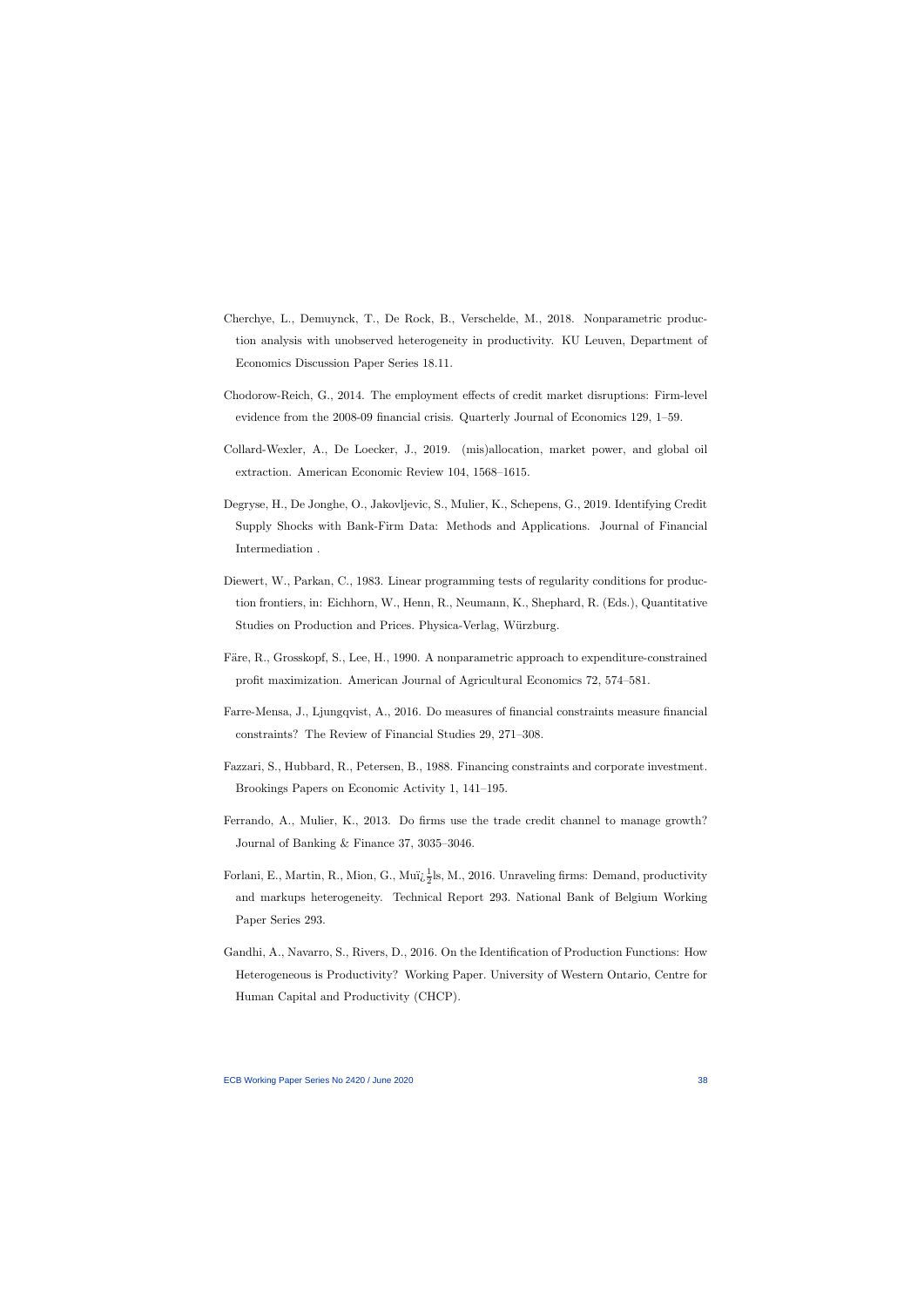- Gilchrist, S., Zakrajsek, E., 2007. Investment and the cost of capital: New evidence from the corporate bond market. National Bureau of Economic Research Working Paper No. w13174.
- Greenwald, B., Stiglitz, J.E., 1988. Pareto inefficiency of market economies: search and efficiency wage models. .
- Hadlock, C.J., Pierce, J., 2010. New evidence on measuring financial constraints: Moving beyond the KZ index. Review of Financial Studies 23(5), 1909–1940.
- <span id="page-39-10"></span>Hall, R.E., 2004. Measuring factor adjustment costs. The Quarterly Journal of Economics 119, 899–927.
- <span id="page-39-2"></span>Haltiwanger, J., Lane, J., Spletzer, J., 1999. Productivity differences across employers: The roles of employer size, age, and human capital. American Economic Review 89, 94–98.
- <span id="page-39-1"></span>Hamermesh, D.S., Pfann, G.A., 1996. Adjustment costs in factor demand. Journal of Economic Literature 34, 1264–1292.
- <span id="page-39-9"></span>Hanoch, G., Rothschild, M., 1972. Testing assumptions of production theory: A nonparametric approach. Journal of Political Economy 80, 256–275.
- <span id="page-39-11"></span>Hoberg, G., Maksimovic, V., 2014. Redefining financial constraints: A text-based analysis. Review of Financial Studies 28, 1312–1352.
- <span id="page-39-8"></span>Hoshi, T., Kashyap, A., Scharfstein, D., 1991. Corporate structure, liquidity, and investment: Evidence from Japanese industrial groups. The Quarterly Journal of Economics 106(1), 33–60.
- <span id="page-39-7"></span>Kaplan, S.N., Zingales, L., 1997. Do financing constraints explain why investment is correlated with cash flow? Quarterly Journal of Economics 112, 169–216.
- <span id="page-39-5"></span>Lamont, O., Polk, C., Saa-Requejo, J., 2001. Financial constraints and stock returns. Review of Financial Studies 14(2), 529–554.
- <span id="page-39-6"></span><span id="page-39-4"></span><span id="page-39-3"></span><span id="page-39-0"></span>Lee, H., Chambers, R., 1986. Expenditure-constraints and profit maximization in U.S. agriculture. American Journal of Agricultural Economics 68, 857–865.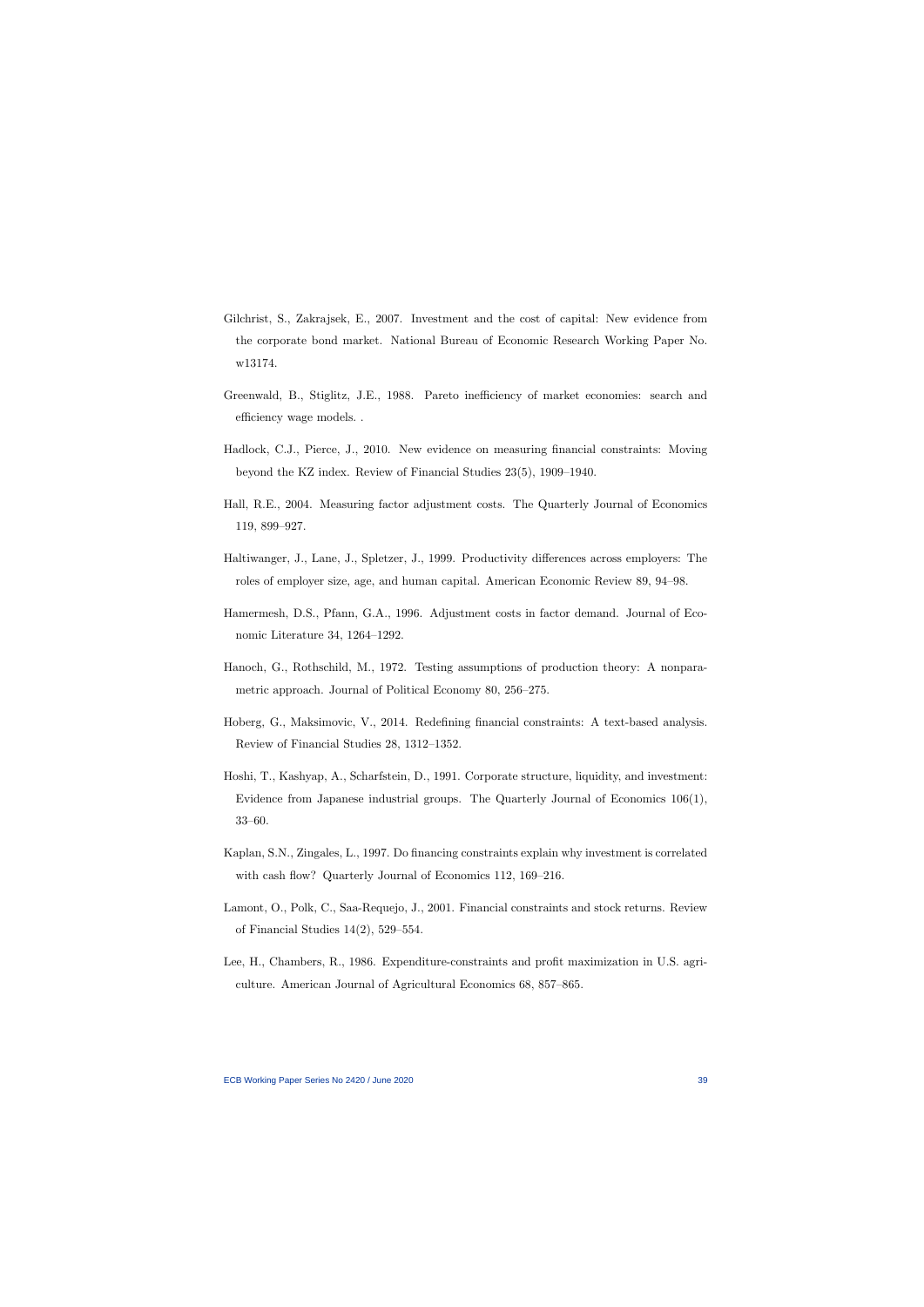- Lenzu, S., Manaresi, F., 2018. Sources and implications of resource misallocation: New evidence from firm-level marginal products and user costs. Working paper .
- Levinsohn, J., Petrin, A., 2003. Estimating production functions using inputs to control for unobservables. Review of Economic Studies 70, 317–341.
- Lucas, R.E.J., 1967. Adjustment costs and the theory of supply. Journal of Political Economy 75, 321–334.
- <span id="page-40-1"></span>Marschak, J., Andrews, W., 1944. Random simultaneous equations and the theory of production. Econometrica 12, 143–205.
- <span id="page-40-8"></span>McFadden, D., 1978. Cost, revenue, and profit function, in: Fuss, M., McFadden, D. (Eds.), Production Economics: A Dual Approach to Theory and Applications. Amsterdam: North-Holland Publishing Co.
- <span id="page-40-10"></span>Merlevede, B., De Zwaan, M., Lenaerts, K., Purice, V., 2015. Multinational networks, domestic, and foreign firms in Europe. Ghent University Working Paper Series D/2015/7012/02.
- <span id="page-40-3"></span>Olley, G.S., Pakes, A., 1996. The dynamics of productivity in the telecommunications equipment industry. Econometrica 64, 1263–1297.
- <span id="page-40-6"></span>Shephard, R., 1974. Indirect production functions. Verlag Anton Hain, Meisenheim Am Glad.
- Syverson, C., 2011. What determines productivity? Journal of Economic Literature 49, 326–365.
- <span id="page-40-11"></span>Van Biesebroeck, J., 2005. Firm size matters: Growth and productivity growth in African manufacturing. Economic Development and Cultural Change 53, 545–583.
- <span id="page-40-4"></span>Varian, H., 1984. The nonparametric approach to production analysis. Econometrica 52, 579–598.
- <span id="page-40-5"></span>Varian, H., 1990. Goodness-of-fit in optimizing models. Journal of Econometrics 46, 125–140.
- <span id="page-40-13"></span>Whited, T.M., Wu, G., 2006. Financial constraints risk. Review of Financial Studies 19, 531–559.
- <span id="page-40-12"></span><span id="page-40-9"></span><span id="page-40-7"></span><span id="page-40-2"></span><span id="page-40-0"></span>Wooldridge, J., 2009. On estimating firm-level production functions using proxy variables to control for unobservables. Economics Letters 104, 112–114.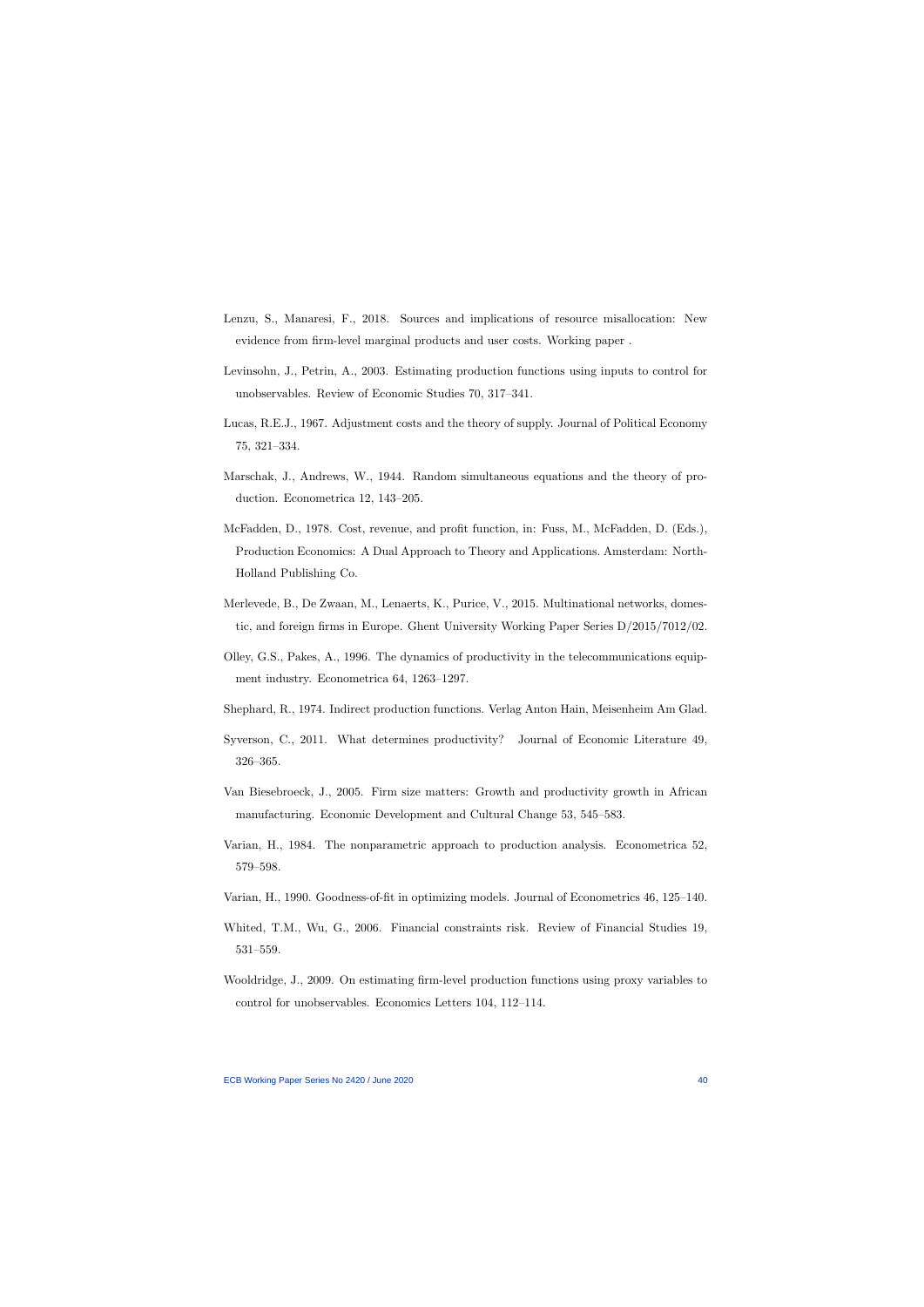<span id="page-41-0"></span>

Figure 1: Identification of financial constraints with unobserved heterogeneity in productivity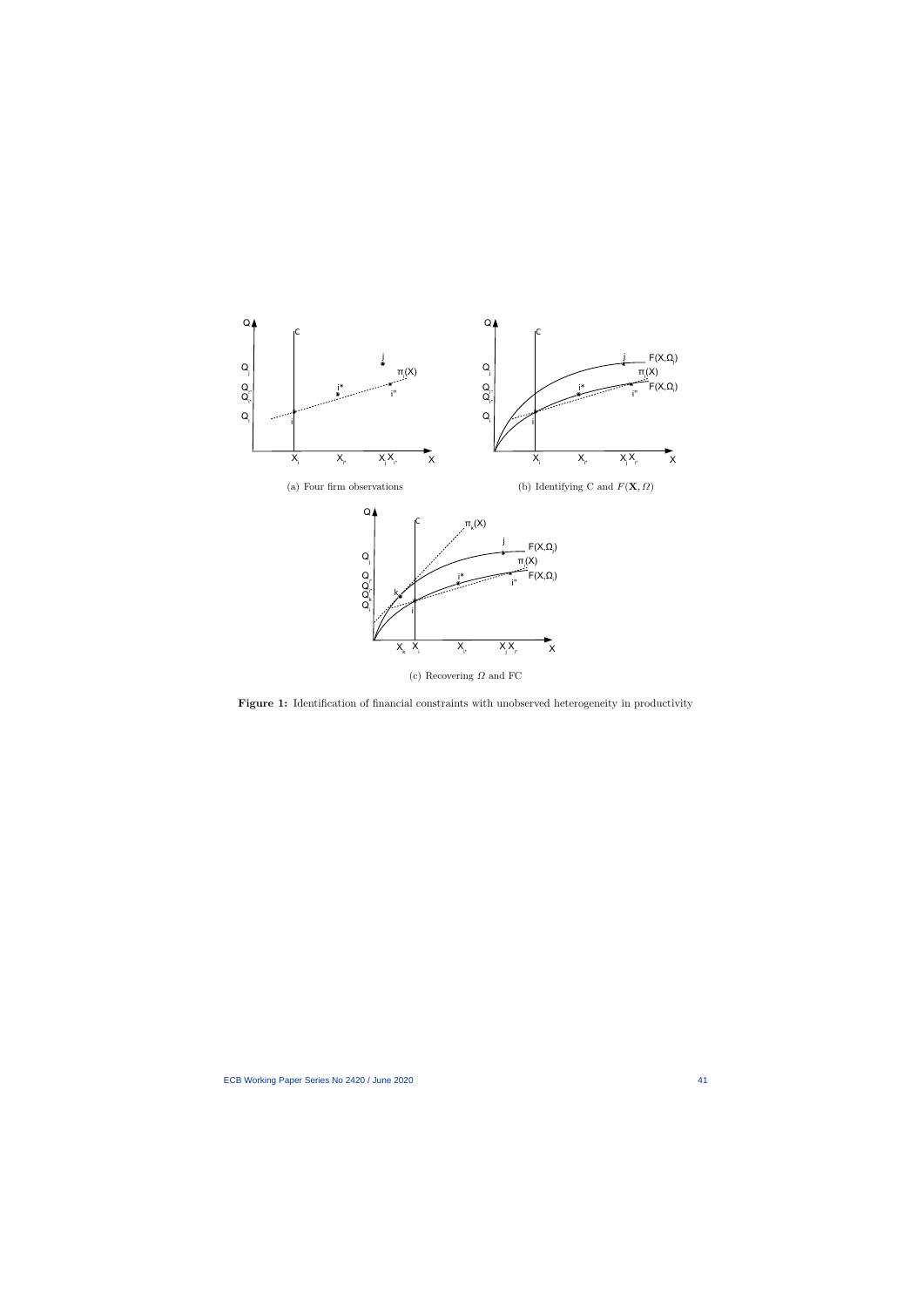<span id="page-42-0"></span>

Figure 2: Financial constraints over time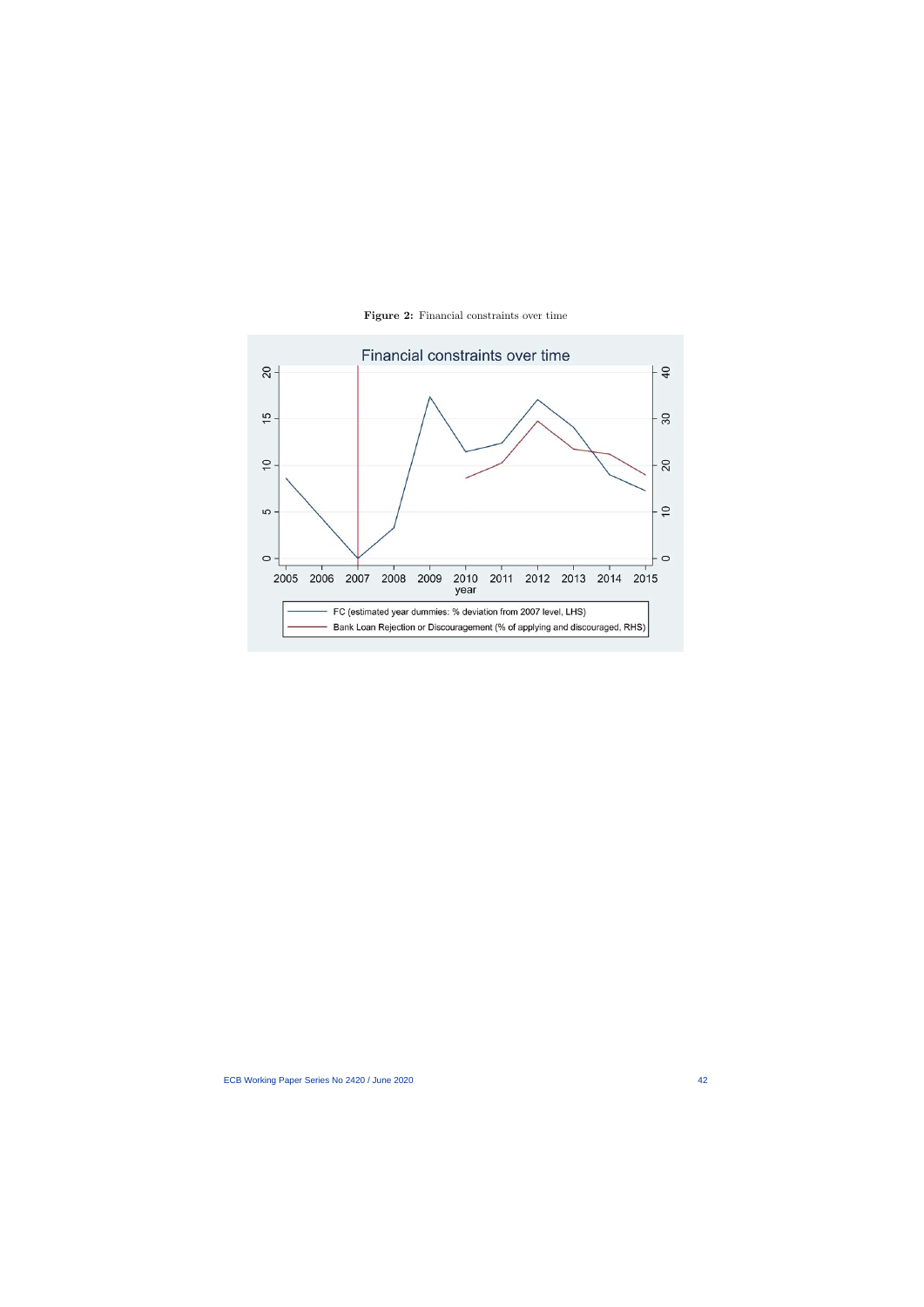<span id="page-43-0"></span>

Figure 3: Financial constraints by country over time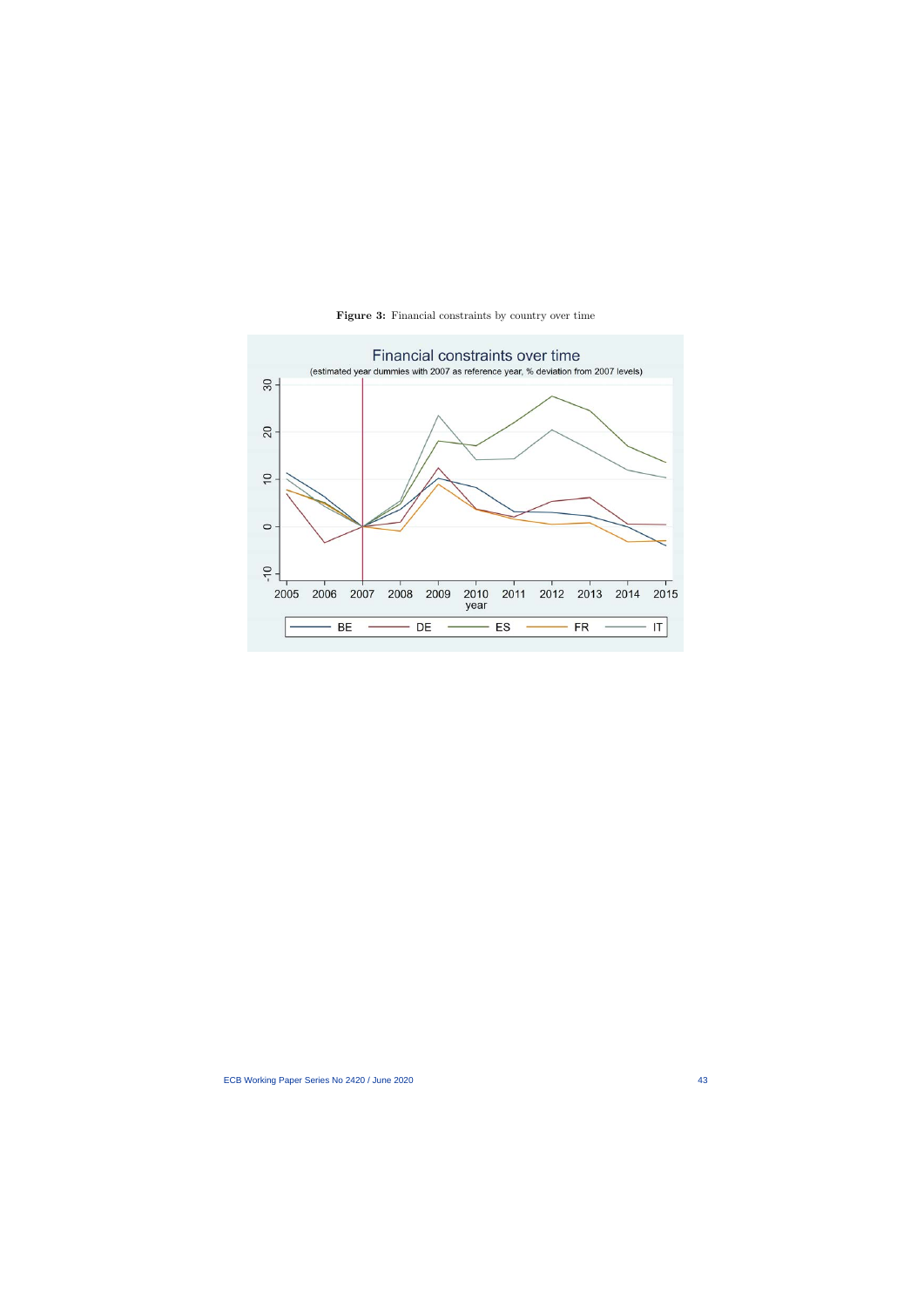<span id="page-44-0"></span>

Figure 4: Our measure and popular measures of financial constraints over time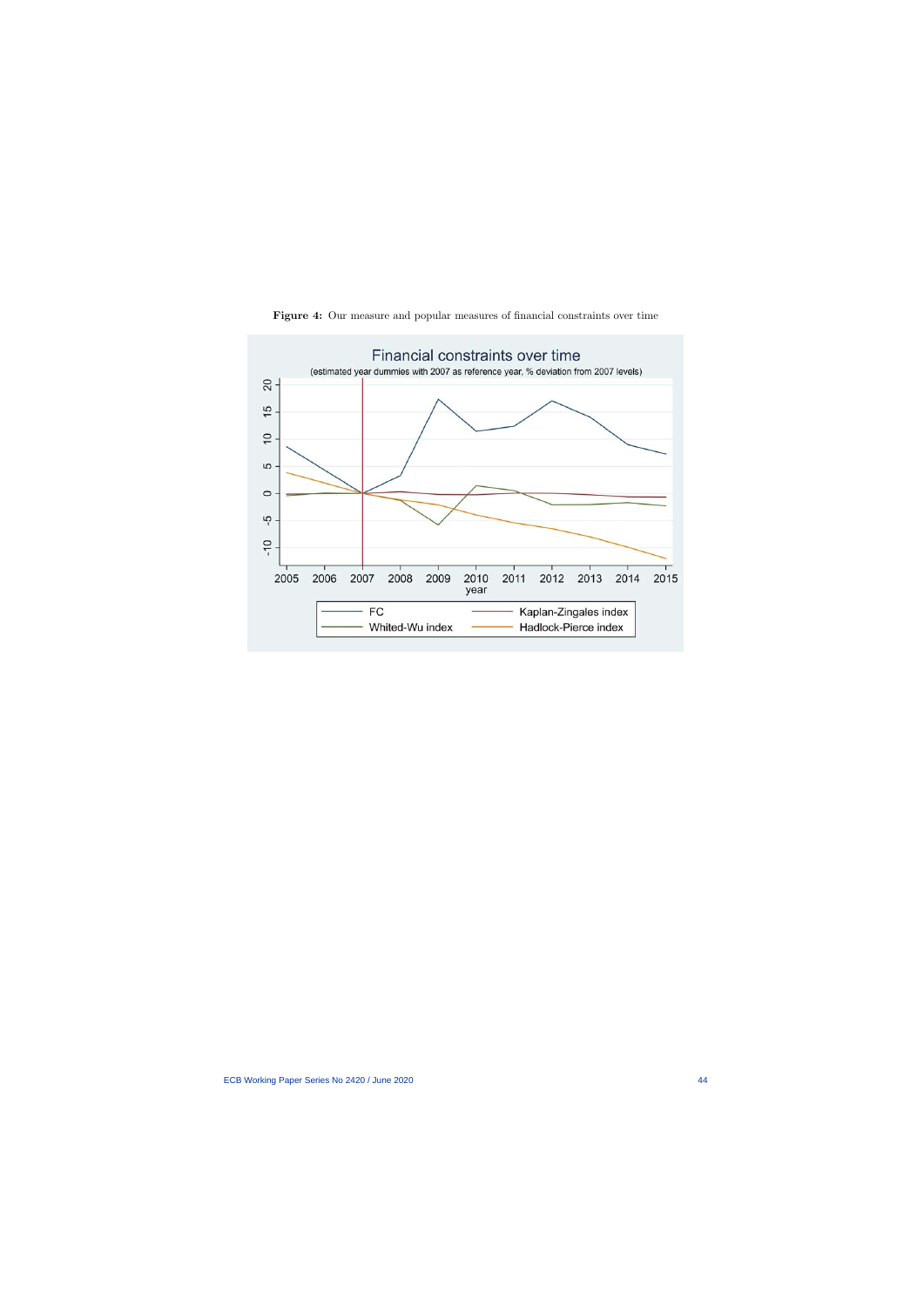<span id="page-45-0"></span>

| $\overline{1}$<br>ı<br>I<br>j                  |
|------------------------------------------------|
| I<br>l                                         |
| ì<br>ì<br>ı                                    |
| $\frac{1}{2}$<br>$\frac{1}{2}$<br>ĺ<br>l       |
| ļ<br>ı<br>$\overline{1}$<br>$\frac{1}{2}$<br>ı |
| I                                              |
| ı<br>Ì<br>.<br>.<br>j                          |

| VARIABLE                                 | DEFINITION                                                                                                                                                                                                                                                                                                                                                                                                                                                                              | AVAILABLE FOR                                                                                                                             | SOURCE                   |
|------------------------------------------|-----------------------------------------------------------------------------------------------------------------------------------------------------------------------------------------------------------------------------------------------------------------------------------------------------------------------------------------------------------------------------------------------------------------------------------------------------------------------------------------|-------------------------------------------------------------------------------------------------------------------------------------------|--------------------------|
| Deflated value added $_{it}$             | Deflated (operating EBITDA + total cost of employees) in million 2008 EUR                                                                                                                                                                                                                                                                                                                                                                                                               |                                                                                                                                           | Orbis Europe             |
| Deflated revenue <sub>it</sub>           | Deflated annual sales revenue in million 2008 EUR                                                                                                                                                                                                                                                                                                                                                                                                                                       |                                                                                                                                           | Orbis Europe             |
| Deflated capital <sub>it</sub>           | Deflated total tangible fixed assets in million 2008 EUR                                                                                                                                                                                                                                                                                                                                                                                                                                |                                                                                                                                           | Orbis Europe             |
| Deflated materials $_{i}$                | Deflated material costs in million 2008 EUR                                                                                                                                                                                                                                                                                                                                                                                                                                             |                                                                                                                                           | Orbis Europe             |
| Labor $it$                               | Number of employees in FTE                                                                                                                                                                                                                                                                                                                                                                                                                                                              |                                                                                                                                           | Orbis Europe             |
| $\boldsymbol{P}_{it}$                    | Output deflator                                                                                                                                                                                                                                                                                                                                                                                                                                                                         |                                                                                                                                           | EU KLEMS                 |
|                                          |                                                                                                                                                                                                                                                                                                                                                                                                                                                                                         |                                                                                                                                           | + Eurostat               |
| $W_{L,\underline{it}}$                   | Labor cost divided by number of employees in FTE                                                                                                                                                                                                                                                                                                                                                                                                                                        |                                                                                                                                           | Orbis Europe             |
| $\scriptstyle{W_{C,it}}$                 | Capital deflator                                                                                                                                                                                                                                                                                                                                                                                                                                                                        |                                                                                                                                           | EU KLEMS<br>+ Eurostat   |
| $\mathcal{W}_{M,it}$                     | Output deflator                                                                                                                                                                                                                                                                                                                                                                                                                                                                         |                                                                                                                                           | EU KLEMS<br>$+$ Eurostat |
| Productivity $_{it}$                     | Natural log of estimated latent input; $log(\Omega_{it})$                                                                                                                                                                                                                                                                                                                                                                                                                               |                                                                                                                                           | Own Calculations         |
| Financial Constraints $_{it}$            | Foregone profitability due to binding input cost constraints; $FC_{it}$                                                                                                                                                                                                                                                                                                                                                                                                                 |                                                                                                                                           | Own Calculations         |
| Most pressing problem <sub>it</sub>      | Dummy equal to 1 when a firm perceives this problem to be its<br>most pressing problem, and 0 ohterwise                                                                                                                                                                                                                                                                                                                                                                                 | Costs of production or labor,<br>Availability of skilled staff,<br>Finding customers,<br>Access to finance,<br>Competition,<br>Regulation | SAFE (Q0)                |
| Rejection or discouragementit            | Dummy equal to 1 when a firm did not apply for this source of external<br>(interest rate + fees) were too high; and 0 when a firm applied for this<br>source of external financing and got approved (either in full or partly)<br>either got rejected or refused the offer because the borrowing costs<br>financing out of fear of rejection or when a firm applied for it and                                                                                                          | Other Financing<br>Trade Credit,<br>Credit Line,<br>Bank Loan,                                                                            | SAFE (Q7a, Q7b)          |
| $Rejection_{it}$                         | Dummy equal to 1 when a firm applied for this source of external financing<br>and either got rejected or refused the offer because the borrowing costs<br>(interest rate + fees) were too high; and 0 when a firm applied for this<br>source of external financing and got approved (either in full or partly)                                                                                                                                                                          | Other Financing<br>Trade Credit,<br>Credit Line,<br>Bank Loan,                                                                            | SAFE (Q7a, Q7b)          |
| $Obstate_{it}$                           | financing and got approved (either in full or partly) or did not apply for this<br>source of external financing because it had sufficient internal funds available<br>+ fees) were too high; and 0 when a firm applied for this source of external<br>got rejected or refused the offer because the borrowing costs (interest rate<br>financing out of fear of rejection or when a firm applied for it and either<br>Dummy equal to 1 when a firm did not apply this source of external | Other Financing<br>Trade Credit,<br>Credit Line,<br>Bank Loan,                                                                            | SAFE (Q7a, Q7b)          |
| Financial pressure $_{it}$               | Ratio of total interest payments to EBIT                                                                                                                                                                                                                                                                                                                                                                                                                                                |                                                                                                                                           | Orbis Europe             |
| $Leverage_{it}$                          | Ratio of total liabilities (net of cash and cash equivalents) to total assets                                                                                                                                                                                                                                                                                                                                                                                                           |                                                                                                                                           | Orbis Europe             |
| Total assets $it$                        | Total assets in million 2010 EUR                                                                                                                                                                                                                                                                                                                                                                                                                                                        |                                                                                                                                           | Orbis Europe             |
| $A$ ge <sub>it</sub>                     | Number of years since incorporation                                                                                                                                                                                                                                                                                                                                                                                                                                                     |                                                                                                                                           | Orbis Europe             |
| $\Delta$ ln(Fixed Assets <sub>it</sub> ) | $\ln(\text{real}$ tangible fixed assets <sub>it</sub> ) - $\ln(\text{real}$ tangible fixed assets <sub>it-1</sub> )                                                                                                                                                                                                                                                                                                                                                                     |                                                                                                                                           | Orbis Europe             |
| $\Delta \ln (\text{Employes}_{it}$       | $\ln(\text{number of employee} s_{it})$ - $\ln(\text{number of employee} s_{it-1})$                                                                                                                                                                                                                                                                                                                                                                                                     |                                                                                                                                           | Orbis Europe             |
| $_{\mathrm{DSO}_{it}}$                   | $_{\rm salesit}$<br>Days sales outstanding = 365 * accounts receivable, $_t$                                                                                                                                                                                                                                                                                                                                                                                                            |                                                                                                                                           | Orbis Europe             |
| $DO_{it}$                                | Days payable outstanding = 365 * accounts payable <sub>it</sub> / material costs <sub>it</sub>                                                                                                                                                                                                                                                                                                                                                                                          |                                                                                                                                           | Orbis Europe             |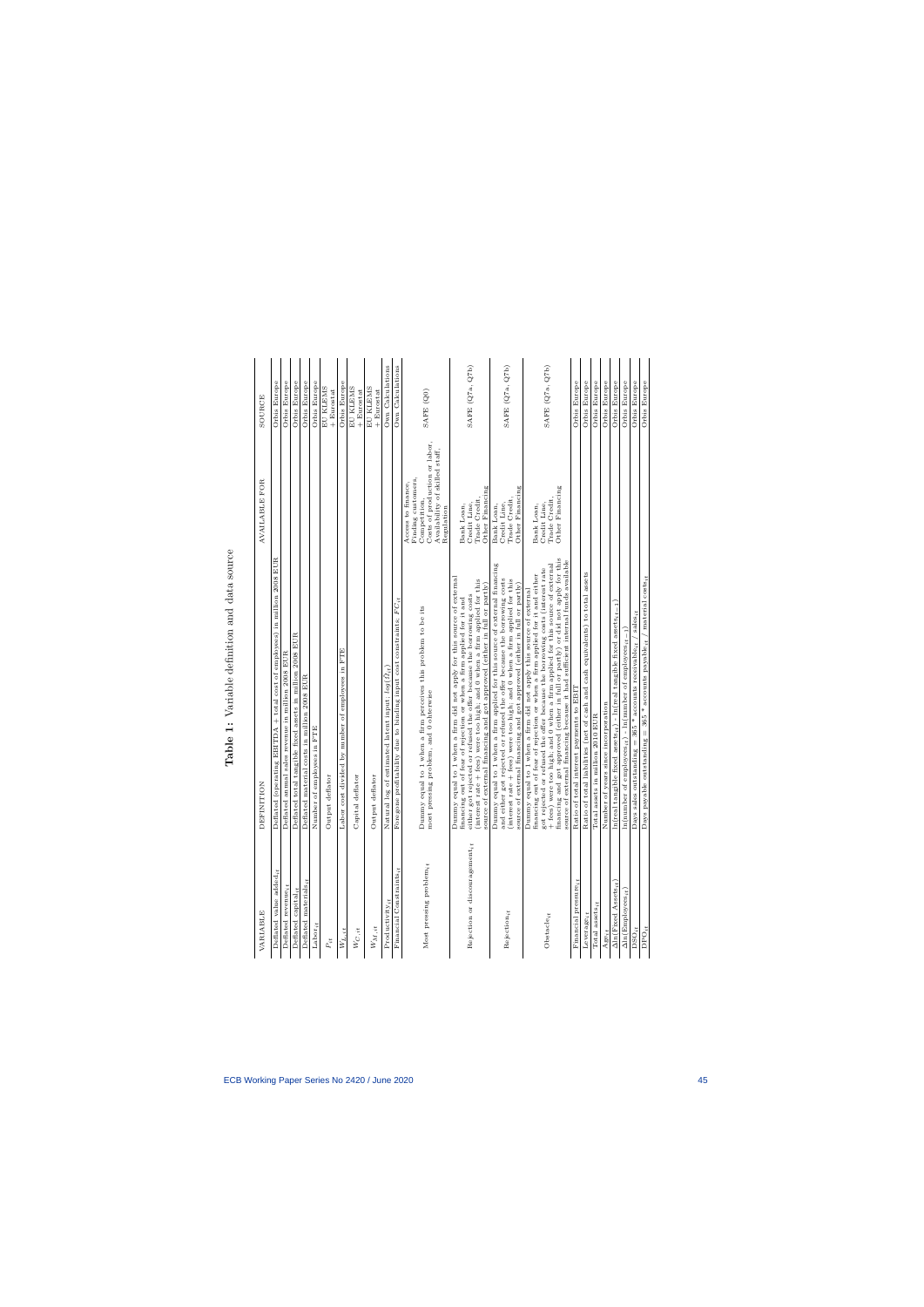Table 2: Observations included

<span id="page-46-0"></span>

| Country   | Firm-year observations | Number of firms |
|-----------|------------------------|-----------------|
| BE        | 16,906                 | 4,407           |
| DE        | 65,924                 | 14,240          |
| ES        | 184,424                | 38,028          |
| <b>FR</b> | 118,868                | 28,253          |
| IT        | 342,520                | 64,463          |
| Total     | 728,642                | 149,391         |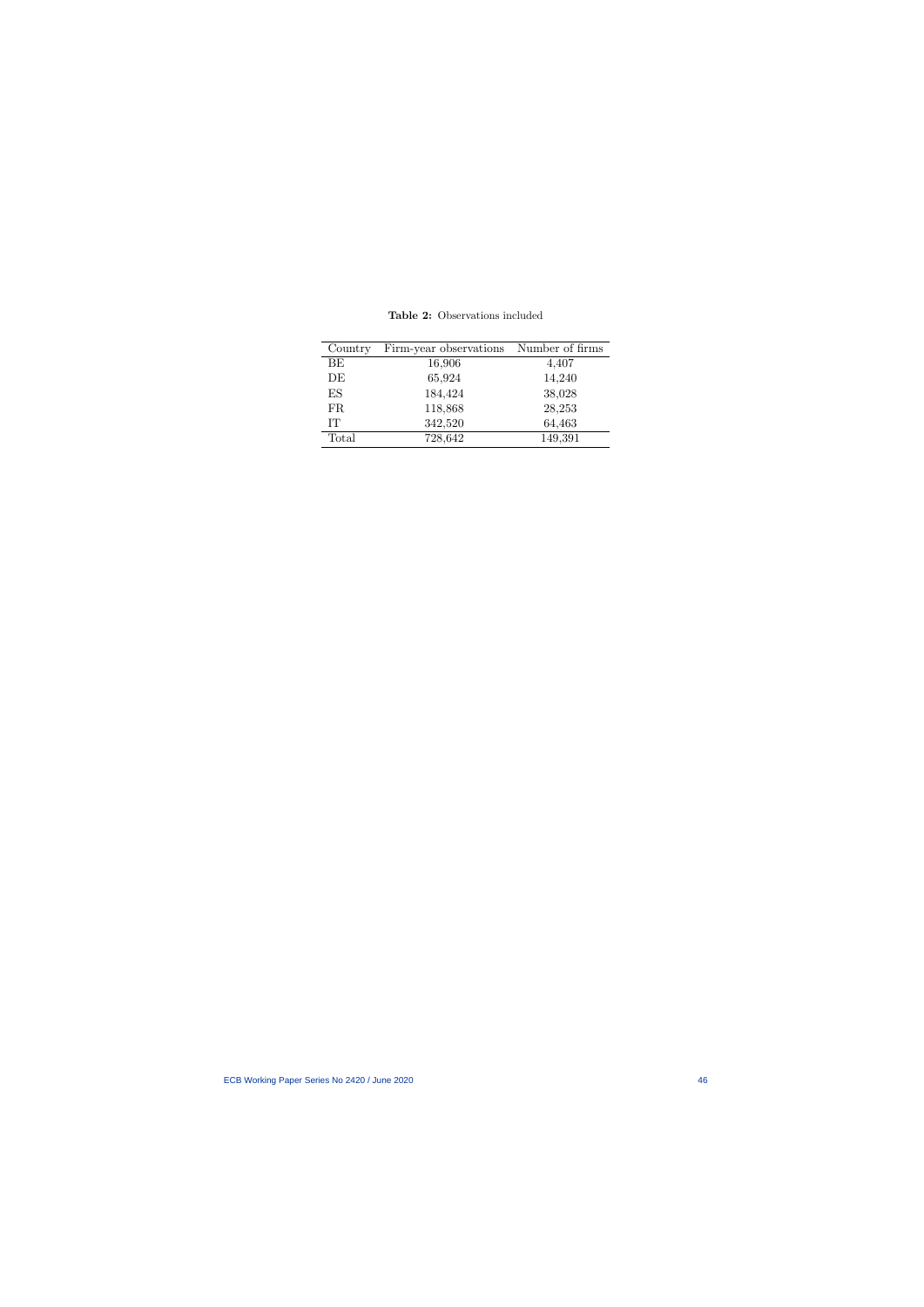#### Table 3: Summary statistics

This table shows summary statistics of all variables used in this paper. Panel A shows all variables used to estimate the production function of the firms and to identify financial constraints. Panel B shows summary statistics for our new measure of financial constraints and three measures that are derived from the firm's replies to the SAFE survey. Panel C shows summary statistics of variables that are typically believed to be related to financial constraints either as determinant or as affected outcome variable.

<span id="page-47-0"></span>

|                                             | Obs.    | Mean        | St.Dev. | p5               | p95          |
|---------------------------------------------|---------|-------------|---------|------------------|--------------|
| Panel A                                     |         |             |         |                  |              |
| $P_{it}^{VA}$                               | 728,642 | 1.013       | 0.053   | 0.918            | 1.099        |
| Deflated value $added_{it}$                 | 728,642 | 5.372       | 114.8   | $0.160\,$        | 13.24        |
| $W_{it}^L$                                  | 728,642 | 0.036       | 0.013   | 0.018            | 0.059        |
| $\text{Labor}_{it}$                         | 728,642 | 76.32       | 1,177   | $\overline{5}$   | 208.0        |
| $W_{it}^C$                                  | 728,642 | 1.002       | 0.022   | 0.953            | 1.025        |
| Deflated capital <sub>it</sub>              | 728,642 | 3.897       | 90.80   | 0.017            | 9.715        |
| $Productivity_{it}$                         | 728,642 | 3.942       | 30.22   | 0.177            | 10.78        |
| Panel B                                     |         |             |         |                  |              |
| Financial constraints $_{it}$               | 728,642 | 0.552       | 0.521   | 0.000            | 1.741        |
| Most pressing problem:                      |         |             |         |                  |              |
| Access to finance <sub>it</sub>             | 6,582   | 0.124       | 0.330   | $\overline{0}$   | $\mathbf{1}$ |
| Finding customers $_{it}$                   | 6,582   | 0.258       | 0.438   | $\overline{0}$   | $\mathbf{1}$ |
| $Competition_{it}$                          | 6,582   | $\,0.143\,$ | 0.350   | $\overline{0}$   | $\mathbf{1}$ |
| Costs of production or labor <sub>it</sub>  | 6,582   | 0.203       | 0.402   | $\theta$         | 1            |
| Availability of skilled staff <sub>it</sub> | 6,582   | 0.105       | 0.307   | $\overline{0}$   | $\mathbf{1}$ |
| $Regulation_{it}$                           | 6,582   | 0.079       | 0.270   | $\overline{0}$   | $\mathbf{1}$ |
| Rejection or discouragement:                |         |             |         |                  |              |
| Bank $\text{loan}_{it}$                     | 2,315   | 0.246       | 0.431   | $\boldsymbol{0}$ | $\mathbf{1}$ |
| Credit line $_{it}$                         | 1,710   | 0.285       | 0.452   | $\overline{0}$   | $\mathbf{1}$ |
| Trade credit <sub>it</sub>                  | 1,684   | 0.213       | 0.409   | $\overline{0}$   | $\mathbf{1}$ |
| Other financing <sub>it</sub>               | 899     | 0.248       | 0.432   | $\Omega$         | $\mathbf{1}$ |
| Panel C                                     |         |             |         |                  |              |
| Financial pressure $_{it}$                  | 728,642 | 0.512       | 0.644   | 0.004            | 1.259        |
| Leverage <sub>it</sub>                      | 728,642 | 0.553       | 0.305   | $-0.019$         | 0.954        |
| $Age_{it}$                                  | 728,642 | 23.18       | 17.56   | $\overline{4}$   | 53           |
| Total Assets <sub>it</sub>                  | 728,642 | 9.427       | 29.82   | 0.294            | 36.33        |
| Panel D                                     |         |             |         |                  |              |
| $DSO_{it}$ -DP $O_{it}$                     | 488,099 | $-61.76$    | 127.1   | $-324.5$         | 84.65        |
| $(AR_{it} - AP_{it})/TA_{it}$               | 488,099 | 12.31       | 18.21   | $-16.34$         | 44.48        |
| $\Delta \ln(\text{Cash}_{it})$              | 488,099 | 0.022       | 1.151   | $-2.055$         | 2.077        |
| $\text{Cash}_{it}/\text{TA}_{it}$           | 488,099 | 10.25       | 12.95   | 0.029            | 38.82        |
| $\Delta$ ln(Fixed Assets <sub>it</sub> )    | 488,099 | $-0.011$    | 0.228   | $-0.355$         | 0.476        |
| $\Delta$ ln(Employees <sub>it</sub> )       | 488,099 | 0.005       | 0.100   | $-0.163$         | 0.182        |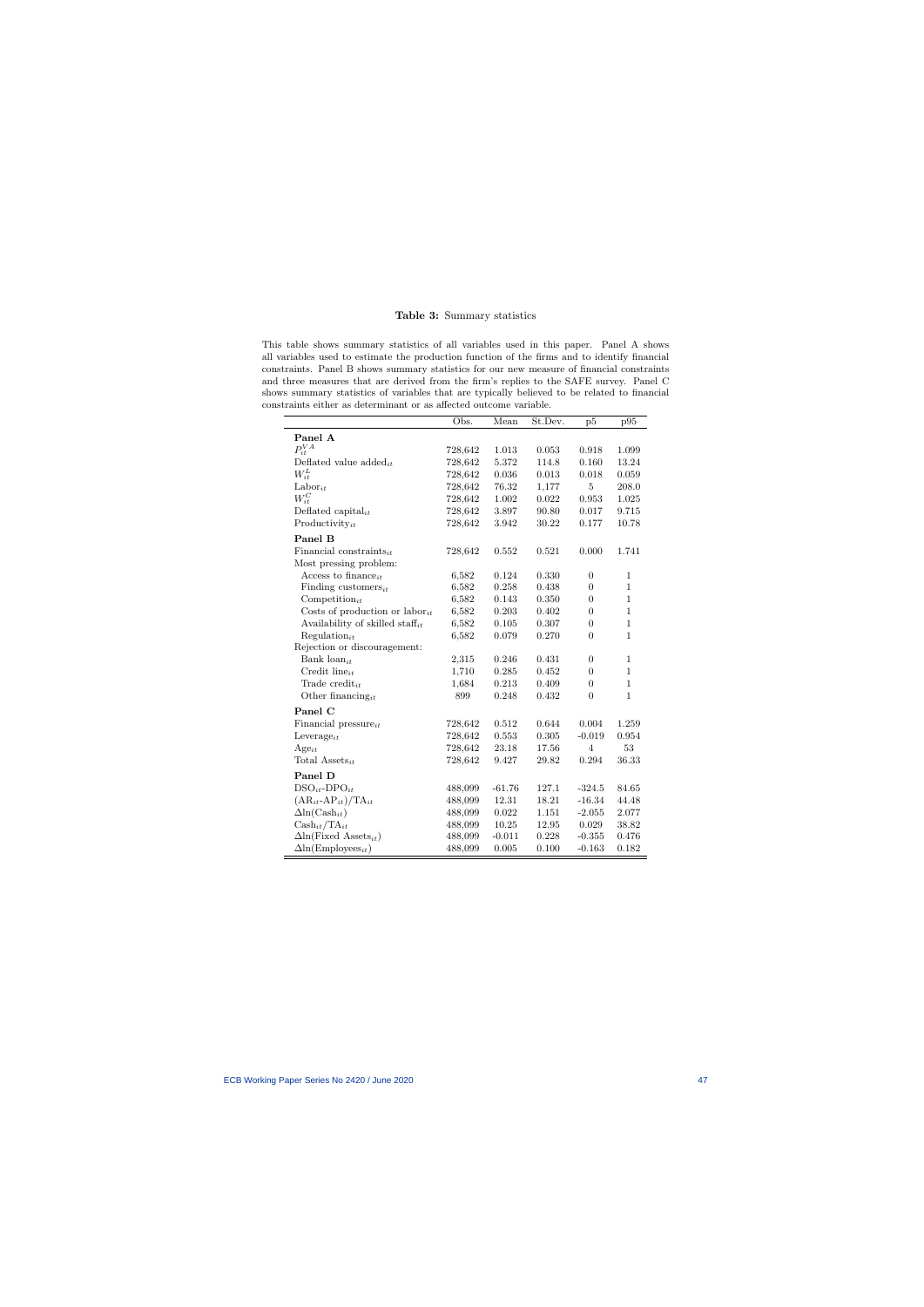#### Table 4: The  $FC$  measure and firm characteristics

This table shows the average value of our new measure of financial constraints. In addition to results for the whole sample, we show the results per country, for three firm size groups and for three age groups. Micro/Small includes firm-year observations with less than 50 employees, Medium includes firm-year observations with more than 50 but less than 250 employees, and Large those with more than 250 employees. Young includes firm-year observations less than than 10 years after start-up, Mature includes firm-year observations between 10 and 25 years after start-up, and Old those more than 25 years after start-up. \*\*\*, \*\* and \* denote p<0.01, p<0.05 and p<0.1 respectively for a two-sample t-test in which the respective group (i.e., a column-row pair) is compared to the column-row pair to the right.

<span id="page-48-0"></span>

|     | All   | Micro/Small | Medium     | Large | Young      | Mature     | Old   |
|-----|-------|-------------|------------|-------|------------|------------|-------|
| All | 0.552 | $0.596***$  | $0.390***$ | 0.471 | $0.643***$ | $0.556***$ | 0.477 |
| BE  | 0.384 | $0.402***$  | $0.351***$ | 0.323 | $0.428***$ | $0.384**$  | 0.371 |
| DE  | 0.373 | $0.465***$  | $0.327***$ | 0.461 | $0.413***$ | $0.386***$ | 0.350 |
| FR  | 0.599 | $0.617***$  | $0.464***$ | 0.501 | $0.668***$ | $0.601***$ | 0.524 |
| ES  | 0.595 | $0.648***$  | $0.393***$ | 0.537 | $0.729***$ | $0.623***$ | 0.493 |
| IT  | 0.555 | $0.580***$  | 0.421      | 0.442 | $0.642***$ | $0.538***$ | 0.497 |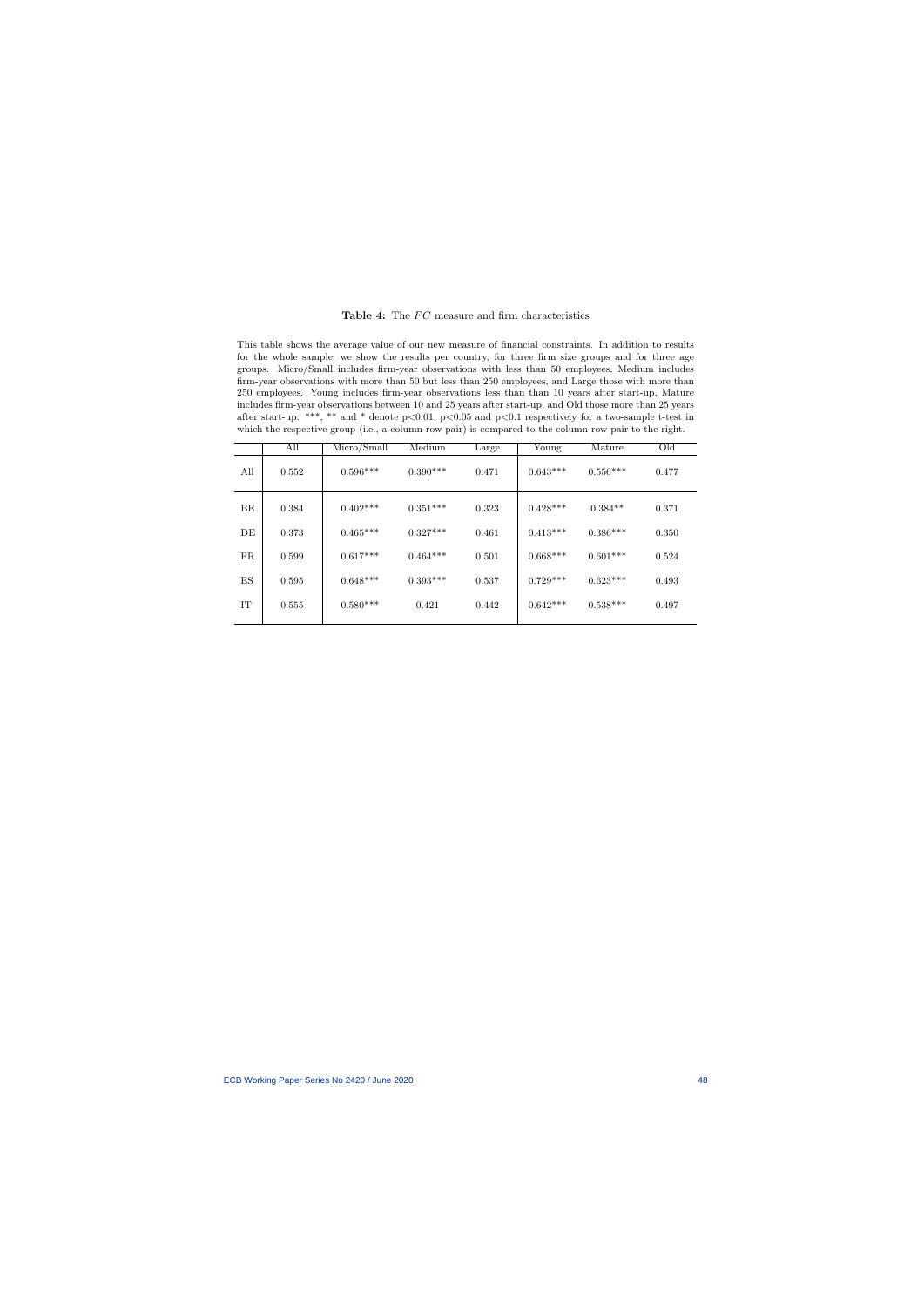<span id="page-49-0"></span>Table 5: Relation between the  $FC$  measure and self-reported financial constraints **Table 5:** Relation between the  $FC$  measure and self-reported financial constraints

to Panel B the firms' one year lagged financial pressure (i.e. the inverse of the interest coverage ratio), leverage, age and size.  $Y$  is respectively a measure of access to finance being the most pressing problem of a f from the firms' replies to the SAFE survey. To this end, in Panel A, we regress a dependent variable  $Y$  on the new measure of This table tests whether our measure of financial constraints correlates with five measures of financial constraints that are derived financial constraints. In Panel B, we include in addition country, sector and year fixed effects. In Panel C, we include in addition from the firms' replies to the SAFE survey. To this end, in Panel A, we regress a dependent variable Y on the new measure of is respectively a measure of access to finance being the most pressing problem of a firm in column 1 and different measures of This table tests whether our measure of financial constraints correlates with five measures of financial constraints that are derived financial constraints. In Panel B, we include in addition country, sector and year fixed effects. In Panel C, we include in addition to Panel B the firms' one year lagged financial pressure (i.e. the inverse of the interest coverage ratio), leverage, age and size. loan rejection or discouragement in columns 2 to 5. The table reports marginal effects of logit regressions. Standard errors are clustered at the firm level. \*\*\*, \*\* and \* denote  $p<0.01$ ,  $p<0.05$  and  $p<0.1$  respectively.

|                    | of the controller in the control of the control of the control of the control of the control of the control of the control of the control of the control of the control of the control of the control of the control of the co<br>clustered at the firm level. ***, ** and * denote p<0.01, p<0.05 and p<0.1 respectively. |                                              |                                           |                                              |                                              |
|--------------------|----------------------------------------------------------------------------------------------------------------------------------------------------------------------------------------------------------------------------------------------------------------------------------------------------------------------------|----------------------------------------------|-------------------------------------------|----------------------------------------------|----------------------------------------------|
|                    | $\bigoplus$                                                                                                                                                                                                                                                                                                                | $\widehat{c}$                                | $\binom{3}{2}$                            | $\left( 4\right)$                            | $\widehat{\Theta}$                           |
|                    | Most pressing problem:                                                                                                                                                                                                                                                                                                     |                                              |                                           | Rejection or discouragement:                 |                                              |
|                    | Access to Finance <sub>it</sub>                                                                                                                                                                                                                                                                                            | $\mathbf{Bank}\ \mathbf{Lonn}_{it}$          | Credit Line $_{it}$                       | Trade $\mathrm{Credit}_{it}$                 | Other Financing $it$                         |
| Panel A            |                                                                                                                                                                                                                                                                                                                            |                                              |                                           |                                              |                                              |
| $FC_{it}$          | $0.036***$                                                                                                                                                                                                                                                                                                                 | $0.125***$                                   | $0.100***$                                | $0.118***$                                   |                                              |
|                    | (0.008)                                                                                                                                                                                                                                                                                                                    | (0.019)                                      | (0.023)                                   | (0.020)                                      | $(0.035)$<br>$(0.030)$                       |
| ROC-AUC            |                                                                                                                                                                                                                                                                                                                            |                                              |                                           |                                              |                                              |
| Pseudo R-squared   | $\begin{array}{c} 0.55 \\ 0.004 \end{array}$                                                                                                                                                                                                                                                                               | $0.58$<br>0.017                              | 60000                                     | $\begin{array}{c} 0.58 \\ 0.019 \end{array}$ | $\begin{array}{c} 0.53 \\ 0.001 \end{array}$ |
| Control variables  |                                                                                                                                                                                                                                                                                                                            | $\stackrel{\circ}{\simeq}$                   |                                           |                                              |                                              |
| Country FE         | 28                                                                                                                                                                                                                                                                                                                         | $\rm _{X}^{\circ}$                           | 28                                        | 2 <sup>o</sup>                               |                                              |
| Sector FE          | $\stackrel{\circ}{\phantom{}_{\sim}}$<br>$\overline{N}$                                                                                                                                                                                                                                                                    | $\overline{a}$<br>$\overline{N}$             | $\rm \stackrel{o}{\simeq}$<br>$\tilde{Z}$ | $\stackrel{\circ}{\phantom{}_{\sim}}$        | 2222                                         |
| Panel B<br>Year FE |                                                                                                                                                                                                                                                                                                                            |                                              |                                           | $\overline{R}$                               |                                              |
| $FC_{it}$          | $0.031***$                                                                                                                                                                                                                                                                                                                 | $0.140***$                                   | $0.119***$                                | $0.125***$                                   |                                              |
|                    |                                                                                                                                                                                                                                                                                                                            |                                              |                                           |                                              |                                              |
|                    | (0.008)                                                                                                                                                                                                                                                                                                                    | (0.020)                                      | (0.025)                                   | (0.021)                                      | (0.040)                                      |
| ROC-AUC            |                                                                                                                                                                                                                                                                                                                            |                                              |                                           | $0.76$                                       |                                              |
| Pseudo R-squared   | $\begin{array}{c} 0.70 \\ 0.074 \end{array}$                                                                                                                                                                                                                                                                               | $\begin{array}{c} 0.74 \\ 0.128 \end{array}$ | 0.008                                     | 0.135                                        | $\begin{array}{c} 0.74 \\ 0.121 \end{array}$ |
| Control variables  | $\rm _{No}$                                                                                                                                                                                                                                                                                                                | $\rm \stackrel{\circ}{\Sigma}$               | $\rm \stackrel{\circ}{\rm \bf Z}$         | $\stackrel{\circ}{\phantom{}_{\sim}}$        |                                              |
| Country FE         | ${\rm Yes}$                                                                                                                                                                                                                                                                                                                | ${\rm Yes}$                                  | ${\rm Yes}$                               | ${\rm Yes}$                                  | $_{\rm Yes}^{\rm{o}}$                        |
| Sector FE          | ${\rm Yes}$                                                                                                                                                                                                                                                                                                                |                                              | ${\rm Yes}$                               | ${\rm Yes}$                                  |                                              |
| Year FE            | Yes                                                                                                                                                                                                                                                                                                                        | $_{\rm Yes}^{\rm Yes}$                       | Yes                                       | Yes                                          | $_{\rm Yes}^{\rm Yes}$                       |
| Panel C            |                                                                                                                                                                                                                                                                                                                            |                                              |                                           |                                              |                                              |
| $FC_{it}$          | $0.015***$                                                                                                                                                                                                                                                                                                                 | $0.115***$                                   | $0.097***$                                | $0.099***$                                   |                                              |
|                    | (0.007)                                                                                                                                                                                                                                                                                                                    | (0.020)                                      | (0.025)                                   | (0.021)                                      | $(0.016)$<br>$(0.032)$                       |
| ROC-AUC            | 0.77                                                                                                                                                                                                                                                                                                                       |                                              | 0.75                                      | 0.78                                         | $0.76\,$                                     |
| Pseudo R-squared   | 0.148                                                                                                                                                                                                                                                                                                                      | 0.168                                        | 0.143                                     | 0.167                                        | 0.153                                        |
| Control variables  | ${\rm Yes}$                                                                                                                                                                                                                                                                                                                | ${\rm Yes}$                                  | Yes                                       | ${\rm Yes}$                                  | ${\rm Yes}$                                  |
| Country FE         | ${\rm Yes}$                                                                                                                                                                                                                                                                                                                | ${\rm Yes}$                                  | $Y$ es                                    | ${\rm Yes}$                                  | ${\rm Yes}$                                  |
| Sector FE          | ${\rm Yes}$                                                                                                                                                                                                                                                                                                                | ${\rm Yes}$                                  | ${\rm Yes}$                               | ${\rm Yes}$                                  | ${\rm Yes}$                                  |
| Year FE            | Yes                                                                                                                                                                                                                                                                                                                        | Yes                                          | Yes                                       | Yes                                          | Yes                                          |
| Observations       | 6,582                                                                                                                                                                                                                                                                                                                      | 2,315                                        | 1,710                                     | 1,684                                        | 899                                          |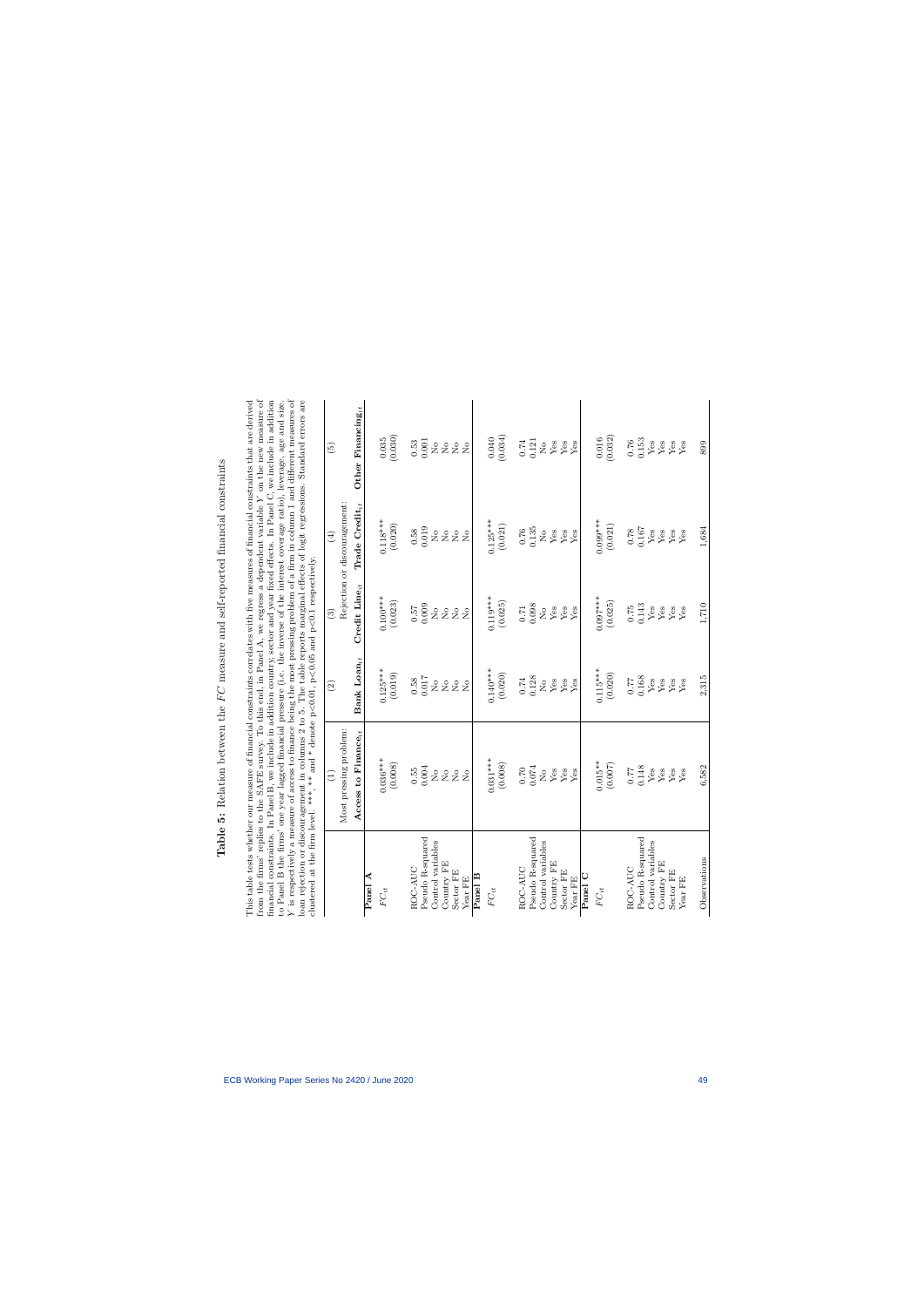# <span id="page-50-0"></span>Table 6: Determinants of Financial Constraints Table 6: Determinants of Financial Constraints

of the interest coverage ratio), leverage, age and size. Y is respectively our  $FC$  measure in column 1, a measure of access to finance being the most pressing problem of a firm in column 2 and different measures of loan rejection or discouragement in columns 3 to This table tests whether our measure of financial constraints  $(FC)$  correlates with variables that are typically believed to be determinants of financial constraints. To this end, we regress a dependent variable Y on the firms' one year lagged financial pressure (i.e. the inverse 6. As our new financial constraints measure is continuous, column 1 reports OLS coefficients. The table reports marginal effects of of financial constraints. To this end, we regress a dependent variable Y on the firms' one year lagged financial pressure (i.e. the inverse of the interest coverage ratio), leverage, age and size. Y is respectively our  $FC$  measure in column 1, a measure of access to finance 6. As our new financial constraints measure is continuous, column 1 reports OLS coefficients. The table reports marginal effects of logit regressions in columns 2 to 6. Standard errors are clustered at the firm level. \*\*\*, \*\* and \* denote  $p<0.01$ ,  $p<0.05$  and  $p<0.1$ This table tests whether our measure of financial constraints  $(FC)$  correlates with variables that are typically believed to be determinants being the most pressing problem of a firm in column 2 and different measures of loan rejection or discouragement in columns 3 to logit regressions in columns 2 to 6. Standard errors are clustered at the firm level. \*\*\* and \* denote p<0.01, p<0.05 and p<0.1 respectively. res

| respectively.                |                                                                                                                                                                                                                                                                                                                                                                             |                                                                                                                                                                                                                                                                                              |                                                                                                                                                                                                                                                                                                     |                                                                                                                                                                                                                                                                                                                          |                                                                                                                                                                                                                                                                                                   |                                                                                                                                                                                                                                                                                                              |
|------------------------------|-----------------------------------------------------------------------------------------------------------------------------------------------------------------------------------------------------------------------------------------------------------------------------------------------------------------------------------------------------------------------------|----------------------------------------------------------------------------------------------------------------------------------------------------------------------------------------------------------------------------------------------------------------------------------------------|-----------------------------------------------------------------------------------------------------------------------------------------------------------------------------------------------------------------------------------------------------------------------------------------------------|--------------------------------------------------------------------------------------------------------------------------------------------------------------------------------------------------------------------------------------------------------------------------------------------------------------------------|---------------------------------------------------------------------------------------------------------------------------------------------------------------------------------------------------------------------------------------------------------------------------------------------------|--------------------------------------------------------------------------------------------------------------------------------------------------------------------------------------------------------------------------------------------------------------------------------------------------------------|
|                              | Ξ                                                                                                                                                                                                                                                                                                                                                                           | $\widehat{\mathfrak{S}}$                                                                                                                                                                                                                                                                     | ව                                                                                                                                                                                                                                                                                                   | $\left( 4\right)$                                                                                                                                                                                                                                                                                                        | $\widetilde{\mathbf{e}}$                                                                                                                                                                                                                                                                          | $\circledcirc$                                                                                                                                                                                                                                                                                               |
|                              |                                                                                                                                                                                                                                                                                                                                                                             | Most pressing problem                                                                                                                                                                                                                                                                        |                                                                                                                                                                                                                                                                                                     |                                                                                                                                                                                                                                                                                                                          | Rejection or discouragement                                                                                                                                                                                                                                                                       |                                                                                                                                                                                                                                                                                                              |
|                              | $\mathbf{FC}_{it}$                                                                                                                                                                                                                                                                                                                                                          | Access to Finance <sub>it</sub>                                                                                                                                                                                                                                                              | ${\bf Bank\; Loan}_{it}$                                                                                                                                                                                                                                                                            | Credit Line $_{it}$                                                                                                                                                                                                                                                                                                      | $\operatorname{Trade}\ \operatorname{Credit}_{it}$                                                                                                                                                                                                                                                | Other Financing $_{it}$                                                                                                                                                                                                                                                                                      |
| Financial Pressure $_{it-1}$ | $0.096***$                                                                                                                                                                                                                                                                                                                                                                  | $0.027***$                                                                                                                                                                                                                                                                                   | $0.054***$                                                                                                                                                                                                                                                                                          |                                                                                                                                                                                                                                                                                                                          | $0.040***$                                                                                                                                                                                                                                                                                        | $0.061***$                                                                                                                                                                                                                                                                                                   |
|                              |                                                                                                                                                                                                                                                                                                                                                                             |                                                                                                                                                                                                                                                                                              |                                                                                                                                                                                                                                                                                                     |                                                                                                                                                                                                                                                                                                                          |                                                                                                                                                                                                                                                                                                   |                                                                                                                                                                                                                                                                                                              |
| $Leverage_{it-1}$            | $\begin{smallmatrix} (0.001)\\ (0.003^{***}\\ (0.036^{***}\\ (0.002)\\ (0.002)\\ (0.001^{***}\\ (0.0036^{**}\\ (0.001^{***}\\ (0.001^{***}\\ (0.001^{***}\\ (0.003)\\ (0.003^{***}\\ (0.003^{***}\\ (0.003^{***}\\ (0.003^{***}\\ (0.003^{***}\\ (0.003^{***}\\ (0.003^{***}\\ (0.003^{***}\\ (0.003^{***}\\ (0.003^{***}\\ (0.003^{***}\\ (0.003^{***}\\ (0.003^{***}\\ ($ |                                                                                                                                                                                                                                                                                              |                                                                                                                                                                                                                                                                                                     |                                                                                                                                                                                                                                                                                                                          |                                                                                                                                                                                                                                                                                                   |                                                                                                                                                                                                                                                                                                              |
|                              |                                                                                                                                                                                                                                                                                                                                                                             |                                                                                                                                                                                                                                                                                              |                                                                                                                                                                                                                                                                                                     |                                                                                                                                                                                                                                                                                                                          |                                                                                                                                                                                                                                                                                                   |                                                                                                                                                                                                                                                                                                              |
| $\textsc{DUN:Small}_{it-1}$  |                                                                                                                                                                                                                                                                                                                                                                             |                                                                                                                                                                                                                                                                                              |                                                                                                                                                                                                                                                                                                     |                                                                                                                                                                                                                                                                                                                          |                                                                                                                                                                                                                                                                                                   |                                                                                                                                                                                                                                                                                                              |
|                              |                                                                                                                                                                                                                                                                                                                                                                             |                                                                                                                                                                                                                                                                                              |                                                                                                                                                                                                                                                                                                     |                                                                                                                                                                                                                                                                                                                          |                                                                                                                                                                                                                                                                                                   |                                                                                                                                                                                                                                                                                                              |
| $DUM:Median_{it-1}$          |                                                                                                                                                                                                                                                                                                                                                                             |                                                                                                                                                                                                                                                                                              |                                                                                                                                                                                                                                                                                                     |                                                                                                                                                                                                                                                                                                                          |                                                                                                                                                                                                                                                                                                   |                                                                                                                                                                                                                                                                                                              |
|                              |                                                                                                                                                                                                                                                                                                                                                                             |                                                                                                                                                                                                                                                                                              |                                                                                                                                                                                                                                                                                                     |                                                                                                                                                                                                                                                                                                                          |                                                                                                                                                                                                                                                                                                   |                                                                                                                                                                                                                                                                                                              |
| $DUM:Large_{it-1}$           |                                                                                                                                                                                                                                                                                                                                                                             |                                                                                                                                                                                                                                                                                              |                                                                                                                                                                                                                                                                                                     |                                                                                                                                                                                                                                                                                                                          |                                                                                                                                                                                                                                                                                                   |                                                                                                                                                                                                                                                                                                              |
|                              |                                                                                                                                                                                                                                                                                                                                                                             |                                                                                                                                                                                                                                                                                              |                                                                                                                                                                                                                                                                                                     |                                                                                                                                                                                                                                                                                                                          |                                                                                                                                                                                                                                                                                                   |                                                                                                                                                                                                                                                                                                              |
| $DUM:Matrix_{it-1}$          |                                                                                                                                                                                                                                                                                                                                                                             |                                                                                                                                                                                                                                                                                              |                                                                                                                                                                                                                                                                                                     |                                                                                                                                                                                                                                                                                                                          |                                                                                                                                                                                                                                                                                                   |                                                                                                                                                                                                                                                                                                              |
|                              |                                                                                                                                                                                                                                                                                                                                                                             |                                                                                                                                                                                                                                                                                              |                                                                                                                                                                                                                                                                                                     |                                                                                                                                                                                                                                                                                                                          |                                                                                                                                                                                                                                                                                                   |                                                                                                                                                                                                                                                                                                              |
| $DUM:Old_{it-1}$             |                                                                                                                                                                                                                                                                                                                                                                             |                                                                                                                                                                                                                                                                                              |                                                                                                                                                                                                                                                                                                     |                                                                                                                                                                                                                                                                                                                          |                                                                                                                                                                                                                                                                                                   |                                                                                                                                                                                                                                                                                                              |
|                              | (0.002)                                                                                                                                                                                                                                                                                                                                                                     | $\begin{array}{l} (0.004)\\ (0.014)\\ (0.014)\\ (0.010)\\ (0.010)\\ (0.001)\\ (0.001)\\ (0.001)\\ (0.010)\\ (0.011)\\ (0.010)\\ (0.000)\\ (0.000)\\ (0.000)\\ (0.001)\\ (0.000)\\ (0.001)\\ (0.000)\\ (0.001)\\ (0.001)\\ (0.000)\\ (0.001)\\ (0.000)\\ (0.001)\\ (0.000)\\ (0.001)\\ (0.00$ | $\begin{smallmatrix} (0.012)\\ (0.0545^{**}\\ (0.052)\\ (0.050)\\ (0.040)\\ (0.040)\\ (0.040)\\ (0.040)\\ (0.040)\\ (0.040)\\ (0.05)\\ (0.020)\\ (0.020)\\ (0.020)\\ (0.020)\\ (0.020)\\ (0.020)\\ (0.020)\\ (0.020)\\ (0.020)\\ (0.020)\\ (0.020)\\ (0.020)\\ (0.020)\\ (0.020)\\ (0.020)\\ (0.02$ | $\begin{array}{l} 0.072^{***} \\ (0.019) \\ (0.019) \\ (0.068) \\ (0.068) \\ (0.050) \\ (0.050) \\ (0.050) \\ (0.050) \\ (0.050) \\ (0.005) \\ (0.003) \\ (0.003) \\ (0.000) \\ (0.003) \\ (0.000) \\ (0.000) \\ (0.000) \\ (0.000) \\ (0.000) \\ (0.000) \\ (0.000) \\ (0.000) \\ (0.000) \\ (0.000) \\ (0.000) \\ (0.$ | $\begin{array}{l} (0.011)\\ (0.059^{***}\\ (0.050)\\ (0.051)\\ (0.052)\\ (0.053)\\ (0.054)\\ (0.055)\\ (0.056)\\ (0.057)\\ (0.059)\\ (0.059)\\ (0.051)\\ (0.057)^{*}\\ (0.057)\\ (0.059)\\ (0.0059)\\ (0.0059)\\ (0.0059)\\ (0.0059)\\ (0.0059)\\ (0.0059)\\ (0.0059)\\ (0.0059)\\ (0.0059)\\ (0$ | $\begin{array}{l} (0.021)\\ 0.212^{***}\\ (0.073)\\ -0.212^{**}\\ (0.106)\\ -0.281^{***}\\ (0.100)\\ -0.280^{***}\\ (0.102)\\ -0.262^{**}\\ (0.045)\\ (0.041)\\ (0.041)\\ (0.041)\\ (0.045)\\ (0.045)\\ (0.047)\\ (0.048)\\ (0.049)\\ (0.045)\\ (0.045)\\ (0.049)\\ (0.040)\\ (0.040)\\ (0.041)\\ (0.045)\\$ |
| Observations                 |                                                                                                                                                                                                                                                                                                                                                                             | $6,582$<br>0.147<br>Yes<br>Yes<br>Yes                                                                                                                                                                                                                                                        |                                                                                                                                                                                                                                                                                                     | $\begin{array}{l} 1,710 \\ 0.137 \\ \text{Yes} \\ \text{Yes} \\ \text{Yes} \\ \text{Yes} \end{array}$                                                                                                                                                                                                                    | $\begin{array}{c} 1.684 \\ 0.154 \\ \text{Yes} \\ \text{Yes} \\ \text{Yes} \end{array}$                                                                                                                                                                                                           |                                                                                                                                                                                                                                                                                                              |
| R-squared                    |                                                                                                                                                                                                                                                                                                                                                                             |                                                                                                                                                                                                                                                                                              |                                                                                                                                                                                                                                                                                                     |                                                                                                                                                                                                                                                                                                                          |                                                                                                                                                                                                                                                                                                   |                                                                                                                                                                                                                                                                                                              |
| Year ${\rm FE}$              |                                                                                                                                                                                                                                                                                                                                                                             |                                                                                                                                                                                                                                                                                              |                                                                                                                                                                                                                                                                                                     |                                                                                                                                                                                                                                                                                                                          |                                                                                                                                                                                                                                                                                                   |                                                                                                                                                                                                                                                                                                              |
| Country FE                   | $\frac{728,642}{V}$<br>0.101<br>Yes<br>Yes                                                                                                                                                                                                                                                                                                                                  |                                                                                                                                                                                                                                                                                              | $\begin{array}{c} 2,315 \\ 0.155 \\ \text{Yes} \\ \text{Yes} \\ \text{Yes} \\ \end{array}$                                                                                                                                                                                                          |                                                                                                                                                                                                                                                                                                                          |                                                                                                                                                                                                                                                                                                   | 899<br>0.153<br>Yes<br>Yes                                                                                                                                                                                                                                                                                   |
| Sector FE                    |                                                                                                                                                                                                                                                                                                                                                                             |                                                                                                                                                                                                                                                                                              |                                                                                                                                                                                                                                                                                                     |                                                                                                                                                                                                                                                                                                                          |                                                                                                                                                                                                                                                                                                   |                                                                                                                                                                                                                                                                                                              |
|                              |                                                                                                                                                                                                                                                                                                                                                                             |                                                                                                                                                                                                                                                                                              |                                                                                                                                                                                                                                                                                                     |                                                                                                                                                                                                                                                                                                                          |                                                                                                                                                                                                                                                                                                   |                                                                                                                                                                                                                                                                                                              |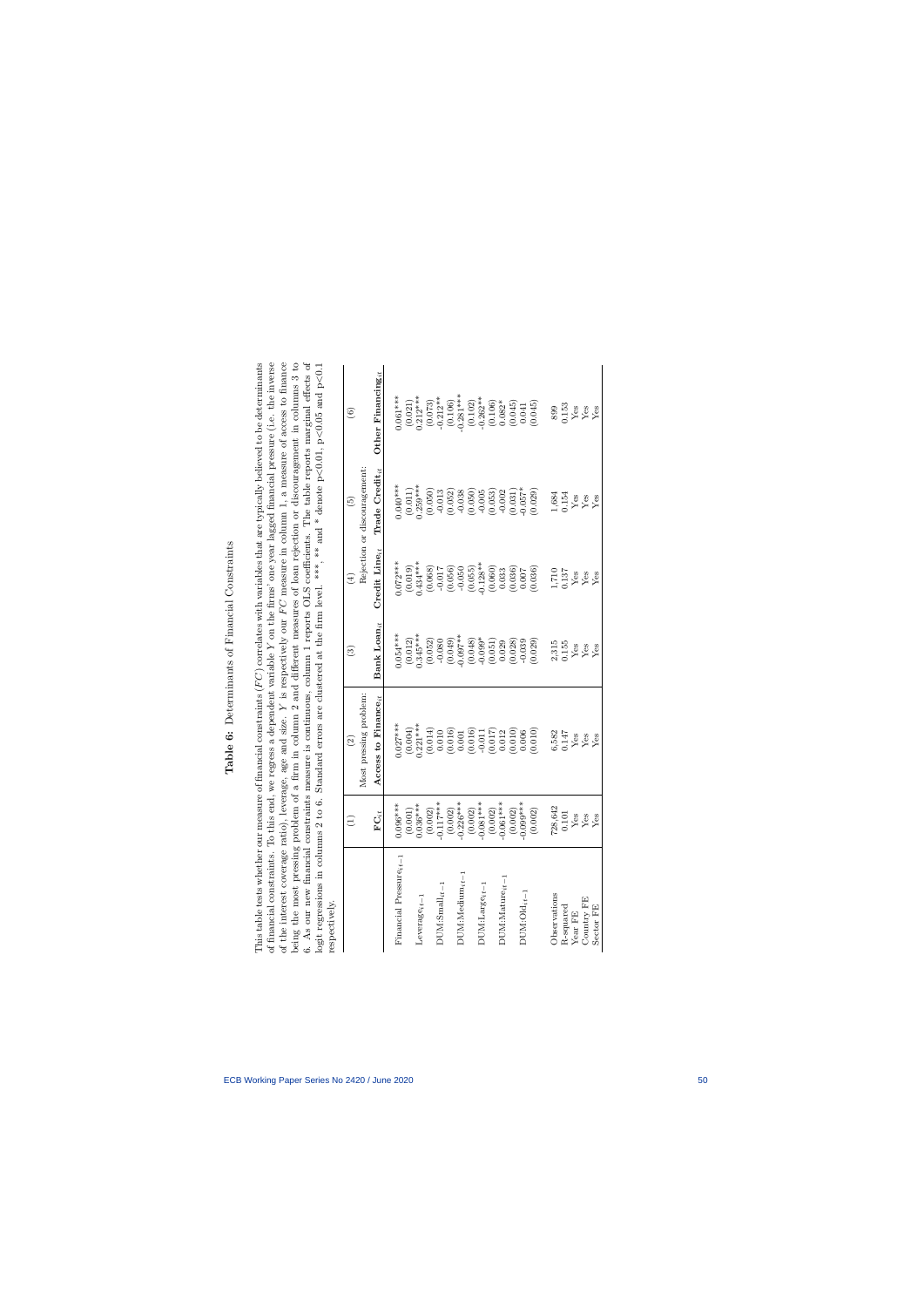#### Table 7: Financial constraints and price-setting power

This table shows the correlation between our measure of financial constraints and self-reported financial constraints for several subsamples for which we believe the firms to have negligible price-setting power. For this, we exclude observations in the top quartile of the distribution of the following measures of pricing power: the firm's domestic market share (nace 4-digit level), the firm's market share (nace 4-digit level, all 5 countries), the Herfindahl-Hirschman Index (HHI) for each domestic nace 4-digit sector, the HHI for each nace 4-digit sector (all 5 countries). The self-reported measure of financial constraints that we look at is the rejection or discouragement of bank loans. The Wald-test in columns 2 to 5 tests whether the coefficient in the respective subsample is statistically different from the coefficient in the full sample (p-values shown). Again, Panel A shows the results without fixed effects or control variables. In Panel B, we include in country, sector and year fixed effects. In Panel C, we include in addition to Panel B the firms' one year lagged financial pressure (i.e. the inverse of the interest coverage ratio), leverage, age and size. The table reports marginal effects of logit regressions. Standard errors are clustered at the firm level. \*\*\*, \*\* and \* denote  $p<0.01$ ,  $p<0.05$  and  $p<0.1$  respectively.

<span id="page-51-0"></span>

|                     |                              |                    | Rejection or discouragement: Bank Loan <sub>it</sub> |                     |                     |
|---------------------|------------------------------|--------------------|------------------------------------------------------|---------------------|---------------------|
|                     | (1)                          | (2)                | (3)                                                  | (4)                 | (5)                 |
|                     | $\operatorname{full}$ sample | country level      | full sample                                          | country level       | full sample         |
|                     |                              | sectoral $MS < Q4$ | sectoral $MS < Q4$                                   | sectoral $HHI < Q4$ | sectoral $HHI < Q4$ |
| Panel A             |                              |                    |                                                      |                     |                     |
| $FC_{it}$           | $0.125***$                   | $0.123***$         | $0.129***$                                           | $0.125***$          | $0.107***$          |
|                     | (0.019)                      | (0.023)            | (0.023)                                              | (0.023)             | (0.021)             |
|                     |                              |                    |                                                      |                     |                     |
| Wald-test (p-value) |                              | 0.93               | 0.88                                                 | 0.99                | 0.40                |
| ROC-AUC             | 0.58                         | 0.57               | 0.58                                                 | 0.58                | 0.56                |
| Pseudo R-squared    | 0.017                        | 0.016              | 0.017                                                | 0.016               | 0.013               |
| Control variables   | N <sub>o</sub>               | No                 | $\rm No$                                             | N <sub>o</sub>      | No                  |
| Country FE          | $\rm No$                     | No                 | $\rm No$                                             | N <sub>o</sub>      | No                  |
| Sector FE           | $\rm No$                     | No                 | $\rm No$                                             | No                  | $\rm No$            |
| Year FE             | No                           | No                 | No                                                   | No                  | No                  |
| Panel B             |                              |                    |                                                      |                     |                     |
| $FC_{it}$           | $0.140***$                   | $0.126***$         | $0.131***$                                           | $0.130***$          | $0.117***$          |
|                     | (0.020)                      | (0.026)            | (0.026)                                              | (0.025)             | (0.024)             |
|                     |                              |                    |                                                      |                     |                     |
| Wald-test (p-value) |                              | 0.58               | 0.72                                                 | 0.68                | 0.34                |
| ROC-AUC             | 0.74                         | 0.74               | 0.74                                                 | 0.73                | 0.74                |
| Pseudo R-squared    | 0.128                        | 0.138              | 0.133                                                | 0.119               | 0.127               |
| Control variables   | $\rm No$                     | $\rm No$           | $\rm No$                                             | No                  | No                  |
| Country FE          | Yes                          | Yes                | Yes                                                  | Yes                 | Yes                 |
| Sector FE           | Yes                          | Yes                | Yes                                                  | Yes                 | Yes                 |
| Year FE             | Yes                          | Yes                | Yes                                                  | Yes                 | Yes                 |
| PanelC              |                              |                    |                                                      |                     |                     |
| $FC_{it}$           | $0.115***$                   | $0.101***$         | $0.109***$                                           | $0.099***$          | $0.090***$          |
|                     | (0.020)                      | (0.026)            | (0.026)                                              | (0.025)             | (0.023)             |
|                     |                              |                    |                                                      |                     |                     |
| Wald-test (p-value) |                              | 0.59               | 0.81                                                 | 0.51                | 0.26                |
| ROC-AUC             | 0.77                         | 0.79               | 0.78                                                 | 0.77                | 0.78                |
| Pseudo R-squared    | 0.168                        | 0.187              | 0.183                                                | 0.163               | 0.172               |
| Control variables   | Yes                          | Yes                | Yes                                                  | Yes                 | Yes                 |
| Country FE          | Yes                          | Yes                | Yes                                                  | Yes                 | Yes                 |
| Sector FE           | Yes                          | Yes                | Yes                                                  | Yes                 | Yes                 |
| Year FE             | Yes                          | Yes                | Yes                                                  | Yes                 | Yes                 |
|                     |                              |                    |                                                      |                     |                     |
| Observations        | 2,315                        | 1,638              | 1,644                                                | 1,781               | 1,779               |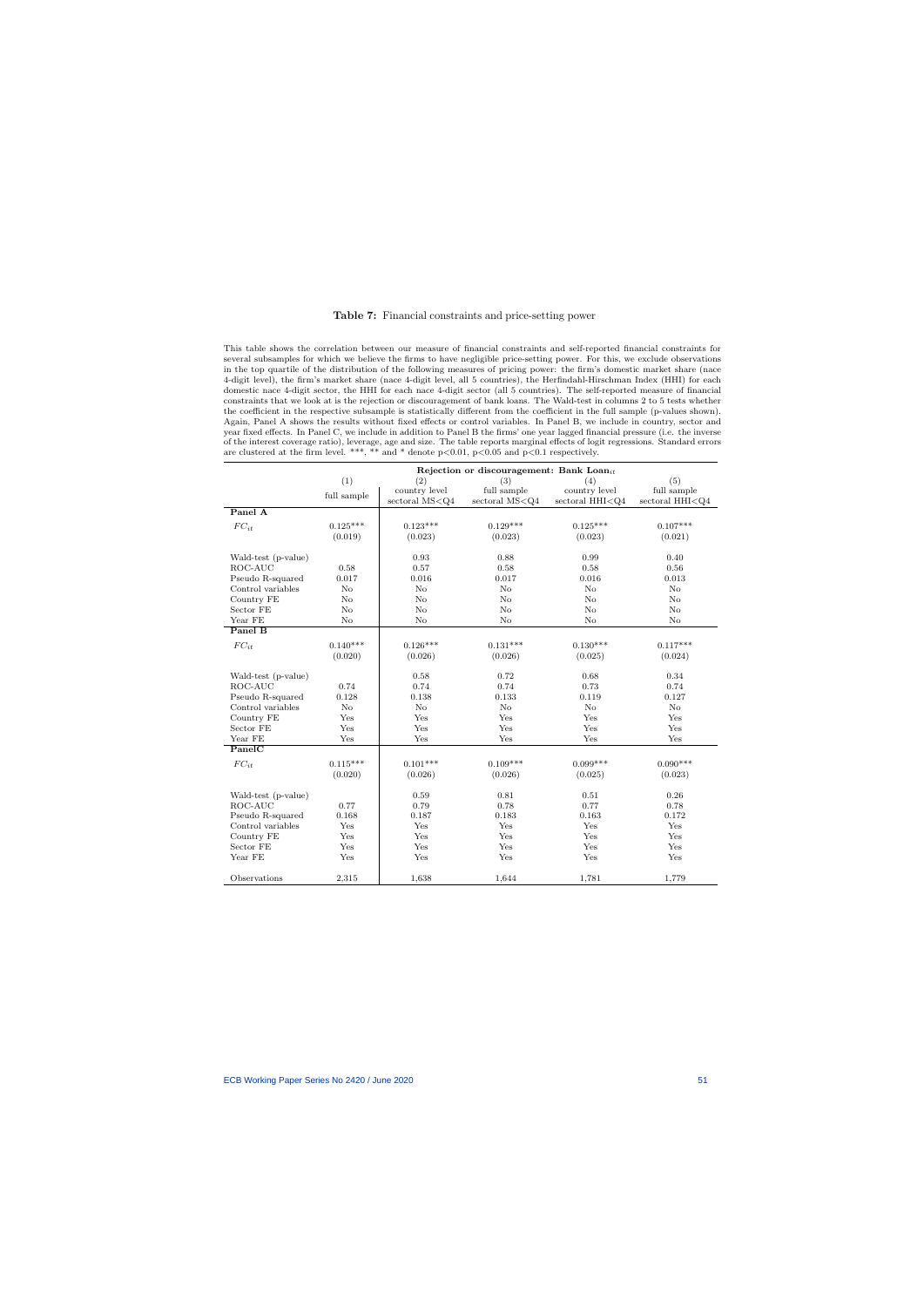<span id="page-52-0"></span>

| ו<br>ו<br>I                                                       |
|-------------------------------------------------------------------|
| -----------<br>ł<br>j                                             |
| i<br>l<br>.<br>Com and so a control<br>l<br>i<br>District         |
| Í                                                                 |
| $-10$<br>í<br>i<br>I                                              |
| i<br>I                                                            |
| ;<br>ا<br>عام<br>֖֖֪ׅ֖֪ׅ֪֪֪ׅ֖֧֚֚֚֚֚֚֚֚֚֚֚֚֚֚֚֚֬֝֝֬֝֝֟֓֡֬֓֞֬֝֓֬֝֓֬ |

This table tests whether our measure of financial constraints correlates with non-financial issues that are replied to the SAFE survey by firms to<br>be most pressing. To this end, in Panel A, we regress a dependent variable in addition country, sector and year fixed effects. In Panel C, we include in addition to Panel B the firms' one year lagged financial pressure (i.e. the inverse of the interest coverage ratio), leverage, age and size. Y i This table tests whether our measure of financial constraints correlates with non-financial issues that are replied to the SAFE survey by firms to be most pressing. To this end, in Panel A, we regress a dependent variable Y on the new measure of financial constraints. In Panel B, we include in addition country, sector and year fixed effects. In Panel C, we include in addition to Panel B the firms' one year lagged financial pressure (i.e. the inverse of the interest coverage ratio), leverage, age and size. Y is respectively a dummy that indicates as respective most pressing problem: finding customers, competition, cost of production or labor, availability of skilled staff and regulation. The table reports marginal effects of logit regressions. Standard errors are clustered at the firm level. \*\*\*, \*\* and \* denote  $p<0.01$ ,  $p<0.05$  and  $p<0.1$  respectively.

| effects of logit regression | ıs.                                                                                                   |                                                                                                      | Standard errors are clustered at the firm level. ***, ** and * denote p<0.01, p<0.05 and p<0.1 respectively.<br>The firm perceives the following as its most pressing problem: |                                                                                                             |                                                                                                      |
|-----------------------------|-------------------------------------------------------------------------------------------------------|------------------------------------------------------------------------------------------------------|--------------------------------------------------------------------------------------------------------------------------------------------------------------------------------|-------------------------------------------------------------------------------------------------------------|------------------------------------------------------------------------------------------------------|
|                             | $\begin{pmatrix} 1 \end{pmatrix}$                                                                     | $\widehat{2}$                                                                                        | $\binom{3}{2}$                                                                                                                                                                 | $\bigoplus$                                                                                                 | $\widetilde{\Theta}$                                                                                 |
|                             | $\operatorname{customers}_{it}$<br>Finding                                                            | $\text{Competition}_{it}$                                                                            | $\mathop{\rm production}\nolimits$ or $\mathop{\rm labor}\nolimits_{it}$<br>Costs of                                                                                           | Availability of<br>skilled staff <sub>it</sub>                                                              | ${\rm Regulation}_{it}$                                                                              |
| ٩<br>Panel                  |                                                                                                       |                                                                                                      |                                                                                                                                                                                |                                                                                                             |                                                                                                      |
| ${\cal F}{\cal C}_{it}$     |                                                                                                       |                                                                                                      |                                                                                                                                                                                | $-0.035***$                                                                                                 |                                                                                                      |
|                             | $\begin{array}{c} 0.020 \\ 0.013 \end{array}$                                                         | $0.018^*$ $(0.011)$                                                                                  | $-0.020$<br>(0.013)                                                                                                                                                            | (0.011)                                                                                                     | $(0.001$<br>$(0.009)$                                                                                |
| ROC-AUC                     |                                                                                                       |                                                                                                      |                                                                                                                                                                                |                                                                                                             |                                                                                                      |
| Pseudo R-squared            | $\begin{array}{c} 0.51 \\ 0.001 \end{array}$                                                          | $\begin{array}{c} 0.51 \\ 0.001 \end{array}$                                                         | $\begin{array}{c} 0.51 \\ 0.001 \end{array}$                                                                                                                                   | $\begin{array}{c} 0.54 \\ 0.001 \end{array}$                                                                |                                                                                                      |
| Control variables           | $\stackrel{\circ}{\simeq}$                                                                            |                                                                                                      |                                                                                                                                                                                |                                                                                                             |                                                                                                      |
| Country FE                  | $\stackrel{\circ}{\mathbf{Z}}$                                                                        |                                                                                                      |                                                                                                                                                                                |                                                                                                             |                                                                                                      |
| Sector FE                   | 2 <sup>o</sup>                                                                                        | 2222                                                                                                 | 2222                                                                                                                                                                           | 2222                                                                                                        | $0.501$<br>$0.001$<br>$0.2222$                                                                       |
| Year FE                     |                                                                                                       |                                                                                                      |                                                                                                                                                                                |                                                                                                             |                                                                                                      |
| Panel B                     |                                                                                                       |                                                                                                      |                                                                                                                                                                                |                                                                                                             |                                                                                                      |
| $FC_{it}$                   |                                                                                                       |                                                                                                      |                                                                                                                                                                                |                                                                                                             |                                                                                                      |
|                             | $(0.010)$<br>(0.014)                                                                                  | $\begin{array}{c} 0.014 \\ 0.011 \end{array}$                                                        | $-0.024*$<br>(0.013)                                                                                                                                                           | (0.010)                                                                                                     | (0.003)                                                                                              |
| ROC-AUC                     |                                                                                                       |                                                                                                      |                                                                                                                                                                                |                                                                                                             |                                                                                                      |
| Pseudo R-squared            |                                                                                                       |                                                                                                      |                                                                                                                                                                                |                                                                                                             |                                                                                                      |
| Control variables           |                                                                                                       |                                                                                                      |                                                                                                                                                                                |                                                                                                             |                                                                                                      |
| Country FE                  | $\begin{array}{c} 0.64 \\ 0.045 \\ \text{N} \\ \text{Yes} \\ \text{Yes} \\ \text{Yes} \\ \end{array}$ | $\begin{array}{c} 0.66 \\ 0.055 \\ \text{Ne}\ \\ \text{Yes} \\ \text{Yes} \\ \text{Yes} \end{array}$ | $\begin{array}{c} 0.66 \\ 1057 \\ 100 \\ 100 \\ 100 \\ 100 \\ \end{array}$                                                                                                     | $\begin{array}{c} 0.74 \\ 0.111 \\ \textrm{Ne} \\ \textrm{Yes} \\ \textrm{Yes} \\ \textrm{Yes} \end{array}$ | $\begin{array}{l} 0.75 \\ 0.121 \\ \text{Neas} \\ \text{Yes} \\ \text{Yes} \end{array}$              |
| Sector FE                   |                                                                                                       |                                                                                                      |                                                                                                                                                                                |                                                                                                             |                                                                                                      |
| Year FE                     |                                                                                                       |                                                                                                      |                                                                                                                                                                                |                                                                                                             |                                                                                                      |
| PanelC                      |                                                                                                       |                                                                                                      |                                                                                                                                                                                |                                                                                                             |                                                                                                      |
| $FC_{it}$                   |                                                                                                       |                                                                                                      | $-0.028**$                                                                                                                                                                     |                                                                                                             |                                                                                                      |
|                             | (0.009)                                                                                               | $\begin{array}{c} 0.013 \\ (0.012) \end{array}$                                                      | (0.014)                                                                                                                                                                        | $-0.012$ (0.010)                                                                                            | (0.005)                                                                                              |
| ROC-AUC                     |                                                                                                       |                                                                                                      |                                                                                                                                                                                |                                                                                                             |                                                                                                      |
| Pseudo R-squared            | $\begin{array}{c} 0.64 \\ 0.047 \\ \text{Yes} \\ \text{Yes} \\ \end{array}$                           | $\begin{array}{c} 0.66 \\ 0.057 \\ \text{Yes} \end{array}$                                           | $\begin{array}{c} 0.67 \\ 0.061 \\ \text{Yes} \\ \text{Yes} \\ \end{array}$                                                                                                    | $\begin{array}{c} 0.115 \\ 0.115 \end{array}$                                                               | $\begin{array}{c} 0.75 \\ 0.126 \\ \text{Yes} \\ \text{Yes} \\ \text{Yes} \\ \text{Yes} \end{array}$ |
| Control variables           |                                                                                                       |                                                                                                      |                                                                                                                                                                                | $_{\rm Yes}^{\rm Yes}$                                                                                      |                                                                                                      |
| Country FE                  |                                                                                                       | ${\rm Yes}$                                                                                          |                                                                                                                                                                                |                                                                                                             |                                                                                                      |
| Sector FE                   | ${\rm Yes}$                                                                                           | $_{\rm Yes}^{\rm Yes}$                                                                               | $_{\rm Yes}^{\rm Yes}$                                                                                                                                                         | $_{\rm Yes}^{\rm Yes}$                                                                                      |                                                                                                      |
| Year FE                     | Yes                                                                                                   |                                                                                                      |                                                                                                                                                                                |                                                                                                             |                                                                                                      |
| Observations                | 6,190                                                                                                 | 5,972                                                                                                | 6,135                                                                                                                                                                          | 5,811                                                                                                       | 5,863                                                                                                |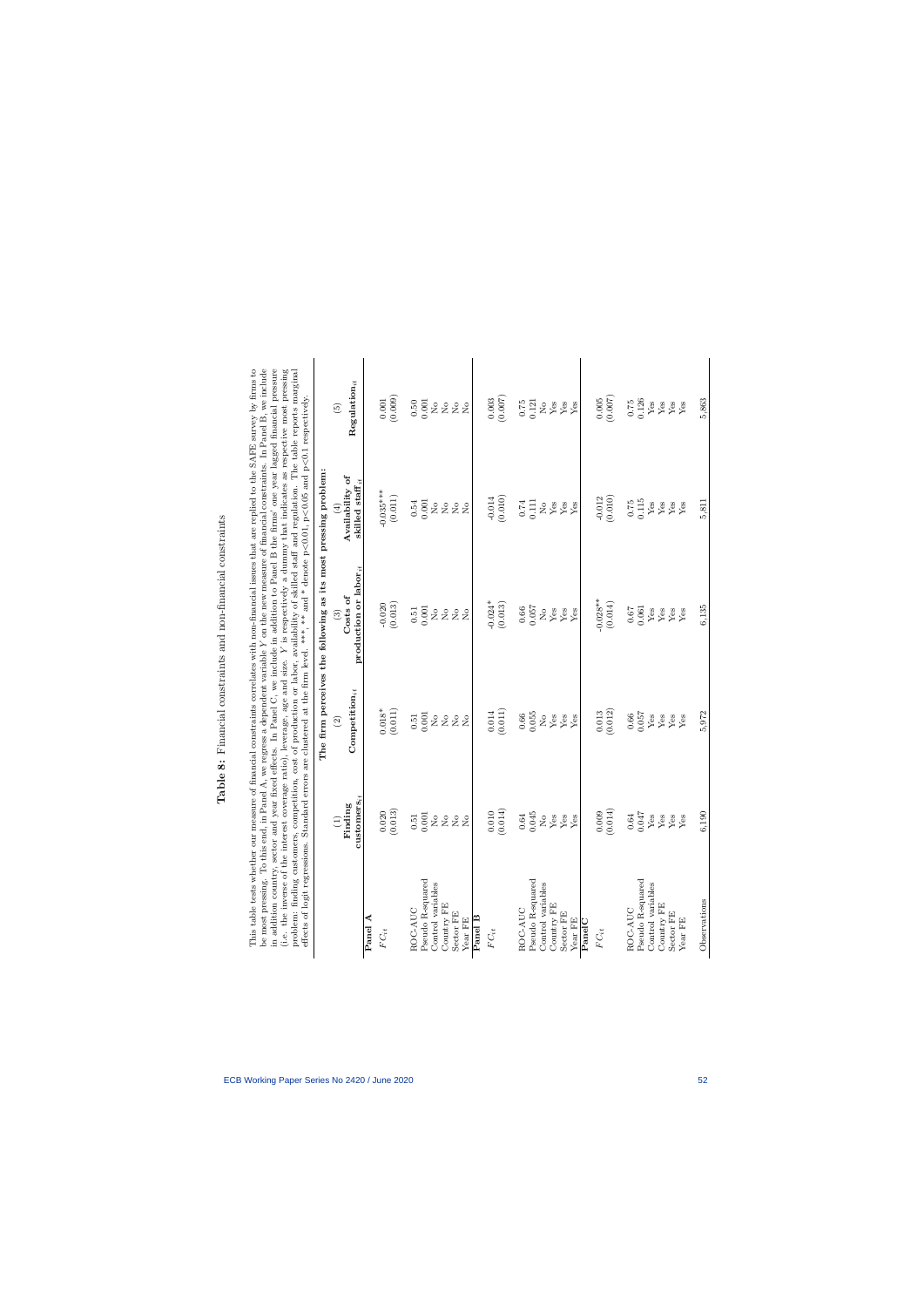<span id="page-53-0"></span>

| Î             |
|---------------|
| ن<br>وحد<br>j |
| م<br>م<br>i   |
| manana.       |
| ך∕<br>ג       |
| 1<br>Ē        |
| 5<br>d        |
| $\frac{1}{2}$ |

This table tests whether our measure of financial constraints  $(FC)$  correlates with variables related to firm growth and the trade credit channel. All columns report OLS coefficients. Standard errors are clustered at the This table tests whether our measure of financial constraints  $(FC)$  correlates with variables related to firm growth and the trade credit channel. All columns report OLS coefficients. Standard errors are clustered at the firm level. \*\*\*, \*\*

| and * denote p                                |                                                | $<0.01$ , $p<0.05$ and $p<0.1$ respectively.                                                  |                                                                                             |                                                                                                                                                                                                                                                              |                                                                                           |                                                               |
|-----------------------------------------------|------------------------------------------------|-----------------------------------------------------------------------------------------------|---------------------------------------------------------------------------------------------|--------------------------------------------------------------------------------------------------------------------------------------------------------------------------------------------------------------------------------------------------------------|-------------------------------------------------------------------------------------------|---------------------------------------------------------------|
|                                               | $\texttt{DSO}_{it}\text{-}\texttt{DPO}_{it}$   | $(\mathbf{AR}_{it}\text{-}\mathbf{AP}_{it})/\mathbf{TA}_{it}$<br>$\left  \widehat{c} \right $ | $\frac{1}{\Delta \ln (\mathbf{Cash}_{it})}$                                                 | $\frac{(4)}{\mathrm{Cash}_{it}/\mathrm{TA}_{it}}$                                                                                                                                                                                                            | $\Delta {\rm ln}({\rm Fixed~Assets}_{it})$                                                | $\Delta {\rm ln}({\rm Employes}_{it})$                        |
| Panel A<br>$FC_{it-1}$                        | $-7.89***$                                     |                                                                                               |                                                                                             |                                                                                                                                                                                                                                                              |                                                                                           |                                                               |
|                                               | $\left( 0.36\right)$                           | $-0.62***$<br>(0.05)                                                                          | $-0.01***$<br>(0.00)                                                                        | $-0.62***$<br>(0.04)                                                                                                                                                                                                                                         | $-0.02***$<br>(0.00)                                                                      | $-0.01***$<br>(0.00)                                          |
| R-squared                                     |                                                |                                                                                               |                                                                                             |                                                                                                                                                                                                                                                              |                                                                                           | 32222                                                         |
|                                               | 288222                                         | 0.882222                                                                                      | 382222                                                                                      | 0.882222                                                                                                                                                                                                                                                     | 0.88222                                                                                   |                                                               |
|                                               |                                                |                                                                                               |                                                                                             |                                                                                                                                                                                                                                                              |                                                                                           |                                                               |
|                                               |                                                |                                                                                               |                                                                                             |                                                                                                                                                                                                                                                              |                                                                                           |                                                               |
| Country FE<br>Sector FE<br>Year FE<br>Firm FE |                                                |                                                                                               |                                                                                             |                                                                                                                                                                                                                                                              |                                                                                           |                                                               |
| Control variables                             |                                                |                                                                                               |                                                                                             |                                                                                                                                                                                                                                                              |                                                                                           |                                                               |
| Panel B                                       |                                                |                                                                                               |                                                                                             |                                                                                                                                                                                                                                                              |                                                                                           |                                                               |
| $FC_{it-1}$                                   | $-3.99***$                                     | $0.46***$                                                                                     |                                                                                             | $-0.47***$                                                                                                                                                                                                                                                   |                                                                                           | $-0.03***$                                                    |
|                                               | (0.44)                                         | $(0.06)$                                                                                      | $-0.13***$                                                                                  | $(0.04)$                                                                                                                                                                                                                                                     | $-0.03***$                                                                                | $(0.00)$                                                      |
| R-squared                                     | $\frac{78}{168}$<br>Yes y<br>X $\frac{1}{268}$ | $\begin{array}{c} 176 \\ \text{Yes} \\ \text{Yes} \\ \text{Yes} \\ \text{Yes} \end{array}$    | $\begin{array}{c} 0.41 \\ \text{Yes} \\ \text{Yes} \\ \text{Yes} \\ \text{Yes} \end{array}$ |                                                                                                                                                                                                                                                              |                                                                                           | $\begin{array}{c} 37 \\ 88 \\ 88 \\ 84 \\ 75. \\ \end{array}$ |
| Country ${\rm FE}$ Sector ${\rm FE}$          |                                                |                                                                                               |                                                                                             |                                                                                                                                                                                                                                                              |                                                                                           |                                                               |
|                                               |                                                |                                                                                               |                                                                                             |                                                                                                                                                                                                                                                              |                                                                                           |                                                               |
| Year FE $\rm Fimp$                            |                                                |                                                                                               |                                                                                             | $rac{32}{x}$<br>$rac{32}{x}$<br>$rac{32}{x}$<br>$rac{32}{x}$<br>$rac{32}{x}$<br>$rac{32}{x}$<br>$rac{32}{x}$<br>$rac{32}{x}$<br>$rac{32}{x}$<br>$rac{32}{x}$<br>$rac{32}{x}$<br>$rac{32}{x}$<br>$rac{32}{x}$<br>$rac{32}{x}$<br>$rac{32}{x}$<br>$rac{32}{x}$ | $\begin{array}{c} 36 \\ \text{Yes} \\ \text{Yes} \\ \text{Yes} \\ \text{Yes} \end{array}$ |                                                               |
|                                               |                                                |                                                                                               |                                                                                             |                                                                                                                                                                                                                                                              |                                                                                           |                                                               |
| Control variables                             |                                                |                                                                                               |                                                                                             |                                                                                                                                                                                                                                                              |                                                                                           |                                                               |
| Observations                                  | 488,099                                        | 488,099                                                                                       | 488,099                                                                                     | 488,099                                                                                                                                                                                                                                                      | 488,099                                                                                   | 488,099                                                       |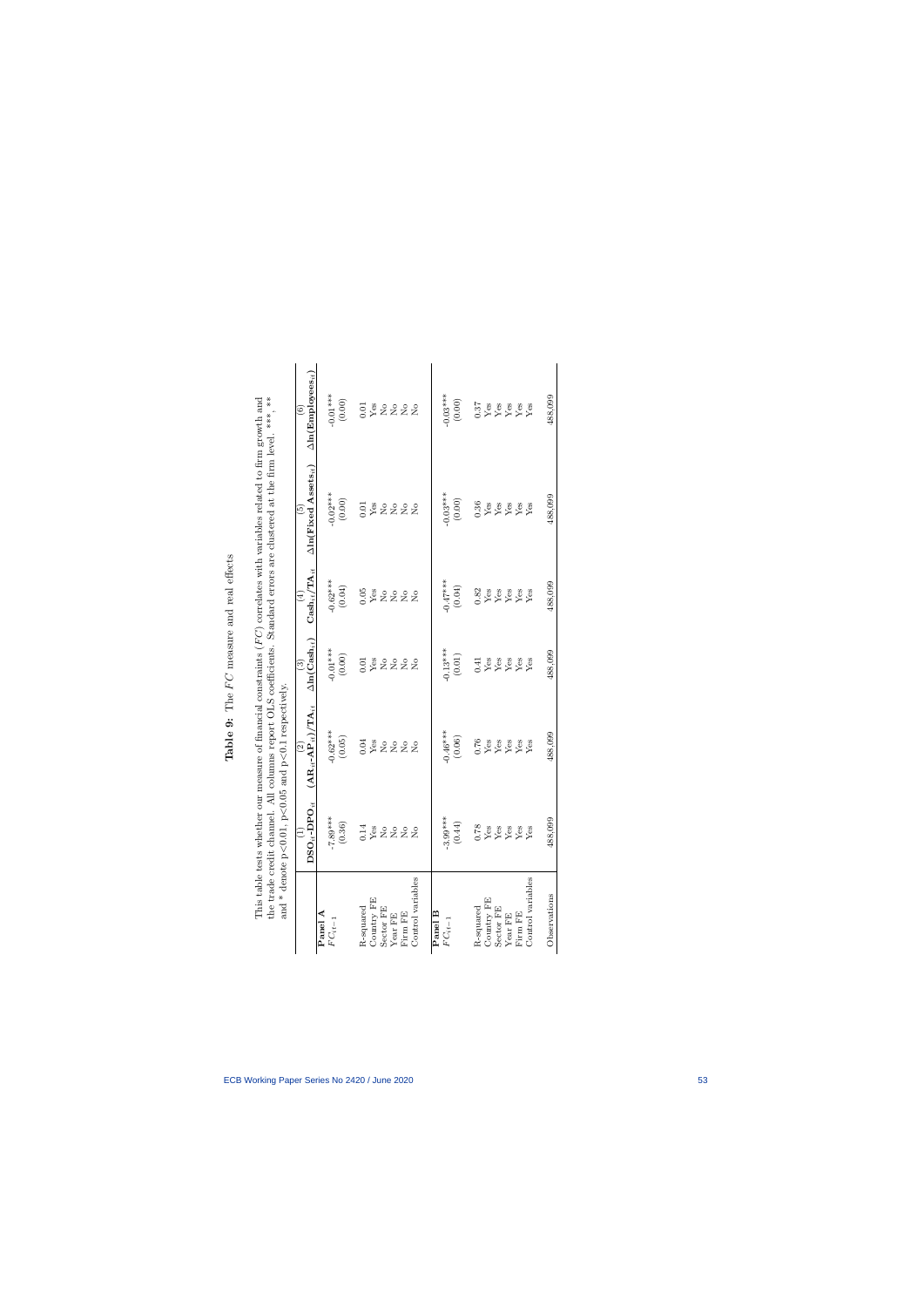#### Table 10: Our  $FC$  measure and popular financial constraints indices: correlation table

This table shows the Spearman correlation between our measure of financial constraints  $(FC_{it})$  and the three most widely used indices of financial constraints (the Kaplan-Zingales<sub>it</sub> index, the Whited-Wu<sub>it</sub> index, and the Hadlock-Pierce<sub>it</sub> index). In Panel A we show the correlation using the private firms in our sample. For these firms the KZ index is computed without taking Tobin's Q and dividend information into account; the WW index is computed without taking dividend information into account; and the HP index is computed using age since start-up (instead of since IPO). In Panel B we show the correlation using the public firms in our sample.

<span id="page-54-0"></span>

| <b>Panel A</b> $(n=653,419)$  | $FC_{it}$ | Kaplan-Zingales <sub>it</sub> | Whited- $Wu_{it}$ |
|-------------------------------|-----------|-------------------------------|-------------------|
|                               |           |                               |                   |
| Kaplan-Zingales <sub>it</sub> | 0.067     |                               |                   |
| Whited- $Wu_{it}$             | 0.314     | 0.006                         |                   |
| Hadlock-Pierce <sub>it</sub>  | 0.257     | $-0.019$                      | 0.777             |
|                               |           |                               |                   |
|                               |           |                               |                   |
| <b>Panel B</b> $(n=1,902)$    | $FC_{it}$ | Kaplan-Zingales <sub>it</sub> | Whited- $Wu_{it}$ |
|                               |           |                               |                   |
| Kaplan-Zingales <sub>it</sub> | 0.046     |                               |                   |
| Whited- $Wu_{it}$             | 0.266     | 0.220                         |                   |
| $Hadlock-Pierre_{it}$         | 0.134     | 0.026                         | 0.673             |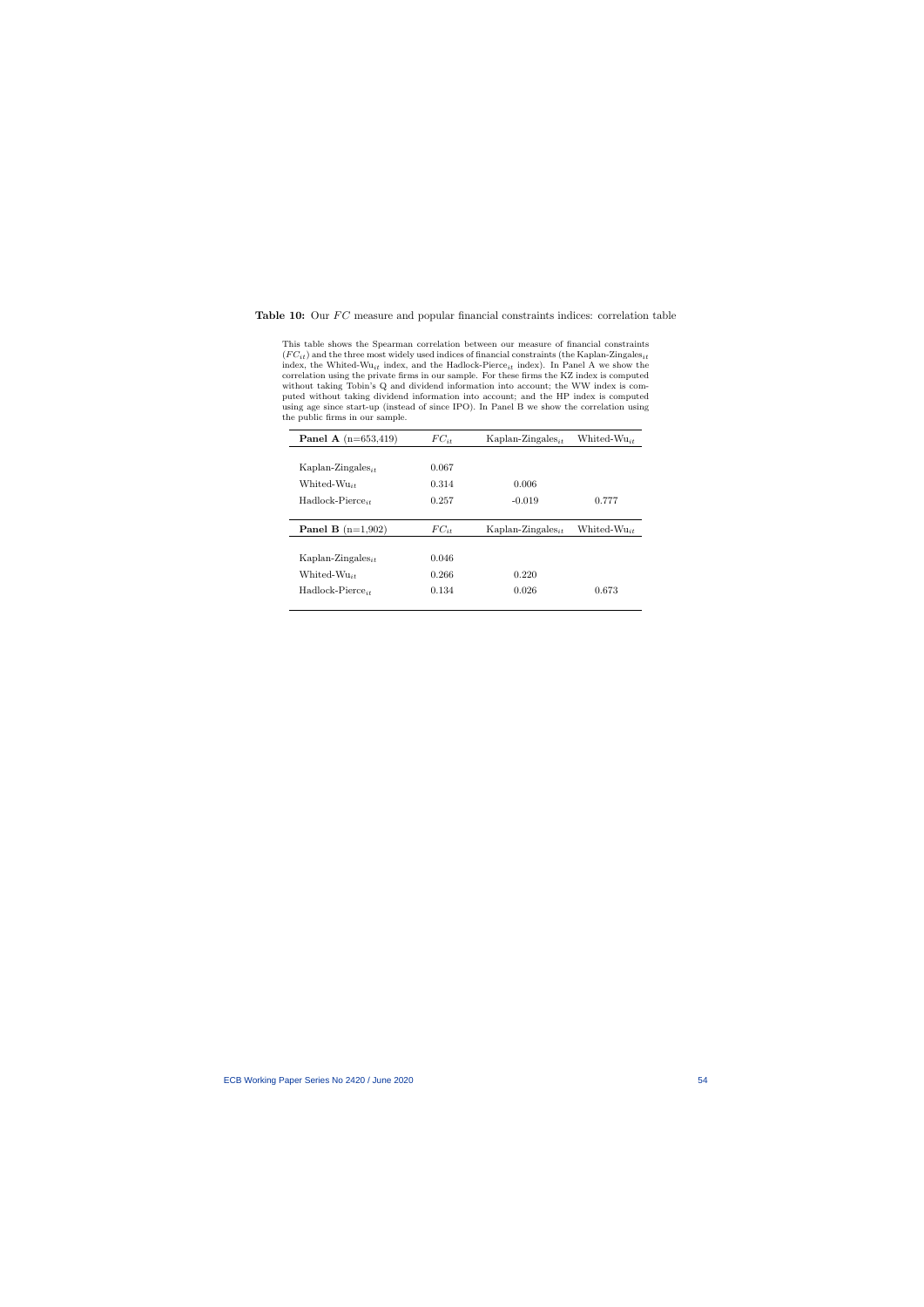Table 11: Relation between our  $FC$  measure, popular  $FC$  measures, and self-reported financial constraints Table 11: Relation between our  $FC$  measure, popular  $FC$  measures, and self-reported financial constraints <span id="page-55-0"></span>This table tests whether our measure of financial constraints correlates with five measures of financial constraints that are derived from the firms'<br>replies to the SAFE survey. To this end, in Panel A, we regress a depen we include in addition country, sector and year fixed effects. In Panel C, we include in addition to Panel B the firms' one year lagged financial pressure (i.e. the inverse of the interest coverage ratio), leverage, age a This table tests whether our measure of financial constraints correlates with five measures of financial constraints that are derived from the firms' replies to the SAFE survey. To this end, in Panel A, we regress a dependent variable Y on the new measure of financial constraints. In Panel B, we include in addition country, sector and year fixed effects. In Panel C, we include in addition to Panel B the firms' one year lagged financial pressure (i.e. the inverse of the interest coverage ratio), leverage, age and size. Y is respectively a measure of access to finance being the most pressing problem of a firm in column 1 and different measures of loan rejection or discouragement in columns 2 to 5. The table reports marginal effects of logit regressions. Standard errors are clustered at the firm level. \*\*\*, \*\* and \* denote  $p<0.01$ ,  $p<0.05$  and  $p<0.1$  respectively.

| Hects of logit regressions. Stardard einstered at the him level. "The card at the firm" | Most pressing problem                                                                                    |                                                                           |                                                            | ', "" and P<10.00 p<1, p<10.00 enouge respectively.<br>Rejection or discouragement |                                                                              |
|-----------------------------------------------------------------------------------------|----------------------------------------------------------------------------------------------------------|---------------------------------------------------------------------------|------------------------------------------------------------|------------------------------------------------------------------------------------|------------------------------------------------------------------------------|
|                                                                                         | Access to Finance $_{it}$                                                                                | Bank $\text{Loan}_{it}$                                                   | Credit $\text{Line}_{it}$                                  | Trade Credit $_{it}$                                                               | Other Financing $_{it}$                                                      |
| Panel A                                                                                 |                                                                                                          |                                                                           |                                                            |                                                                                    |                                                                              |
| $FC_{it}$                                                                               | $0.022**$                                                                                                | $0.116***$                                                                | $0.089***$                                                 | $0.113***$                                                                         |                                                                              |
|                                                                                         | (0.009)                                                                                                  | (0.020)                                                                   | (0.024)                                                    | (0.021)                                                                            | (0.027)                                                                      |
| Kaplan-Zingales index <sub>it</sub>                                                     | $0.003***$                                                                                               | 0.001                                                                     | (0.001)                                                    | $(0.001)$<br>$(0.001)$<br>$0.021$                                                  | (0.003)                                                                      |
|                                                                                         | (0.000)                                                                                                  | (0.001)                                                                   |                                                            |                                                                                    |                                                                              |
| Whited-Wu index $it$                                                                    | $0.251***$                                                                                               | 0.359                                                                     | $0.744**$                                                  |                                                                                    | $0.768*$                                                                     |
| $dev_{it}$<br>Hadlock-Pierce in                                                         | (0.115)<br>0.008                                                                                         | $(0.254)$<br>$0.037***$                                                   | $\begin{array}{c} (0.303) \\ 0.007 \end{array}$            | $(0.267)$<br>0.051***                                                              | (0.406)<br>$-0.010$                                                          |
|                                                                                         | (0.008)                                                                                                  | (0.018)                                                                   | (0.021)                                                    | (0.018)                                                                            | (0.028)                                                                      |
| / Pseudo R-squared<br>ROC-AUC                                                           |                                                                                                          |                                                                           |                                                            |                                                                                    |                                                                              |
| Country, Sector, Year FE<br>Control variables                                           | $\frac{0.63}{\rm{No}} / \frac{0.024}{\rm{No}}$                                                           | $0.61\bigm/0.028$ No<br>$\rm _{No}$                                       | $\frac{0.60}{\rm{No}} / \frac{0.019}{\rm{No}}$             | $\frac{0.62}{\rm{N}_\odot}$                                                        | $0.58\ /\ 0.010$ ${\rm No}$<br>$\stackrel{\circ}{\simeq}$                    |
| Panel B                                                                                 |                                                                                                          |                                                                           |                                                            |                                                                                    |                                                                              |
| $FC_{it}$                                                                               | $0.022***$                                                                                               | $0.133***$                                                                | $0.101***$                                                 | $0.118***$                                                                         | 0.041                                                                        |
|                                                                                         | (0.008)                                                                                                  | (0.022)                                                                   | (0.026)                                                    |                                                                                    | (0.037)                                                                      |
| Kaplan-Zingales index <sub>it</sub>                                                     | $0.003***$                                                                                               | (0.001)<br>0.001                                                          | (0.001)                                                    | $\begin{array}{c} (0.022) \\ 0.001 \\ 0.001 \end{array}$                           | $0.003*$<br>(0.002)                                                          |
| Whited-Wu index $\boldsymbol{i}$                                                        | $(0.000)$<br>$0.206*$                                                                                    | 0.082                                                                     | $0.773**$                                                  | $-0.234$                                                                           | $0.936*$                                                                     |
| Hadlock-Pierce index $_{it}$                                                            | $\begin{array}{c} (0.121) \\ 0.001 \end{array}$                                                          | $(0.295)$<br>0.048**                                                      | $\begin{array}{c} (0.368) \\ 0.007 \end{array}$            | $(0.293)$<br>$0.051**$                                                             | (0.527)<br>$-0.019$                                                          |
|                                                                                         | (0.008)                                                                                                  | (0.020)                                                                   | (0.025)                                                    | (0.020)                                                                            | (0.033)                                                                      |
| / Pseudo R-squared<br>ROC-AUC                                                           |                                                                                                          | 0.75 / 0.138                                                              | 0.71 / 0.107                                               |                                                                                    |                                                                              |
| Control variables                                                                       | $\frac{\text{0.72}}{\text{No}}\}/\frac{\text{0.088}}{\text{Yes}}$                                        | $\overline{R}$                                                            | $\overline{R}$                                             | $\begin{array}{c} 0.76\ /\ 0.144 \\ \mathrm{No} \\ \mathrm{Yes} \end{array}$       | $\begin{array}{c} 0.74\ /\ 0.133 \\ \mathrm{No} \\ \mathrm{Yes} \end{array}$ |
| Country, Sector, Year FE                                                                |                                                                                                          | ${\rm Yes}$                                                               | ${\rm Yes}$                                                |                                                                                    |                                                                              |
| Panel C                                                                                 |                                                                                                          |                                                                           |                                                            |                                                                                    |                                                                              |
| $FC_{it}$                                                                               | $0.012*$                                                                                                 | $0.117***$<br>(0.021)                                                     | $0.094***$<br>(0.026)                                      | $0.098***$<br>(0.022)                                                              | (0.036)<br>0.026                                                             |
| Kaplan-Zingales index $_{it}$                                                           | $(0.007)$ $(0.001**$                                                                                     | $-0.003**$                                                                | $-0.004***$                                                |                                                                                    | 0.001                                                                        |
| Whited-Wu index $_{it}$                                                                 | (0.000)<br>0.202                                                                                         | (0.001)<br>0.520                                                          | (0.001)<br>0.499                                           | $(0.001)$<br>$(0.001)$<br>$0.260$                                                  | (0.002)<br>1.225                                                             |
|                                                                                         | (0.162)                                                                                                  | $(0.448)$<br>-0.021                                                       |                                                            |                                                                                    | (0.775)                                                                      |
| Hadlock-Pierce index $_{it}$                                                            | (0.015)<br>$-0.014$                                                                                      | (0.040)                                                                   | $\begin{array}{c} (0.561) \\ -0.008 \\ 0.048) \end{array}$ | $\begin{array}{c} (0.465) \\ 0.025 \\ (0.041) \end{array}$                         | (0.067)                                                                      |
|                                                                                         |                                                                                                          |                                                                           |                                                            |                                                                                    |                                                                              |
| Pseudo R-squared<br>Control variables<br>ROC-AUC                                        | $\frac{\mathrm{d}X}{\mathrm{d}X}$ $\frac{\mathrm{d}X}{\mathrm{d}X}$<br>$\frac{\mathrm{d}X}{\mathrm{d}X}$ | $\begin{array}{c} 0.77\ /\ 0.172 \\ \text{Yes} \\ \text{Yes} \end{array}$ | $0.76\ /\ 0.149$ Yes                                       | $\frac{\text{d}X}{\text{d}X} \approx \frac{1}{\text{d}X}$ where                    | $0.76\ /\ 0.157$ Yes                                                         |
| Country, Sector, Year FE                                                                |                                                                                                          |                                                                           | $Y$ es                                                     |                                                                                    | Yes                                                                          |
| Observations                                                                            | 6,076                                                                                                    | 2,145                                                                     | $1,\!616$                                                  | $1,\!624$                                                                          | 810                                                                          |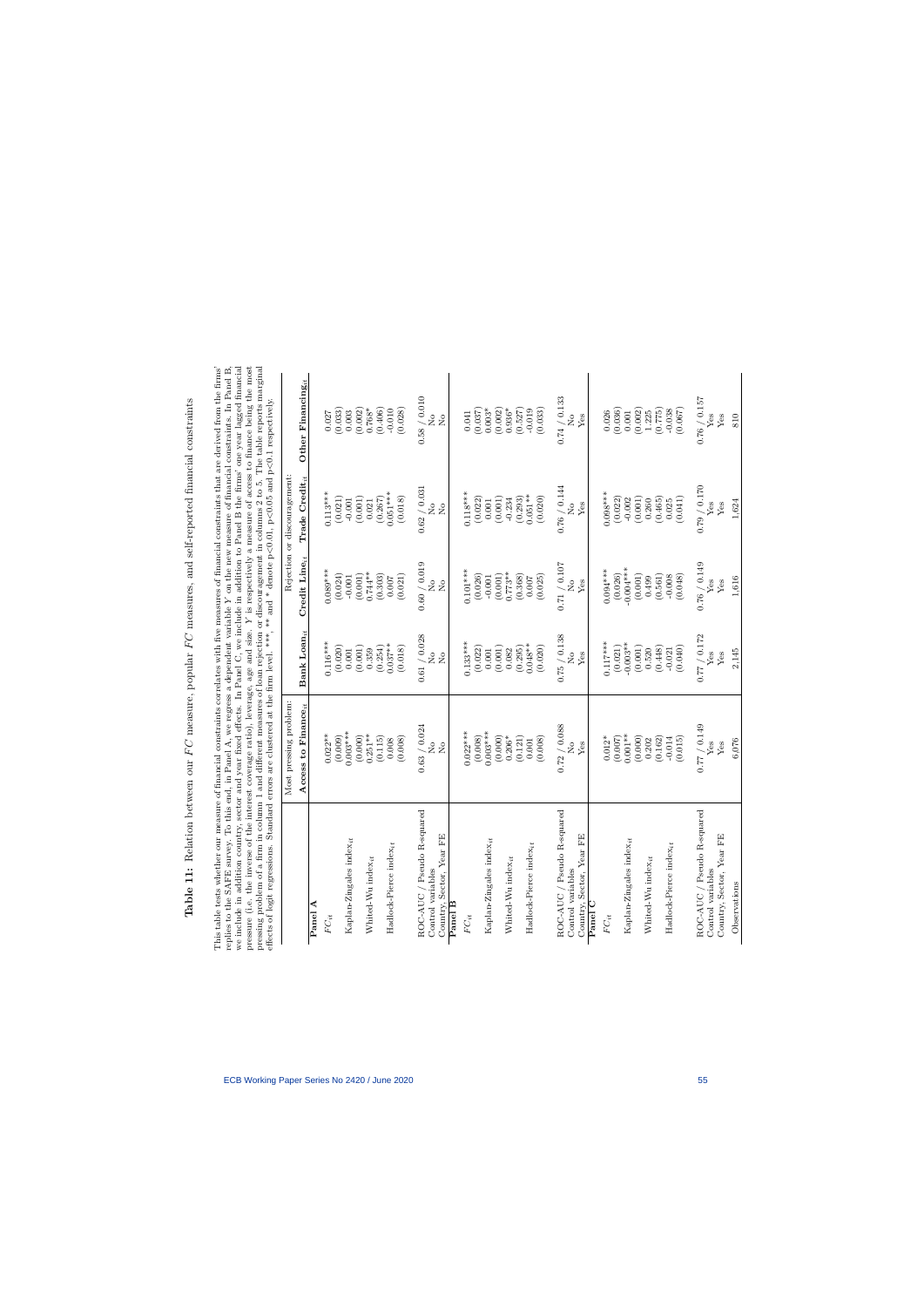#### Table 12: Our  $FC$  measure and the components of popular financial constraints indices

This table shows the outcome of an OLS regression where the dependent variable is our measure of financial constraints  $(FC_{it})$  and the independent variables are, respectively, the index components of the three most widely used indices of financial constraints (the Kaplan-Zingales<sub>it</sub> index in Panel A, the Whited-Wu<sub>it</sub> index in Panel B, and the Hadlock-Pierce<sub>it</sub> index in Panel C). Columns 1 and 2 show the results using only the private firms in our sample. Columns 3 and 4 show the results using only the public firms in our sample. Columns 1 and 3 do not include any fixed effects, while Columns 2 and 4 include country, sector, year, and firm fixed effects. Standard errors are clustered at the firm level. \*\*\*, \*\* and \* denote  $p<0.01$ ,  $p<0.05$  and  $p<0.1$  respectively.

<span id="page-56-0"></span>

|                           | $\overline{(1)}$ | $\overline{(2)}$ | $\overline{(3)}$ | $\overline{(4)}$ |
|---------------------------|------------------|------------------|------------------|------------------|
|                           |                  | private firms    | public firms     |                  |
|                           | $FC_{it}$        | $FC_{it}$        | $FC_{it}$        | $FC_{it}$        |
| Panel A (Kaplan-Zingales) |                  |                  |                  |                  |
| TLTD $(kz)_{it}$          | $0.003***$       | $0.002***$       | $-0.001$         | $-0.005$         |
|                           | (0.000)          | (0.000)          | (0.004)          | (0.006)          |
| $CF$ (kz) $it$            | $-0.039***$      | $-0.041***$      | $-0.044***$      | $-0.039***$      |
|                           | (0.001)          | (0.001)          | (0.010)          | (0.013)          |
| Cash $(kz)_{it}$          | $0.008***$       | $0.004***$       | $0.025***$       | $-0.006$         |
|                           | (0.000)          | (0.000)          | (0.005)          | (0.007)          |
| Tobin's Q $(kz)_{it}$     |                  |                  | $-0.031$         | $-0.062*$        |
|                           |                  |                  | (0.023)          | (0.035)          |
| Div $(kz)_{it}$           |                  |                  | $-0.209$         | $-0.026$         |
|                           |                  |                  | (0.136)          | (0.108)          |
| R-squared                 | 0.015            | 0.686            | 0.054            | 0.776            |
| Panel B (Whited-Wu)       |                  |                  |                  |                  |
| SG $(ww)_{it}$            | $-0.043***$      | $-0.040***$      | $-0.009$         | $-0.114$         |
|                           | (0.002)          | (0.002)          | (0.096)          | (0.073)          |
| ISG $(ww)_{st}$           | $-0.013***$      | $-0.015***$      | 0.127            | 0.041            |
|                           | (0.004)          | (0.004)          | (0.109)          | (0.068)          |
| TLTD $(ww)_{it}$          | $0.067***$       | $0.017**$        | $-0.228**$       | 0.099            |
|                           | (0.005)          | (0.007)          | (0.103)          | (0.147)          |
| $CF (ww)_{it}$            | $-1.718***$      | $-1.921***$      | $-1.731***$      | $-1.200***$      |
|                           | (0.010)          | (0.012)          | (0.192)          | (0.237)          |
| Size $(ww)_{it}$          | $-0.127***$      | $-0.163***$      | $-0.048***$      | $-0.083$         |
|                           | (0.001)          | (0.003)          | (0.006)          | (0.056)          |
| Div $(ww)_{it}$           |                  |                  | $-0.018$         | $-0.024$         |
|                           |                  |                  | (0.025)          | (0.026)          |
| R-squared                 | 0.124            | 0.711            | 0.123            | 0.784            |
| Panel C (Hadlock-Pierce)  |                  |                  |                  |                  |
| Size $(hp)_{it}$          | $-0.575***$      | $-0.583***$      | 0.043            | $0.500**$        |
|                           | (0.003)          | (0.009)          | (0.045)          | (0.209)          |
| Size $(hp)_{it}^2$        | $0.118***$       | $0.102***$       | $-0.010**$       | $-0.062***$      |
|                           | (0.001)          | (0.002)          | (0.004)          | (0.020)          |
| Age $(hp)_{it}$           | $-0.001***$      | $0.001**$        | 0.000            | $-0.009$         |
|                           | (0.000)          | (0.000)          | (0.001)          | (0.009)          |
|                           |                  |                  |                  |                  |
| R-squared                 | 0.117            | 0.683            | 0.048            | 0.773            |
| Observations              | 653,419          | 653,419          | 1,902            | 1,902            |
| Country FE                | No               | Yes              | No               | Yes              |
| Sector FE                 | $\rm No$         | Yes              | No               | Yes              |
| Year FE                   | $\rm No$         | Yes              | No               | Yes              |
| Firm FE                   | $\rm No$         | Yes              | No               | Yes              |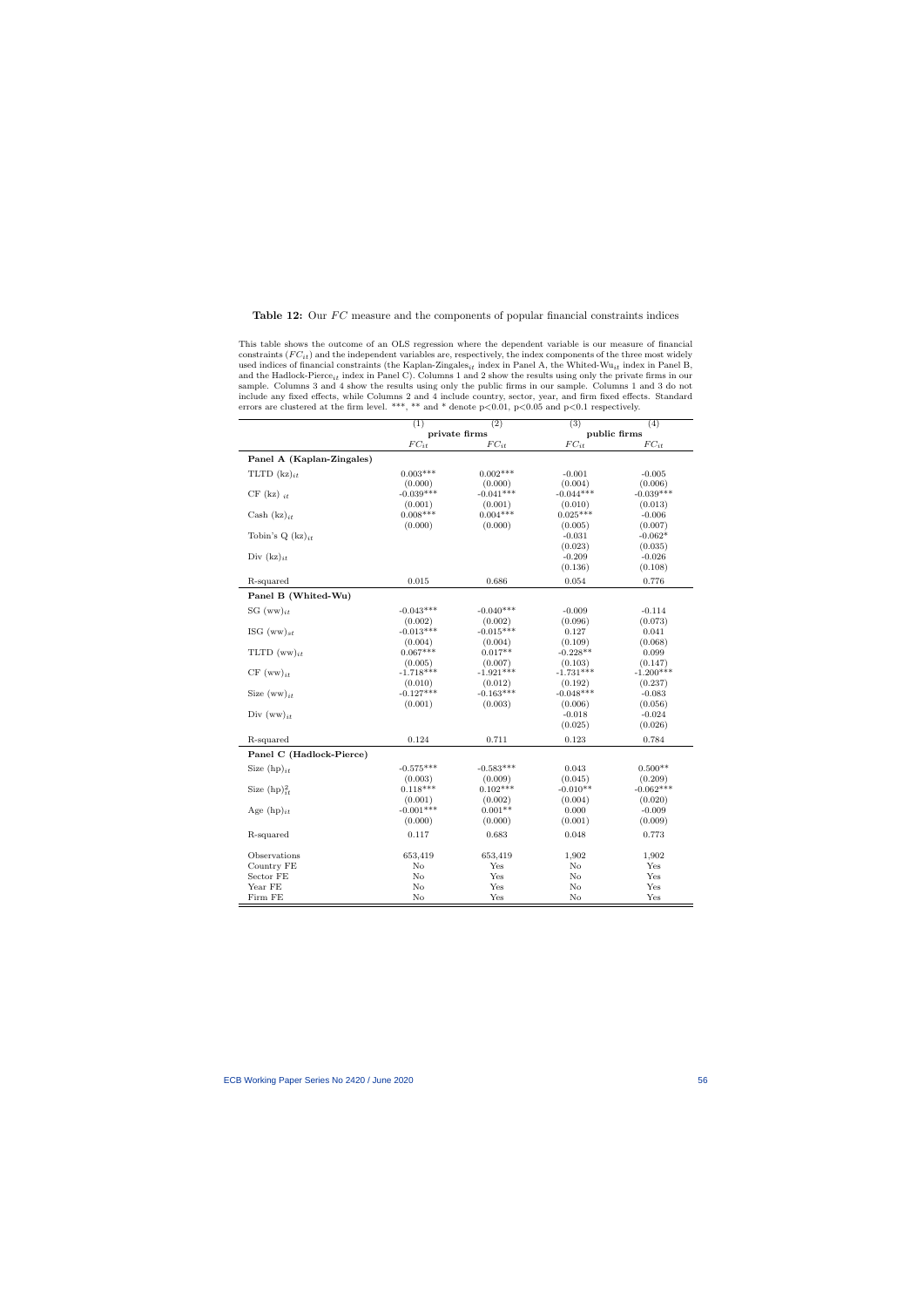# Appendix A: Data construction and estimation

To avoid effects of extreme outliers and extreme noise in the whole dataset that is described in Section 3, we limit the sample to observations of firms with at least five employees. We limit the sample to firms with a book year equal to 12 months. We removed the highest and lowest percentile (at country-sector-firm size level) of the level and growth rates, for our output measure, our observed inputs, the price of labor, observed profit, observed costs, observed profitability, share of respectively labor and capital in observed costs, labor productivity, capital productivity (with capital defined as tangible fixed assets). We excluded labor from the cleaning on levels. We also removed clear erroneous reporting by limiting the sample to deflated input-output observations with values over 1,000 euro and labor price (i.e. annual cost of 1 FTE) with values over 10,000 euro.

To obtain homogeneous sets of firm observations as a basis of the  $FC$  estimation, we compare profitability only within countries in narrowly defined industry and firm size classes. We consider nace 4-digit industries (nace rev. 2 classification) and 7 firm size groups, based on the European Commission classification of firm size categories. We consider (1) very large firms (total assets more than 43 million euro, and labor in FTE of more than 1000), (2) large firms (total assets more than 43 million euro, and labor lower than 1000), (3) Medium sized firms-category 1 (labor in FTE between 100 and 250 and total assets lower than 43 million euro), (4) Medium sized firms-category 2 (labor in FTE between 50 and 100 and total assets lower than 43 million euro), (5) Small firms (labor in FTE lower than 50 and total assets lower than 10 million euro). (6) Very small firms (small firms with labor in FTE lower than 25), (7) Micro firms (labor in FTE lower than 10 and total assets not exceeding 2 million euro).

We only estimate  $FC_{it}$  (i.e. foregone profitability for firm i in year t) when the number of observations in a country-sector-firm size group is equal to or more than 50. This selection criterion yields 3,143 country-sector-firm size groups with on average 986 comparison observations. We ran separate linear programs for all groups. To account for the fact that inputs are not perfectly flexible, we limit the set of comparison partners for every evaluated firm to other firms with similar labor and capital cost shares. In particular, only firms with labor and capital cost shares higher than 0.5 and lower than 1.5 times the respective cost shares of the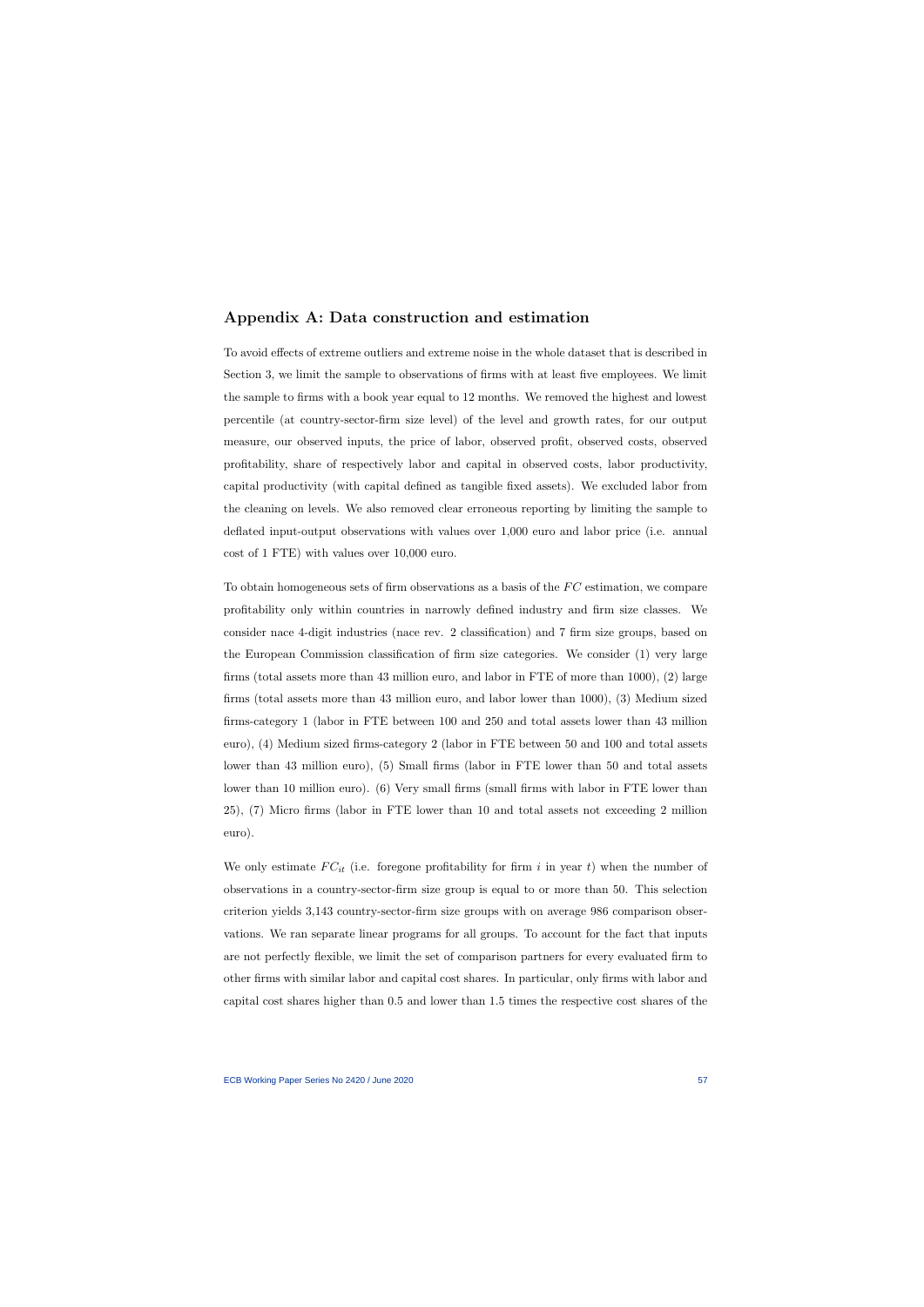firm in question are considered as potential comparison partners. As explained in Section 2.1, we further robustify our measure to influences from moderate adjustment costs, random noise and deviations from profit maximizing behavior by focusing on testable conditions for close-to rationalization. We do so by using a goodness-of-fit parameter  $\theta$  that satisfies  $1.01 \le \theta \le 1.1$ . [Cherchye et al.](#page-38-2) [\(2018\)](#page-38-2) show in a Monte Carlo analysis that this value for the goodness-of-fit parameter ensures reliable nonparametric recovery of production function parameters and heterogeneity in productivity in settings with considerable noise.

We ran linear programs for the full sample of 923,123 observations of 174,121 firms, but we excluded from our further analysis all firm observations for which the linear program at the country-sector-firm size level was not able to close-to rationalize the data when using a goodness-of-fit parameter  $1.01 \le \theta \le 1.1$ . We interpret that the excluded country-sector-firm size groups have either considerable adjustment costs, noisy data or substantial deviations from profit maximizing behavior. This gives us estimates of  $\Omega_{it}$  and  $FC_{it}$  for 833,767 firm observations pertaining to 162,028 firms, with the average of  $\theta$  equaling 1.04. Subsequently, we dropped the top percentile of country-sector-firm size groups in terms of average cost share of the latent input (to remove sectors with unrealistically high latent input levels, due to outliers that were not captured in the cleaning process), we removed observations with no financial data, and we dropped firms with no two consecutive observations (as we use lags as independent variables in our regression analyses).

In the final sample used from now on, we have the required balance sheet information for 149,391 firms that are observed on average 4,9 times between 2005 and 2015, implying a total number of 728,642 observations. 3,205 of these firms participated on average 2.1 times in the SAFE survey, implying a total number of 6,582 observations.

In a robustness check, excluding Belgium and Germany, we take deflated sales revenue as output, the number of employees in full time equivalents (FTE), deflated tangible fixed assets, and deflated materials use as inputs. For the output price, we use the country-industry (nace 2-digit) level producer price deflator. For the input prices, we use the same input prices as in the main analysis for labor and capital and a country-industry (nace 2-digit) level deflator for intermediate inputs that is constructed in line with [Merlevede et al.](#page-40-11) [\(2015\)](#page-40-11). Baseline results using this measure are reported in Table [14](#page-60-0) in Appendix B.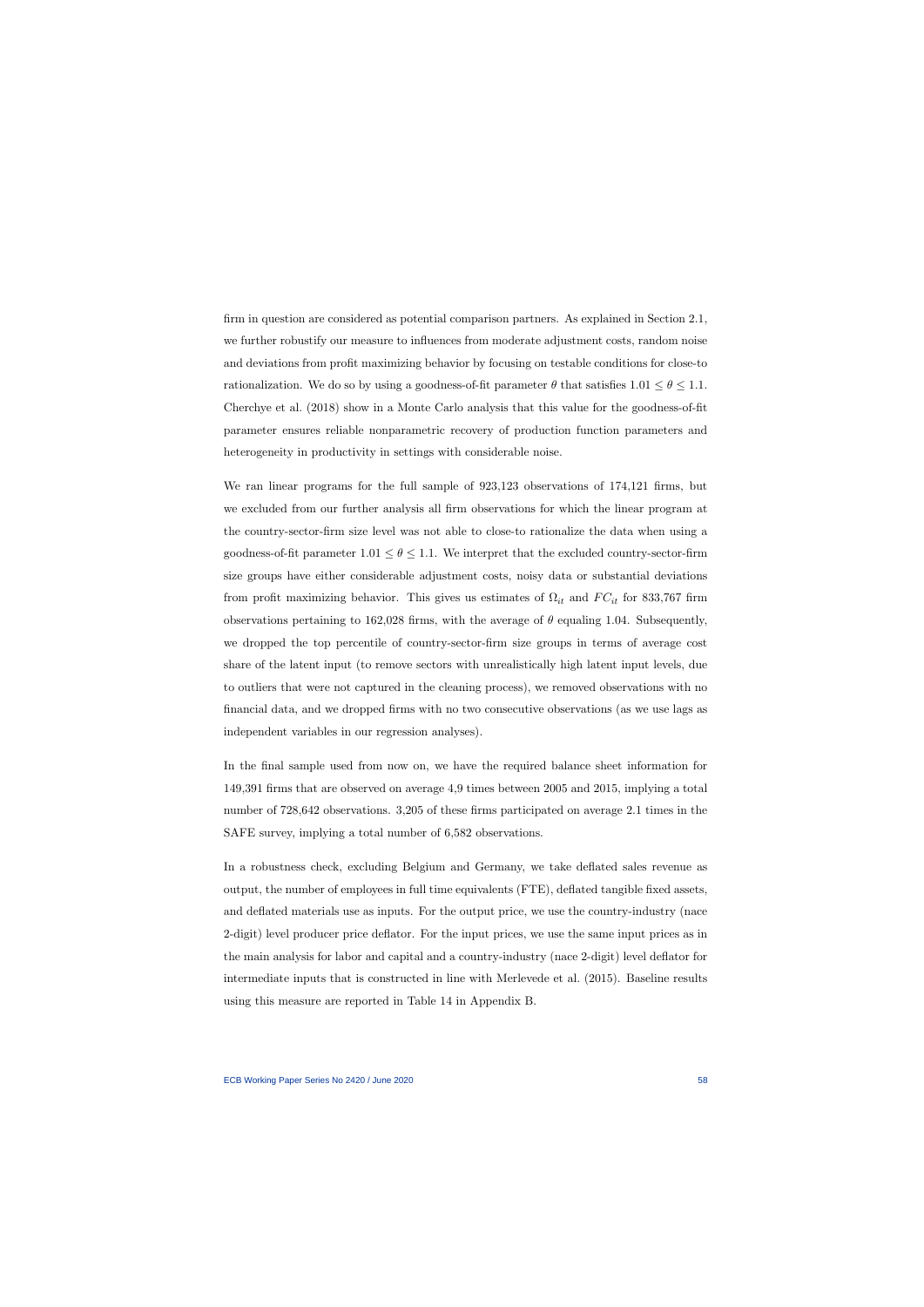| This table tests whether our measure of financial constraints correlates with five measures of financial constraints that are derived from the firms'<br>we include in addition country, sector and year fixed effects. In Panel C, we include in addition to Panel B the firms' one year lagged financial<br>pressing problem of a firm in column 1 and different measures of loan rejection or discouragement in columns 2 to 5. The table reports marginal<br>effects of logit regressions. Standard errors are clustered at the firm level. ***, ** and * denote $p<0.01$ , $p<0.05$ and $p<0.1$ respectively.<br>pressure (i.e. the inverse of<br>replies to the SAFE survey. |                                                       |                                        |                                              | the interest coverage ratio), leverage, age and size. $Y$ is respectively a measure of access to finance being the most<br>To this end, in Panel A, we regress a dependent variable Y on the new measure of financial constraints. In Panel B, |                                                             |                                                     |                                                     |                                                     |
|------------------------------------------------------------------------------------------------------------------------------------------------------------------------------------------------------------------------------------------------------------------------------------------------------------------------------------------------------------------------------------------------------------------------------------------------------------------------------------------------------------------------------------------------------------------------------------------------------------------------------------------------------------------------------------|-------------------------------------------------------|----------------------------------------|----------------------------------------------|------------------------------------------------------------------------------------------------------------------------------------------------------------------------------------------------------------------------------------------------|-------------------------------------------------------------|-----------------------------------------------------|-----------------------------------------------------|-----------------------------------------------------|
|                                                                                                                                                                                                                                                                                                                                                                                                                                                                                                                                                                                                                                                                                    | $\widehat{L}$                                         | Rejection:<br>$\widehat{\mathfrak{S}}$ | $\widehat{\mathbf{E}}$                       | $\bigoplus$                                                                                                                                                                                                                                    | $\widetilde{\mathbf{5}}$                                    | $\odot$                                             | $\left( \frac{1}{\sqrt{2}}\right)$<br>Obstacle:     | $\circled{s}$                                       |
|                                                                                                                                                                                                                                                                                                                                                                                                                                                                                                                                                                                                                                                                                    | <b>Bank</b>                                           | Credit                                 | Trade                                        | Other                                                                                                                                                                                                                                          | Bank                                                        | Credit                                              | <b>Trade</b>                                        | Other                                               |
|                                                                                                                                                                                                                                                                                                                                                                                                                                                                                                                                                                                                                                                                                    | $\mathbf{L}{\mathbf{o}}{\mathbf{a}}{\mathbf{n}}_{it}$ | $\mathbf{Line}_{it}$                   | $\mathop{\rm Credit}_{i,t}$                  | $\mathbf{F}$ inancing $_{it}$                                                                                                                                                                                                                  | $\mathbf{Loan}_{it}$                                        | $\mathbf{Line}_{it}$                                | $\mathbf{Credit}_{it}$                              | $\mathbf{F}$ inancing $_{it}$                       |
| ⋖<br>Panel                                                                                                                                                                                                                                                                                                                                                                                                                                                                                                                                                                                                                                                                         |                                                       |                                        |                                              |                                                                                                                                                                                                                                                |                                                             |                                                     |                                                     |                                                     |
| $FC_{it}$                                                                                                                                                                                                                                                                                                                                                                                                                                                                                                                                                                                                                                                                          | $0.092***$                                            | $0.087***$                             | $0.116***$                                   | $\begin{array}{c} 0.031 \\ 0.032 \end{array}$                                                                                                                                                                                                  | $0.048***$                                                  | $0.039***$                                          | $0.036***$                                          | 0.007                                               |
|                                                                                                                                                                                                                                                                                                                                                                                                                                                                                                                                                                                                                                                                                    | (0.018)                                               | (0.023)                                | (0.020)                                      |                                                                                                                                                                                                                                                | (0.006)                                                     | (0.006)                                             | (0.005)                                             | (0.006)                                             |
| ROC-AUC                                                                                                                                                                                                                                                                                                                                                                                                                                                                                                                                                                                                                                                                            | 750                                                   | 750                                    | 0.59                                         | 0.51                                                                                                                                                                                                                                           |                                                             |                                                     |                                                     | 0.52                                                |
| Pseudo R-squared                                                                                                                                                                                                                                                                                                                                                                                                                                                                                                                                                                                                                                                                   | 0.015                                                 | 0.005                                  | 0.004                                        | 0.014                                                                                                                                                                                                                                          | $0.58$<br>0.004                                             | $0.58$<br>0.004                                     | $0.59$<br>$0.003$                                   | 0.007                                               |
| Control vars                                                                                                                                                                                                                                                                                                                                                                                                                                                                                                                                                                                                                                                                       | $\rm _{No}$                                           | $\rm \stackrel{o}{\simeq}$             | $\rm \stackrel{o}{\simeq}$                   | $\rm \stackrel{o}{\simeq}$                                                                                                                                                                                                                     | $\mathring{S}$                                              | $\stackrel{\circ}{\mathbf{Z}}$                      | $\rm \stackrel{\circ}{\phantom{}_{\sim}}$           | $\stackrel{\circ}{\phantom{}_{\sim}}$               |
| Country FE                                                                                                                                                                                                                                                                                                                                                                                                                                                                                                                                                                                                                                                                         | $\mathop{\mathsf{S}}\nolimits$                        | $\overline{R}$                         | $\rm _{No}$                                  | $\overline{R}$                                                                                                                                                                                                                                 | $\mathop{\mathsf{S}}\nolimits$                              | $\rm \stackrel{\circ}{\rm \bf Z}$                   | $\rm \stackrel{\circ}{\rm \stackrel{>}{\rm \sim}}$  | $\rm \stackrel{\circ}{X}$                           |
| Sector FE                                                                                                                                                                                                                                                                                                                                                                                                                                                                                                                                                                                                                                                                          | $\frac{1}{2}$                                         | $\rm \stackrel{\circ}{\rm \bf Z}$      | 2 <sup>o</sup>                               | $\rm \stackrel{o}{\simeq}$                                                                                                                                                                                                                     | 28                                                          | ${}^{\circ}_{\textrm{Z}}$ ${}^{\circ}_{\textrm{Z}}$ | ${}^{\circ}_{\textrm{Z}}$ ${}^{\circ}_{\textrm{Z}}$ | ${}^{\circ}_{\textrm{Z}}$ ${}^{\circ}_{\textrm{Z}}$ |
| Year FE                                                                                                                                                                                                                                                                                                                                                                                                                                                                                                                                                                                                                                                                            | $\overline{N}$                                        | $\overline{R}$                         |                                              | $\overline{R}$                                                                                                                                                                                                                                 |                                                             |                                                     |                                                     |                                                     |
| Panel $\overline{B}$                                                                                                                                                                                                                                                                                                                                                                                                                                                                                                                                                                                                                                                               |                                                       |                                        |                                              |                                                                                                                                                                                                                                                |                                                             |                                                     |                                                     |                                                     |
| $FCit$                                                                                                                                                                                                                                                                                                                                                                                                                                                                                                                                                                                                                                                                             | $0.087***$                                            | $0.087***$                             | $0.109***$                                   | 0.008                                                                                                                                                                                                                                          | $0.038***$                                                  | $0.034***$                                          | $0.026***$                                          | 0.008                                               |
|                                                                                                                                                                                                                                                                                                                                                                                                                                                                                                                                                                                                                                                                                    | (0.018)                                               | (0.024)                                | (0.021)                                      | (0.030)                                                                                                                                                                                                                                        | (0.006)                                                     | (0.006)                                             | (0.005)                                             | (0.005)                                             |
| ROC-AUC                                                                                                                                                                                                                                                                                                                                                                                                                                                                                                                                                                                                                                                                            | 0.76                                                  |                                        |                                              |                                                                                                                                                                                                                                                |                                                             |                                                     |                                                     | $0.70\,$                                            |
| Pseudo R-squared                                                                                                                                                                                                                                                                                                                                                                                                                                                                                                                                                                                                                                                                   | 0.141                                                 | $\frac{0.73}{0.111}$                   | $\begin{array}{c} 0.75 \\ 0.126 \end{array}$ | $\frac{0.76}{0.146}$                                                                                                                                                                                                                           | $\begin{array}{c} 0.72 \\ 0.085 \\ \mathrm{No} \end{array}$ | 0.070                                               | $\frac{0.75}{0.102}$                                | $0.061\,$                                           |
| Control vars                                                                                                                                                                                                                                                                                                                                                                                                                                                                                                                                                                                                                                                                       | $\mathop{\mathsf{S}}\nolimits$                        | $\rm _{Z}^{\circ}$                     | $\stackrel{\circ}{\simeq}$                   | $\rm \stackrel{o}{\simeq}$                                                                                                                                                                                                                     |                                                             | $\rm \stackrel{\circ}{\rm \bf Z}$                   | $\stackrel{\circ}{\phantom{}_{\sim}}$               | $\stackrel{\circ}{\phantom{}_{\sim}}$               |
| Country FE                                                                                                                                                                                                                                                                                                                                                                                                                                                                                                                                                                                                                                                                         | $\rm Yes$                                             | $_{\rm Yes}^{\rm Yes}$                 | ${\rm Yes}$                                  | Yes                                                                                                                                                                                                                                            | ${\rm Yes}$                                                 | ${\rm Yes}$                                         | ${\rm Yes}$                                         | ${\rm Yes}$                                         |
| Sector FE<br>Year FE                                                                                                                                                                                                                                                                                                                                                                                                                                                                                                                                                                                                                                                               | $Y$ es<br>Yes                                         | Yes                                    | $\rm Yes$<br>Yes                             | ${\rm Yes}$<br>Yes                                                                                                                                                                                                                             | $\mathbf{Y}\mathbf{e}\mathbf{s}$<br>Yes                     | ${\rm Yes}$<br>Yes                                  | $_{\rm Yes}^{\rm Yes}$                              | ${\rm Yes}$<br>Yes                                  |
| Panel C                                                                                                                                                                                                                                                                                                                                                                                                                                                                                                                                                                                                                                                                            |                                                       |                                        |                                              |                                                                                                                                                                                                                                                |                                                             |                                                     |                                                     |                                                     |
| $FC_{it}$                                                                                                                                                                                                                                                                                                                                                                                                                                                                                                                                                                                                                                                                          | $0.070***$                                            | $0.071***$                             | $0.085***$                                   | $-0.004$                                                                                                                                                                                                                                       | $0.026***$                                                  | $0.019***$                                          | $0.017***$                                          | 0.003                                               |
|                                                                                                                                                                                                                                                                                                                                                                                                                                                                                                                                                                                                                                                                                    | (0.018)                                               | (0.025)                                | (0.021)                                      | (0.028)                                                                                                                                                                                                                                        | (0.006)                                                     | (0.005)                                             | (0.004)                                             | (0.004)                                             |
| ROC-AUC                                                                                                                                                                                                                                                                                                                                                                                                                                                                                                                                                                                                                                                                            | 162.0                                                 |                                        |                                              |                                                                                                                                                                                                                                                |                                                             |                                                     |                                                     |                                                     |
| Pseudo R-squared                                                                                                                                                                                                                                                                                                                                                                                                                                                                                                                                                                                                                                                                   | 0.174                                                 | 0.156                                  | $\frac{0.78}{0.153}$                         | $\frac{0.78}{87.0}$                                                                                                                                                                                                                            | $\frac{0.78}{0.139}$                                        | 0.147                                               | $\frac{0.78}{0.136}$                                | $0.75$ $0.097$                                      |
| Control vars                                                                                                                                                                                                                                                                                                                                                                                                                                                                                                                                                                                                                                                                       | ${\rm Yes}$                                           | $_{\rm Yes}^{\rm Yes}$                 | ${\rm Yes}$                                  | ${\rm Yes}$                                                                                                                                                                                                                                    | ${\rm Yes}$                                                 | ${\rm Yes}$                                         | ${\rm Yes}$                                         | ${\rm Yes}$                                         |
| Country FE                                                                                                                                                                                                                                                                                                                                                                                                                                                                                                                                                                                                                                                                         | Yes                                                   |                                        | Yes                                          | Yes                                                                                                                                                                                                                                            | ${\rm Yes}$                                                 | ${\rm Yes}$                                         | ${\rm Yes}$                                         | ${\rm Yes}$                                         |
| Sector FE                                                                                                                                                                                                                                                                                                                                                                                                                                                                                                                                                                                                                                                                          | ${\rm Yes}$                                           | $_{\rm Yes}^{\rm Yes}$                 | $_{\rm Yes}^{\rm Yes}$                       | $_{\rm Yes}^{\rm Yes}$                                                                                                                                                                                                                         | $_{\rm Yes}^{\rm Yes}$                                      | $_{\rm Yes}^{\rm Yes}$                              | $_{\rm Yes}^{\rm Yes}$                              | $_{\rm Yes}^{\rm Yes}$                              |
| Year FE                                                                                                                                                                                                                                                                                                                                                                                                                                                                                                                                                                                                                                                                            | $Y$ es                                                |                                        |                                              |                                                                                                                                                                                                                                                |                                                             |                                                     |                                                     |                                                     |
| Observations                                                                                                                                                                                                                                                                                                                                                                                                                                                                                                                                                                                                                                                                       | 1,981                                                 | 1,377                                  | 1,416                                        | 660                                                                                                                                                                                                                                            | 6,336                                                       | 6,076                                               | 5,942                                               | 5,439                                               |

# Appendix B: Additional tables

<span id="page-59-0"></span>**Table 13:** Relation between the  $FC$  measure and self-reported financial constraints

Table 13: Relation between the  $FC$  measure and self-reported financial constraints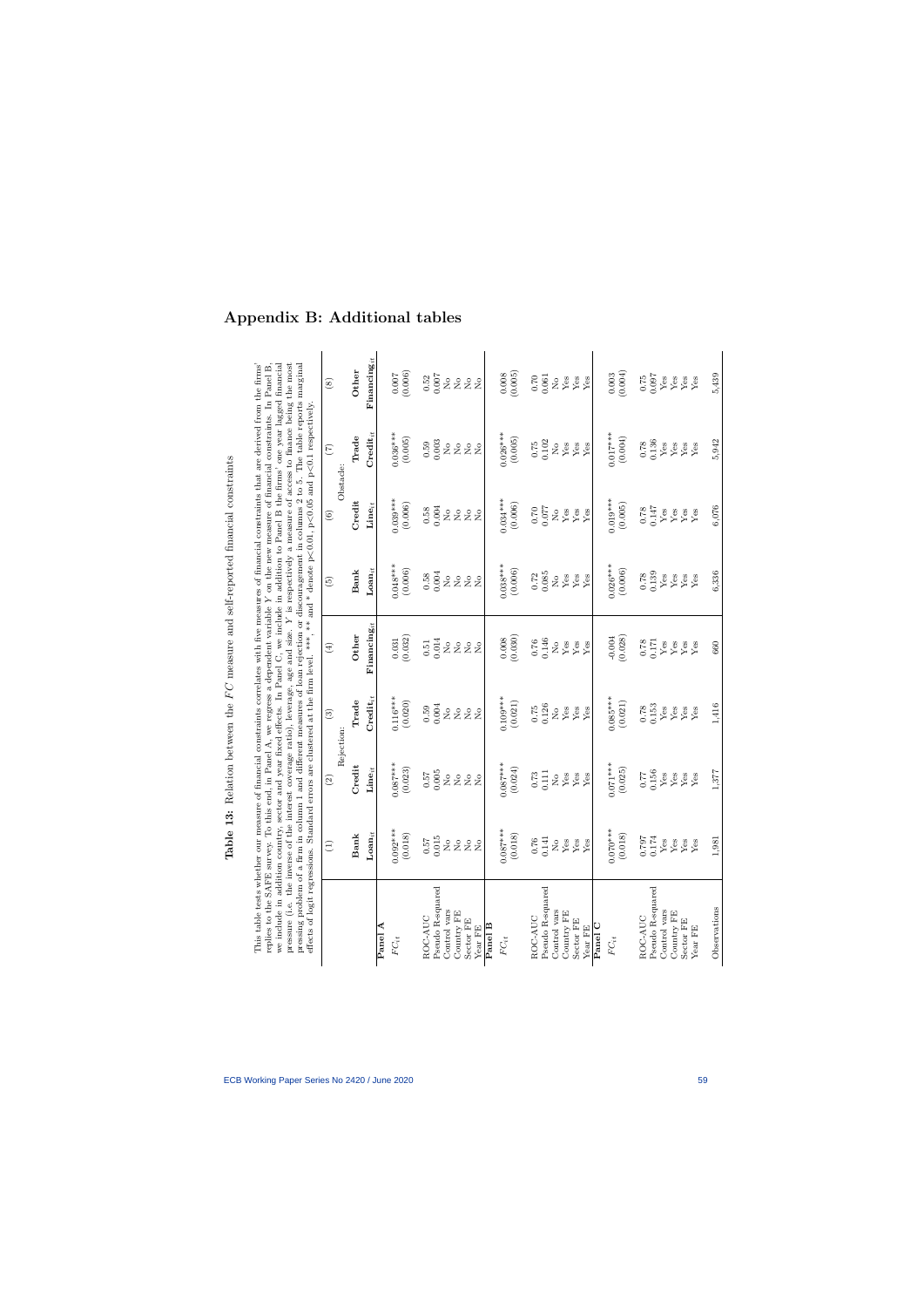Table 14: Relation between the sales based FC measure and self-reported financial constraints **Table 14:** Relation between the sales based  $FC$  measure and self-reported financial constraints <span id="page-60-0"></span>This table tests whether our sales based measure of financial constraints correlates with five measures of financial constraints<br>that are derived from the firms' replies to the SAFE survey. To this end, in Panel A, we regr we include in addition to Panel B the firms' one year lagged financial pressure (i.e. the inverse of the interest coverage ratio), leverage, age and size. Y is respectively a measure of access to finance being the most pr the new measure of financial constraints. In Panel B, we include in addition country, sector and year fixed effects. In Panel C, This table tests whether our sales based measure of financial constraints correlates with five measures of financial constraints that are derived from the firms' replies to the SAFE survey. To this end, in Panel A, we regress a dependent variable Y on the new measure of financial constraints. In Panel B, we include in addition country, sector and year fixed effects. In Panel C, we include in addition to Panel B the firms' one year lagged financial pressure (i.e. the inverse of the interest coverage ratio), leverage, age and size. Y is respectively a measure of access to finance being the most pressing problem of a firm in column 1 and different measures of loan rejection or discouragement in columns 2 to 5. The table reports marginal effects of logit regressions. Standard errors are clustered at the firm level. \*\*\*, \*\* and \* denote  $p<0.01$ ,  $p<0.05$  and  $p<0.1$  respectively.

|                            | Standard errors are clustered at the firm level. ***, ** and * denote p<0.01, p<0.05 and p<0.1 respectively. |                                                     |                                                     |                                                 | different measures of loan rejection or discouragement in columns 2 to 5. The table reports marginal effects of logit regressions. |
|----------------------------|--------------------------------------------------------------------------------------------------------------|-----------------------------------------------------|-----------------------------------------------------|-------------------------------------------------|------------------------------------------------------------------------------------------------------------------------------------|
|                            | $\widehat{E}$                                                                                                | $\odot$                                             | $\odot$                                             | $\overline{4}$                                  | $\widehat{\Theta}$                                                                                                                 |
|                            | Most pressing problem:                                                                                       |                                                     |                                                     | Rejection or discouragement:                    |                                                                                                                                    |
|                            | Access to Finance <sub>it</sub>                                                                              | Bank $\text{Loun}_{it}$                             | Credit Line $_{it}$                                 | Trade Credit $_{it}$                            | Other Financing $it$                                                                                                               |
| Panel A                    |                                                                                                              |                                                     |                                                     |                                                 |                                                                                                                                    |
| $\mathbf{FC}^{sales}_{it}$ | $0.107***$                                                                                                   | $0.351***$                                          | $0.241***$                                          | $0.187***$                                      | $0.278**$                                                                                                                          |
|                            | (0.031)                                                                                                      | (0.074)                                             | (0.083)                                             | (0.069)                                         | (0.130)                                                                                                                            |
| ROC-AUC                    |                                                                                                              |                                                     |                                                     |                                                 | 0.56                                                                                                                               |
| Pseudo R-squared           | $\begin{array}{c} 0.55 \\ 0.002 \end{array}$                                                                 | 0.0000                                              | $\begin{array}{c} 0.55 \\ 0.005 \end{array}$        | $0.56$<br>$0.004$                               | 0.006                                                                                                                              |
| Control variables          |                                                                                                              |                                                     | $\rm \stackrel{o}{\simeq}$                          |                                                 |                                                                                                                                    |
| Country FE                 |                                                                                                              | ${}^{\circ}_{\textrm{Z}}$ ${}^{\circ}_{\textrm{Z}}$ |                                                     |                                                 |                                                                                                                                    |
| Sector FE                  | 222                                                                                                          | 2 <sup>o</sup>                                      | 222                                                 | 222                                             | 2222                                                                                                                               |
| Year FE                    | $\overline{R}$                                                                                               |                                                     |                                                     | $\tilde{z}$                                     |                                                                                                                                    |
| Panel B                    |                                                                                                              |                                                     |                                                     |                                                 |                                                                                                                                    |
| ${\rm FC}_{it}^{sales}$    | $0.065***$                                                                                                   | $0.316***$                                          | $0.290***$                                          |                                                 |                                                                                                                                    |
|                            | (0.032)                                                                                                      | (0.085)                                             | (0.104)                                             | $(0.150^{*}$<br>(0.080)                         | $(0.156)$<br>(0.159)                                                                                                               |
| ROC-AUC                    |                                                                                                              |                                                     | $0.70$                                              |                                                 |                                                                                                                                    |
| Pseudo R-squared           | $\begin{array}{c} 0.69 \\ 0.070 \end{array}$                                                                 | $\frac{0.72}{0.109}$                                | 0.094                                               | $\frac{0.73}{0.108}$                            | 0.00000                                                                                                                            |
| Control variables          |                                                                                                              |                                                     |                                                     |                                                 |                                                                                                                                    |
| Country FE                 | $\overset{\circ}{X}$                                                                                         | $\frac{1}{2}$                                       | $\overset{\circ}{X}{}_{\overset{\circ}{\text{es}}}$ | $\overset{\circ}{X}{}_{\text{es}}^{\text{o}}$   | $\overset{\circ}{X}{}_{\text{es}}^{\text{o}}$                                                                                      |
| Sector FE                  | ${\rm Yes}$                                                                                                  | ${\rm Yes}$                                         | ${\rm Yes}$                                         | ${\rm Yes}$                                     | ${\rm Yes}$                                                                                                                        |
| Year FE                    | Yes                                                                                                          | Yes                                                 | Yes                                                 | Yes                                             | Yes                                                                                                                                |
| Panel C                    |                                                                                                              |                                                     |                                                     |                                                 |                                                                                                                                    |
| $\mathbf{FC}^{sales}_{it}$ | 0.041                                                                                                        | $0.208**$                                           | $0.188*$                                            |                                                 |                                                                                                                                    |
|                            | (0.029)                                                                                                      | (0.085)                                             | (0.109)                                             | $\begin{array}{c} 0.115 \\ (0.077) \end{array}$ | (0.155)                                                                                                                            |
| ROC-AUC                    |                                                                                                              |                                                     | 0.76                                                | 0.77                                            | $0.74\,$                                                                                                                           |
| Pseudo R-squared           | $\begin{array}{c} 0.78 \\ 0.151 \end{array}$                                                                 | 0.160                                               | 0.156                                               | 0.146                                           | 0.132                                                                                                                              |
| Control variables          | ${\rm Yes}$                                                                                                  | ${\rm Yes}$                                         | ${\rm Yes}$                                         | ${\rm Yes}$                                     | $\mathbf{Yes}$                                                                                                                     |
| Country FE                 | ${\rm Yes}$                                                                                                  | ${\rm Yes}$                                         | ${\rm Yes}$                                         | ${\rm Yes}$                                     | ${\rm Yes}$                                                                                                                        |
| Sector FE                  | ${\rm Yes}$                                                                                                  | ${\rm Yes}$                                         | $_{\rm Yes}^{\rm Yes}$                              | $_{\rm Yes}^{\rm Yes}$                          | $_{\rm Yes}^{\rm Yes}$                                                                                                             |
| Year FE                    | Yes                                                                                                          | $\mathbf{Y}\mathbf{es}$                             |                                                     |                                                 |                                                                                                                                    |
| Observations               | 5,392                                                                                                        | 1,910                                               | 1,453                                               | 1,553                                           | 676                                                                                                                                |